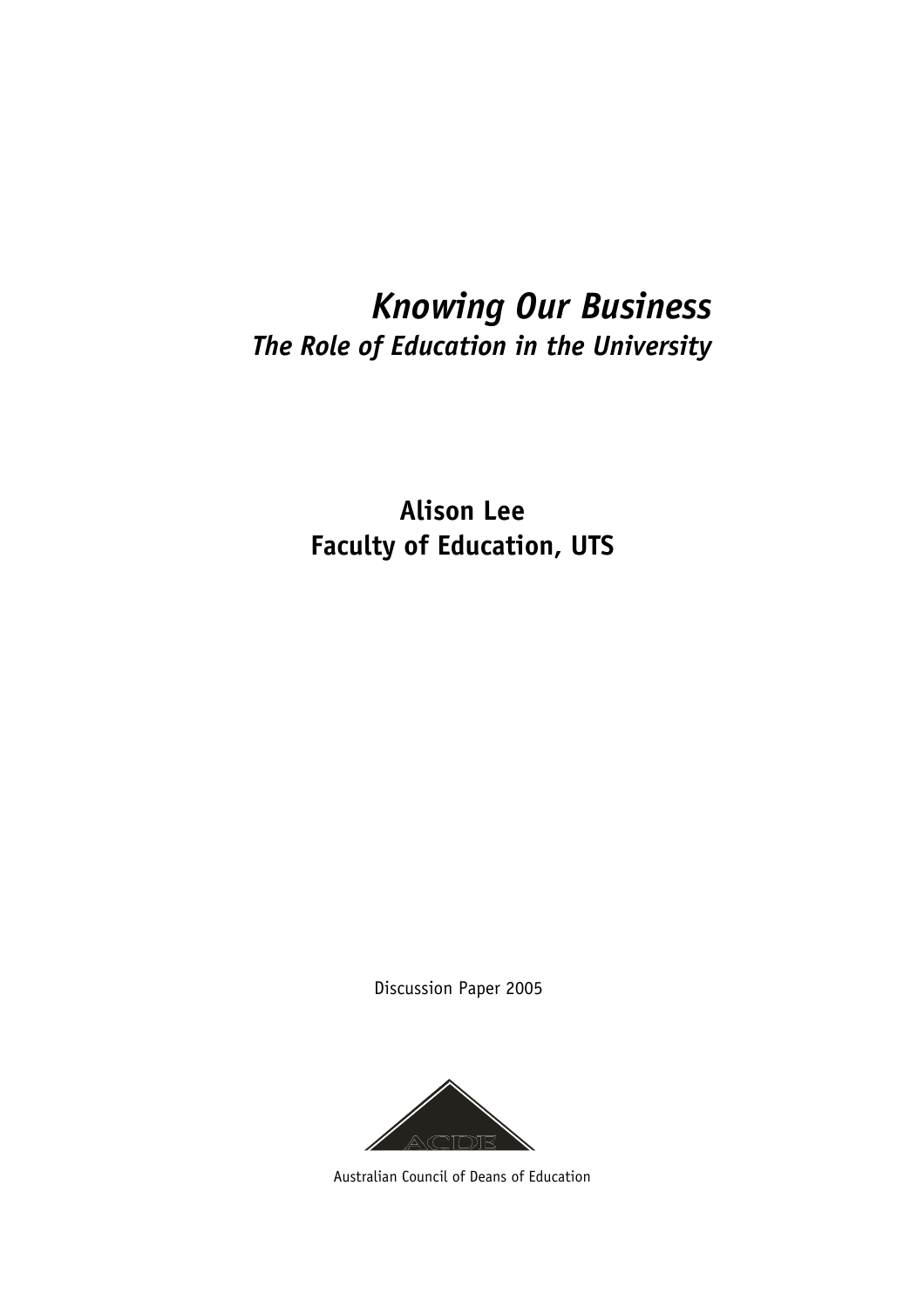September 2005

The Australian Council of Deans of Education Incorporated (ACDE) is the national organisation of the deans of faculties of education and heads of schools of education in Australian universities.

ABN: 58 003 862 359

ISBN: 1 876814 11 X

This work is copyright. In addition to reproduction permitted under the Copyright Act 1968 (as amended), it may be reproduced in whole or in part for research, training or policy development purposes, subject to the inclusion of acknowledgement of the source, and no commercial use or sale. Reproduction for purposes other than those specified above requires the written permission of the ACDE. Additional copies of this report may be purchased for \$22 (including GST and postage). Please make cheques out to the 'Australian Council of Deans of Education', and send the order to:

Sandie Lloyd Projects Assistant Pro Vice-Chancellor Unit The University of Newcastle Callaghan NSW 2308 AUSTRALIA

The views expressed in this paper do not necessarily reflect the views of the Australian Council of Deans of Education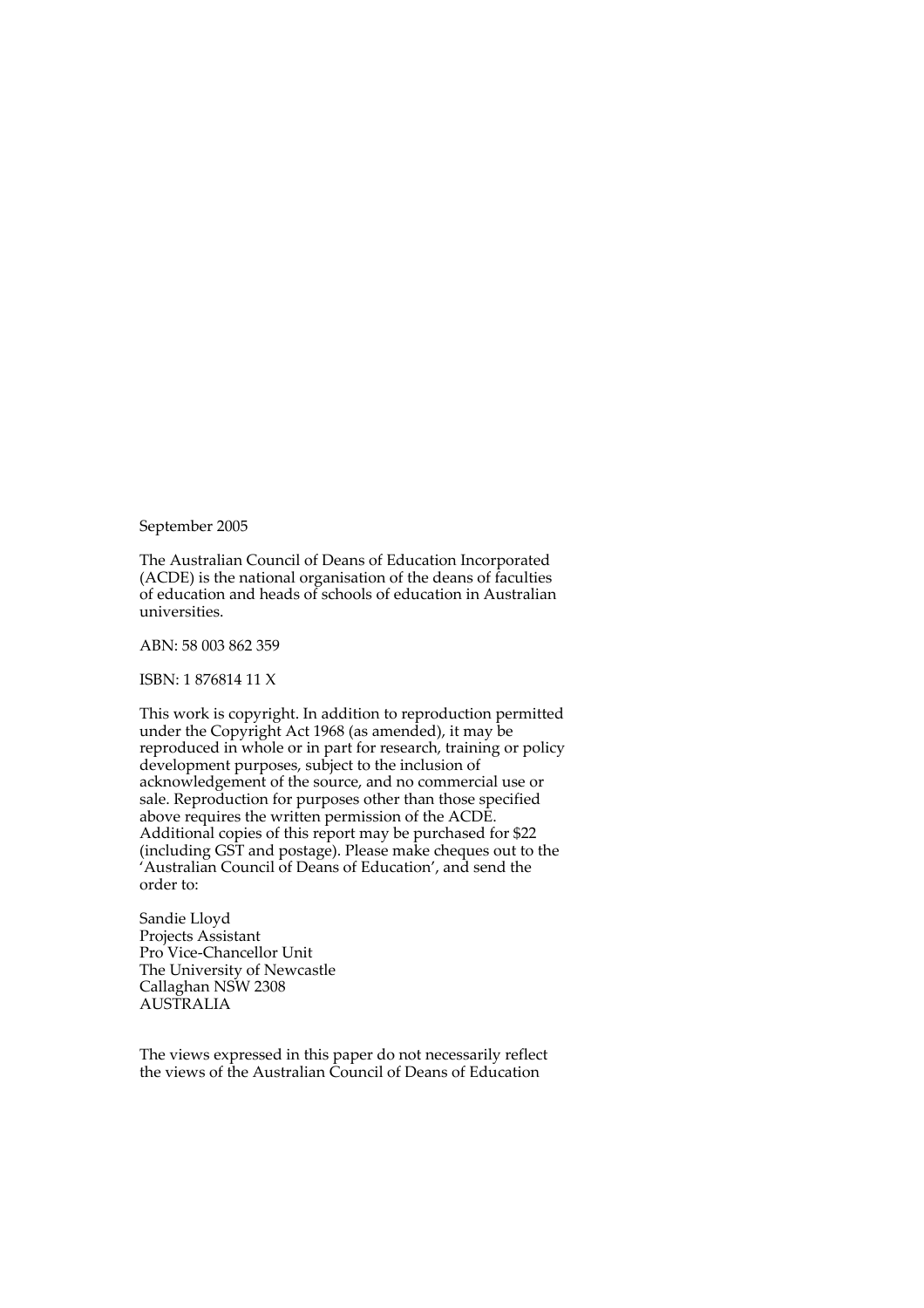This paper discusses a set of questions and issues confronting the higher education sector to do with the role and place of education. It makes the following major points.

- 1) The public higher education sector is poorly equipped as a whole to respond powerfully to the pace and reach of changes in the overall educational work of the university. It is information-poor in many respects and lacks a robust public forum for scholarly debate and policy dialogue.
- 2) The specialist fields of Higher Education, structured within Academic Development Units (ADUs), and Education, as a broad field of professional training and research historically developed with specific reference to the compulsory school sector, have been and remain isolated and distinct from one another with often debilitating consequences for both.
- 3) Because of their history and current configurations, Education faculties are also poorly placed at present to enter productively into new planning phases within universities concerning educational provision.
- 4) The broad conceptual resources of Education as a discipline involve research-based understandings of learning, curriculum and pedagogy. A broadly-framed *educational* understanding of university education is necessary for the sector to be not simply reactive to political direction and intervention. The educational resources of a university need to be creatively redeployed to utilise existing expertise within an increasingly de-regulated sector.
- 5) This paper argues, first, that the fields of Higher Education and Education ought to have more in common than the institutional history that divides them. Serious measures need to be taken to overcome the anomalies that have them isolated and even in competition with each other. Universities can no longer afford to ignore the resources of Education as a specialist field as it readies itself for the next onslaught of change in the current political context.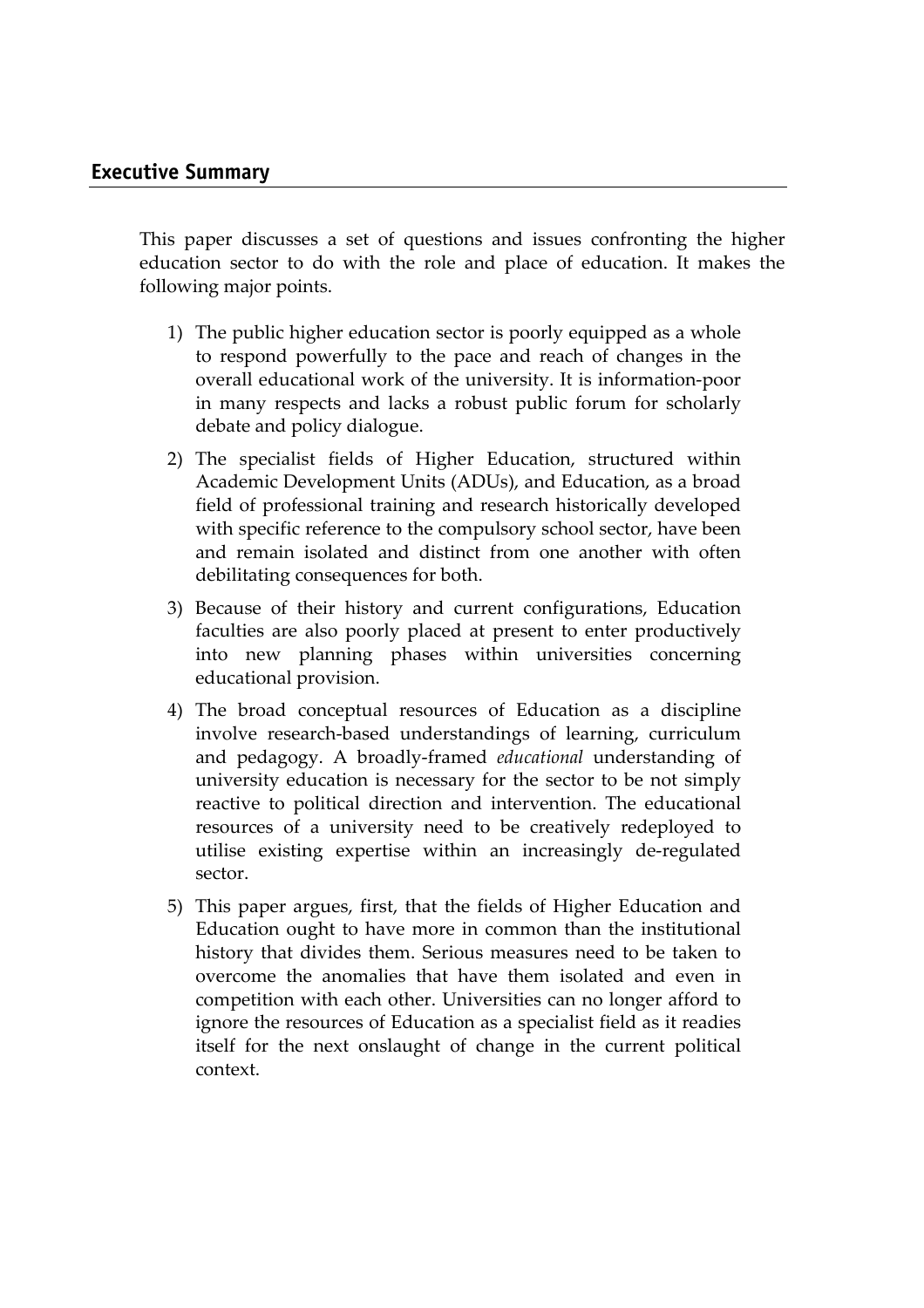- 6) Second, the paper argues for the need to think about university education in terms of an educational framing based on the core constitutive units of curriculum, pedagogy, assessment and the institutional organisation of knowledge. An initial sketching of the field within such a frame reveals areas of need in which change agendas – to modes of knowledge production, agendas of life-long learning, employability skills or graduate attributes, questions of diversification of national provision, competition from the private sector etc – urgently require informed educational, as well as political responses.
- 7) Third, the paper strongly argues the need for a public forum for discussion and debate about the issues raised in the paper and about the role of education within the university more broadly. 'Learning and Teaching' have become increasingly politicised and the emerging systems of governance, such as performance-based funding for university teaching, need to be as intelligently engaged within the sector as possible. This would involve participation well beyond the remits of the ADUs themselves and the professional higher education association, HERDSA. What is needed is an opportunity to bring together existing expertise in new ways, to move beyond historical and territorial limitations, both within universities and across the sector nationally.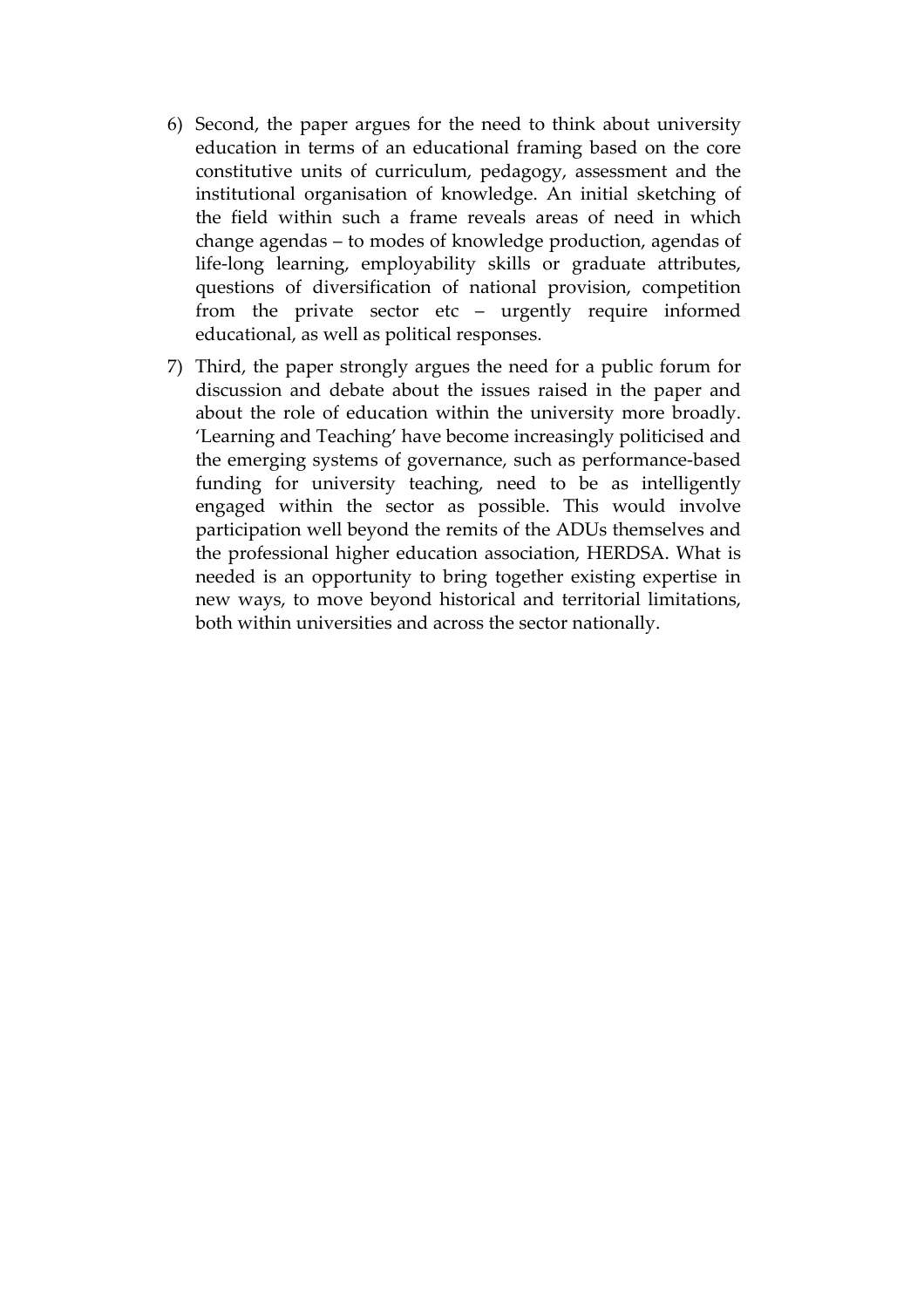# **Contents**

| I.                                                | <b>Introduction</b>                                                                                                                                                              | 1                          |
|---------------------------------------------------|----------------------------------------------------------------------------------------------------------------------------------------------------------------------------------|----------------------------|
| II.                                               | The policy context of change in higher education:<br><b>Backing Australia's Future and beyond</b>                                                                                | $\overline{\mathbf{z}}$    |
| III.                                              | External challenges to a status quo in educational knowledge<br>and practice in universities                                                                                     | 11                         |
|                                                   | i) Changes in knowledge and the challenge to disciplinary autonomy<br>ii) Recurrent changes in the university sector in Australia and their impact<br>on curriculum and pedagogy | 11<br>14                   |
| IV.                                               | <b>Institutional and Sectoral Responses to Change</b>                                                                                                                            | 17                         |
|                                                   | Gaps, Absences and Missed Opportunities<br>i)<br>ii) Higher Education and Education: lonely planets                                                                              | 17<br>18                   |
| V.                                                | Education as the business of the university                                                                                                                                      | 23                         |
|                                                   | Defining and troubling the term<br>i)<br>ii) The need to 'Know Our Business'                                                                                                     | 23<br>26                   |
| VI.                                               | Framing an inquiry: 'modes of realisation' of educational knowledge                                                                                                              | 29                         |
|                                                   | VII. A partial mapping of Higher Education/Academic Development                                                                                                                  | 33                         |
|                                                   | Overview of themes<br>i)<br>ii) Curriculum<br>iii) Pedagogy<br>iv) Assessment<br>v) Organisation                                                                                 | 33<br>35<br>39<br>43<br>44 |
|                                                   | Conclusion                                                                                                                                                                       |                            |
| <b>References</b>                                 |                                                                                                                                                                                  | 51                         |
| Appendix : a brief academic biography, Alison Lee |                                                                                                                                                                                  | 58                         |
| Acknowledgement                                   |                                                                                                                                                                                  | 59                         |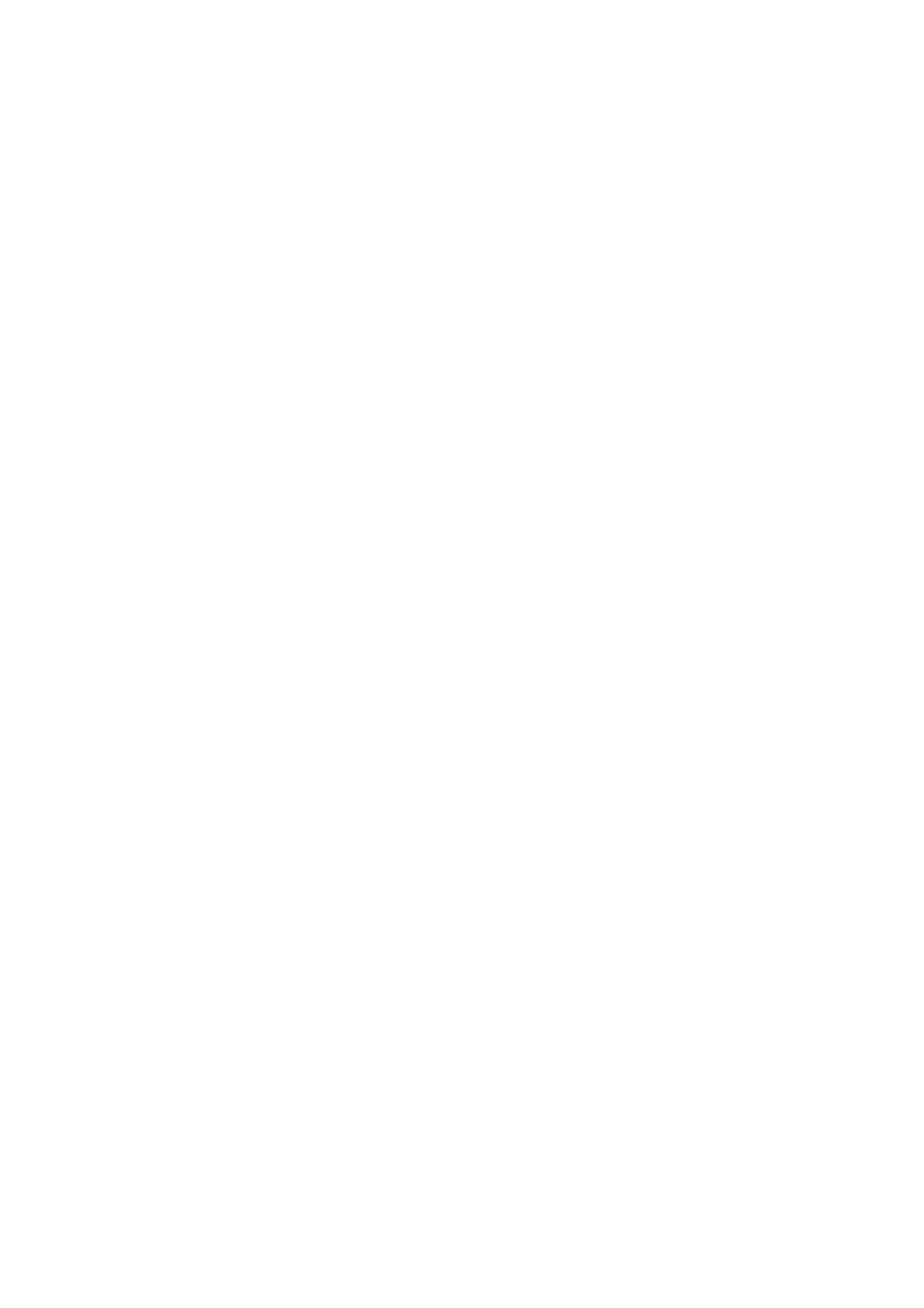# **Knowing Our Business The Role of Education in the University**

#### **I. Introduction**

The context for this paper is the recurrent situation of uncertainty as to the meanings and futures of higher education in Australia. My points of departure are threefold. First, I take it as axiomatic that education remains central to the role of the university, whatever changes are wrought to the 'idea' of this institution through its ancient and recent history. Second, I take the view that Higher Education as a specific field of educational knowledge and practice is in general poorly placed and poorly equipped to address the pace and reach of change to the sector. Third, the field of Higher Education, as it is conceptualised and practised within universities as Academic Development, and that of Education, as a broad field of professional training and research historically developed with specific reference to the compulsory school sector, have been and remain isolated and distinct from one another with profound consequences for both.<sup>1</sup>

These three points of departure in turn offer three articulations of crisis, in my view. First, the university is in such a process of change in relation to policy reforms such as de-regulation, privatisation, etc, that its pre-eminent standing as provider of higher education is under increasing threat from many sides and fronts. Second, the enclaves within which the specialist field known as Higher Education, in its different guises (as policy research, academic staff development, QA and research and professional development in teaching and learning) are located, are increasingly under pressure as the sector itself experiences increasing stress as to the nature and conduct of its primary business.

Third, and in complex relationship to the first two, the discipline and practice field of Education itself is under major pressure from developments in policy and economic and social change. Of particular concern to the discussion in this paper is the institutional role and identity of the different faculties or schools of Education in different universities. Education has had an ambivalent history within universities and colleges as both a liberal arts subject and an adjunct to professional training (Middleton 2001) and it

 $\overline{a}$  $^1$  Because of the risk of confusion over the referents of these key terms, I use the initial capitals to signify the disciplines or practice specialisms and lower case to refer to the educational practices and domains of practice in different institutional sites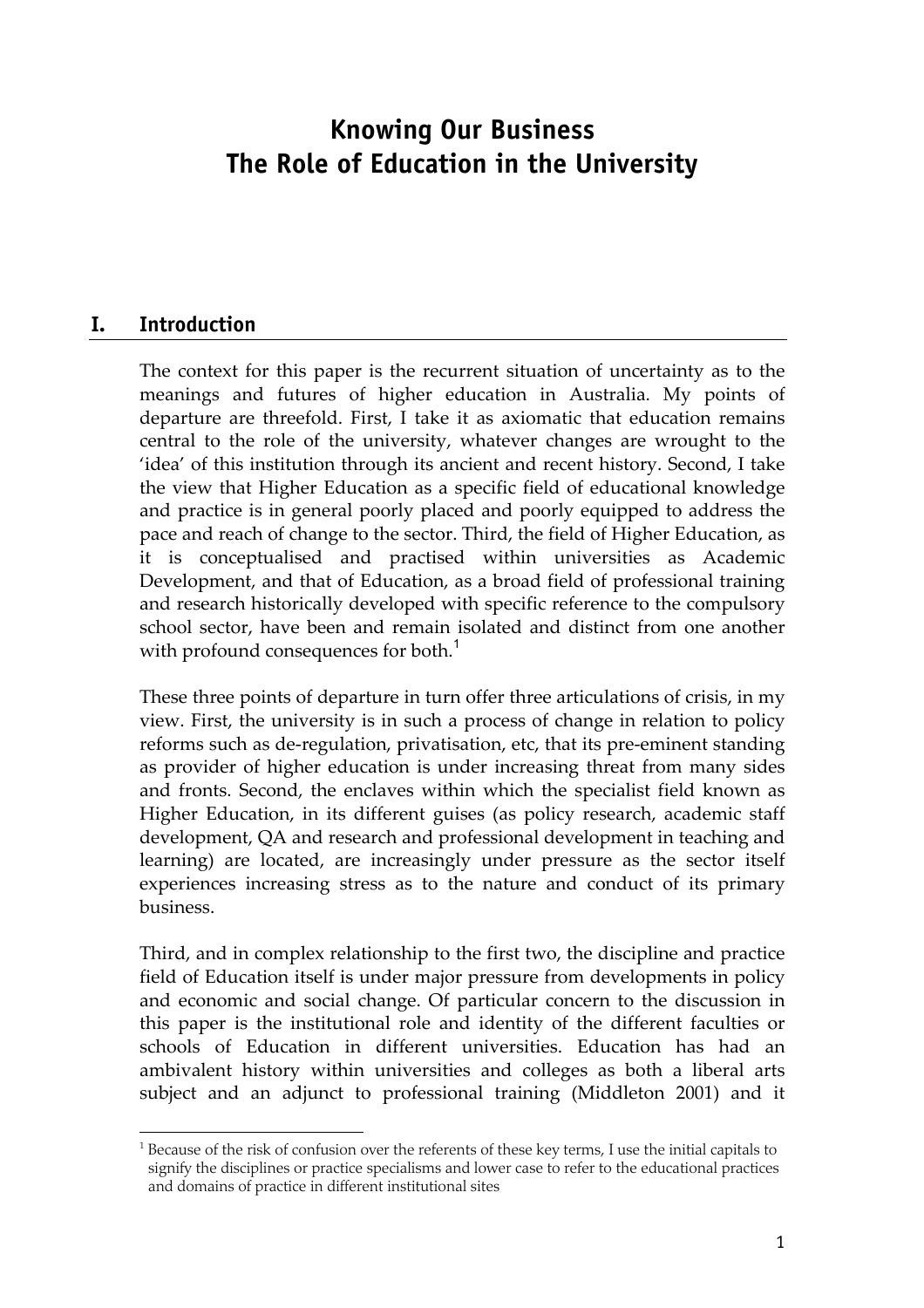continues to have an ambivalent status; it all-too-often remains ghetto-ised within devolved faculty silos and isolated as a locus of specialised knowledge about educative processes that appear to have mostly been too difficult to harness and utilise in the business of education within the university itself.

The argument being advanced for discussion in this paper is in two parts. First, the fields of Higher Education and Education ought to have more in common than the institutional history that divides them. Serious measures need to be taken to overcome the absurd anomaly that has them isolated and even in competition with each other. Second, universities can no longer afford to ignore the resources of Education as a specialist field as it readies itself for the next onslaught of change in the current political context. This is a complex argument, which takes into account broad changes in the nature of knowledge production, the challenges of the increasing reach of policy reforms driven by the imperatives of 'knowledge economy', 'globalisation', 'life-long learning' etc, such that 'learning' itself needs to be grasped and investigated with increasing rigour and focus.

These two lines of argument rest on an assumption that the scale of change requires more sophisticated understandings of the central 'business' in which the university finds itself competing with other 'providers' on a global scale than are currently operationally available within the sector. A further assumption is that universities still have the capacity, in theory at least, to build such sophistication through careful attention to appropriate forms of scholarship –– forms which can engage relationships between knowledge and learning, and hence between research and teaching and between curriculum and pedagogy, that are more far-reaching than any that are currently available. This potential is, I suggest, one of the things that will differentiate universities from private competitors in the next phases of metamorphosis of the sector.

If these assumptions about the centrality of education to the business of the university are to be realised in policy and practice developments, then universities might envisage a more robust form of 'evidence-based practice' in the field of educational provision, drawing on advanced knowledge about this business that is situated and framed within a broad intellectual framework of educational inquiry and enquiry-led practice. In this regard, to be competitive, universities would need to somewhat re-think the current structures and principles of devolution and autonomy for disciplines and specialised fields in the interests of a super-ordinate concern for educational self-awareness, consistency and good data. In other words, universities need to become more knowledgeable and skillful in the business in which they need to demonstrate leadership in the current environment.

The urgency of the need for informed discussion about the future conceptualisation and proper resourcing of the educational business of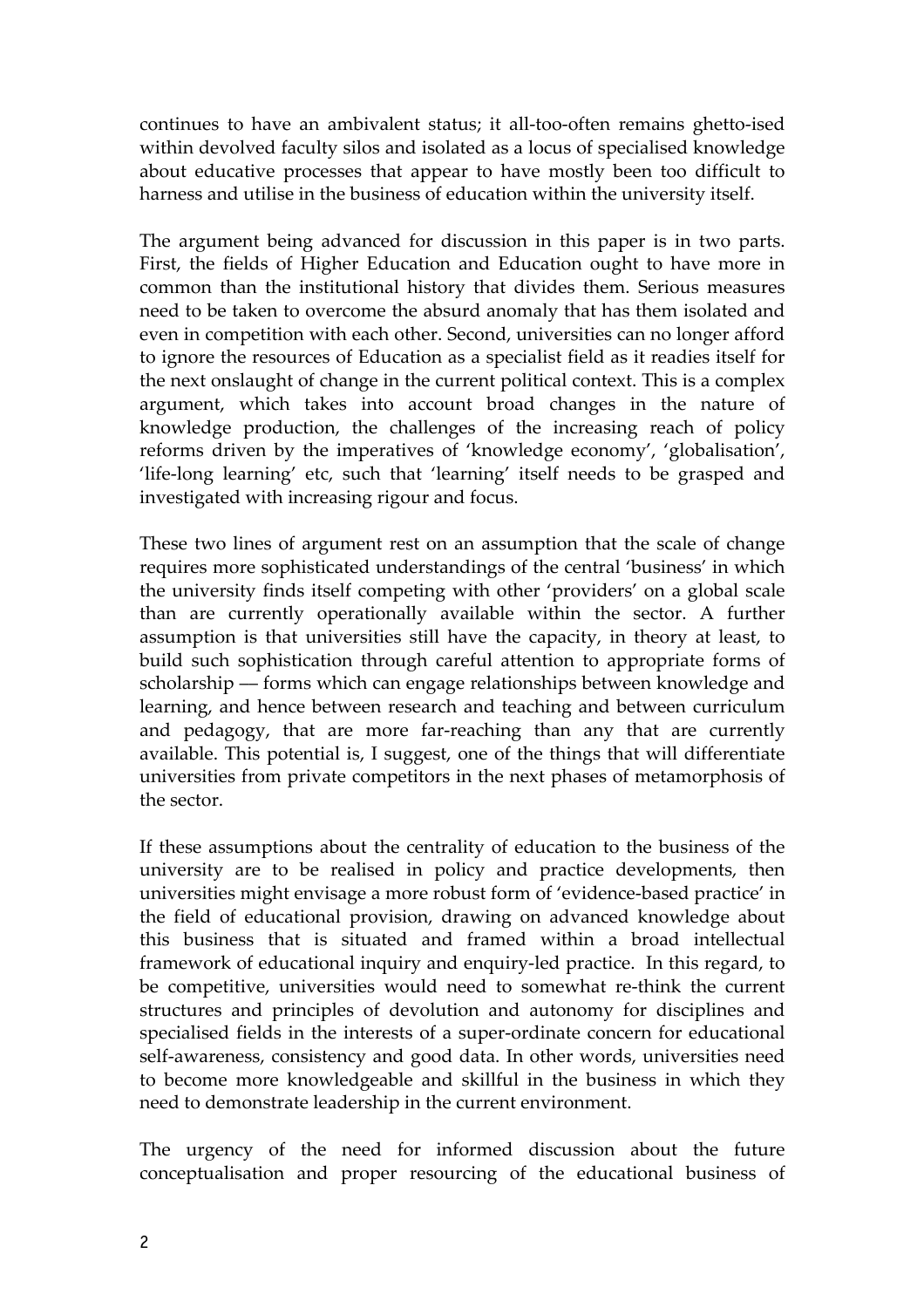universities is exemplified by the policy movements in relation to the broad sweep of higher education reforms being initiated by the current Australian Federal Government, under the umbrella of *Backing Australia's Future* (Nelson 2003). A major initiative of these reforms is the recent establishment of a National Institute for Learning and Teaching in Higher Education. The Carrick Institute has been established to 'provide a national focus for the enhancement of learning and teaching in Australian higher education institutions'; it is intended to 'be a flagship for acknowledging excellence in learning and teaching' (Nelson, 2004, press release).

The establishment of this Institute, with its national focus and espoused improvement imperative in relation to university teaching and learning, is of course to be welcomed. However, at the point of writing, many questions remain unanswered as regards the scholarly and professional framing of the brief of such an Institute. What, in other words, is to be its educational task? What is to be its 'business' and what will be the limits of that business? What will it and what will it not say about the role and future of education, broadly defined, within the university?

To explore these points a little more closely, this paper frames a discussion of the challenges facing higher education today in specifically educational terms. I do this in the spirit of beginning to demonstrate the troubling silences and missed opportunities for a rigorous grasping of the complex issues at stake in the Higher Education and Academic Development fields as they are represented through peer-reviewed publication and institutional structures and practices in Australian universities. Through an educational framework of curriculum and pedagogy, reworked within the specific contexts of advanced educational practices in universities, I explore the possible insights into current dilemmas and change pressures that can be brought through Educational theorising of the big educational questions at stake here. A broad, systematic and inclusive educational framing is, I argue, significantly lacking in the current field known as Higher Education and its practice field of Academic Development. By this I mean that, currently in this field, ideas about teaching and learning are often conceptually and pragmatically understood differently and separately from those of knowledge and its modes of production. This has become a problem, not just of the effective separation of research from teaching but also, and consequently, a separation from critical debates about curriculum: what it is that should be taught and learned, by whom, in what ways, according to what principles and for what purposes and effects (Boyer Commission 1998).

Immediate and serious consequences of this kind of self-limiting conceptualisation are manifest. In personal discussion in recent months with key members of the current Higher Education Board of the Carrick Institute, the view has been widely expressed that 'we' already know what we need to know about teaching and learning. The problem at hand is thus couched and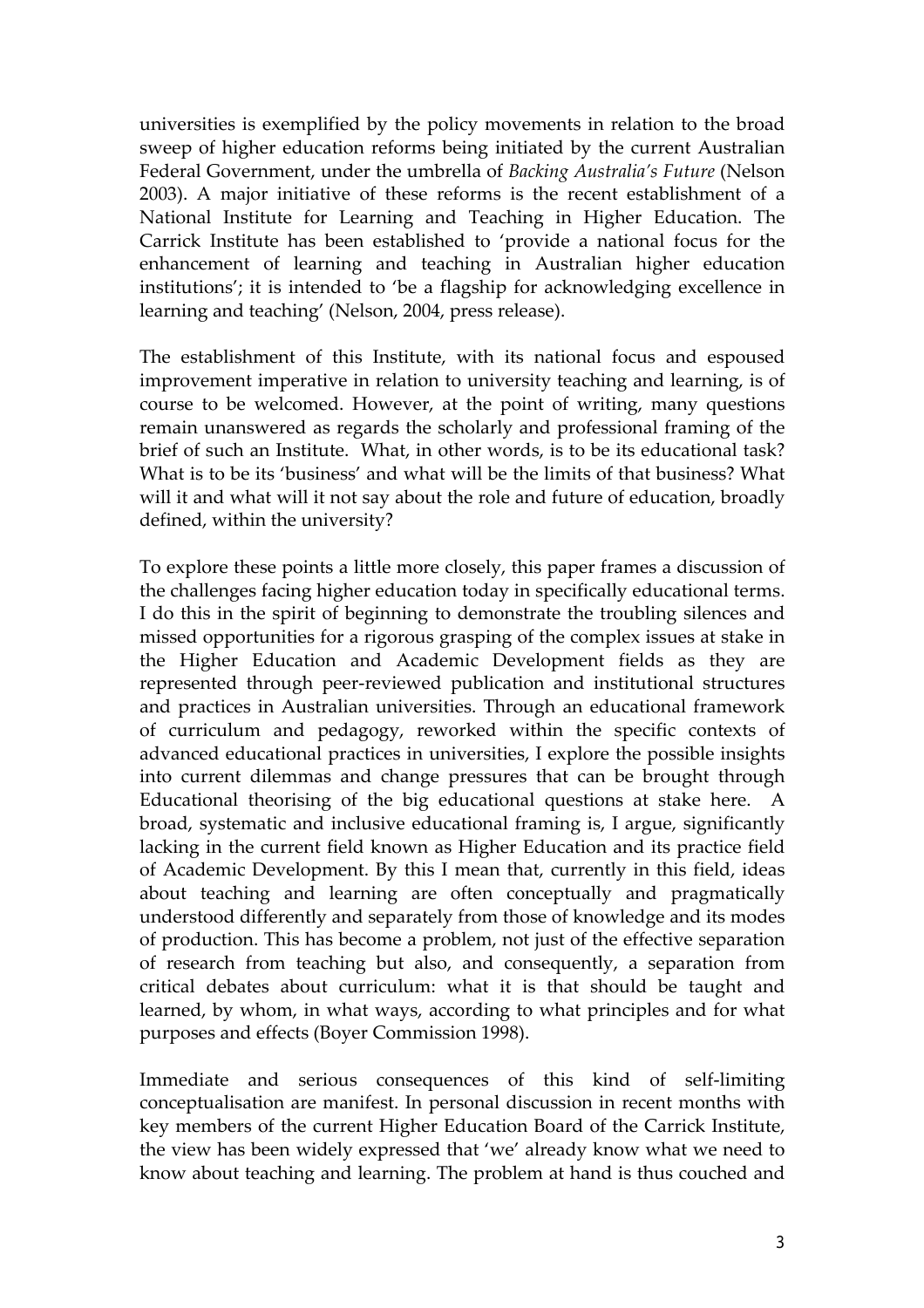framed as one of 'dissemination' of what is known and indeed major funding is now directed towards projects under that frame (see www.carrickinstitute.edu.au/carrick.go). This point is not to undermine the usefulness of dissemination work per se, as the field has until now been dogged with isolation, idiosyncrasy, localism and a policy culture of rewarding what I term 'individualist exceptionalism' through teaching awards. The consequent problems with accumulation, reach and consistency across the sector are in part connected to these kinds of past policy conceptions of how to build quality teaching and learning within the sector. Rather, the problem as I see it is the separation of teaching and learning skills, expertise and practice from the 'core' business of course delivery which remains an uneasy and poorly understood settlement between the autonomy of disciplines and faculties and the often clandestine imperatives of strategic course development. The separation of course development, curriculum and pedagogy and assessment have considerable and serious costs to the capacity of universities to drive future changes agendas. Teaching and learning are in danger of becoming, or rather remaining, relegated to secondary phenomena to be harnessed in a narrowly instrumental efficiency agenda.

The direction of the argument of this paper inevitably sees the establishment of a national institute of learning and teaching in higher education in this country as urgently needing to be directly framed and understood within the broad changes and challenges to the role of the university. That is, it is unrealistic and reactionary to treat 'learning and teaching' as a separate part of university business from that of major changes in knowledge production, innovation and competitive edge (Nowotny et al, 2001); global shifts in the economy and the attendant growth of rhetorics of knowledge economy and lifelong learning emerging from the OECD and elsewhere; and major future changes in higher education itself (DEST, 2002 [*Higher Education at the Crossroads*]).

The title of this discussion paper, *Knowing Our Business*, takes up a challenge from two quite different sources. The first of these is the watershed Occasional Paper produced for the Academy of Social Sciences in 1997 by Brian Crittenden, titled *Minding Their Business: the proper role of universities and some suggested reforms*. This paper is framed in part as a dialogue to that work. The second source is the institutional research into higher education by Mantz Yorke and his colleagues in the UK in recent years. This work argues the need for close and open institutional research as the essential evidence upon which good management decisions must be made in higher education. 'Knowing your business' is a term coined from management theory to capture that sense of inquiry-based knowledge about the business of the university as an essential resource for the sector to be in any position of power or influence over its fate. By extension, I would argue here that the conduct, management, development and transformation of the educational work of the university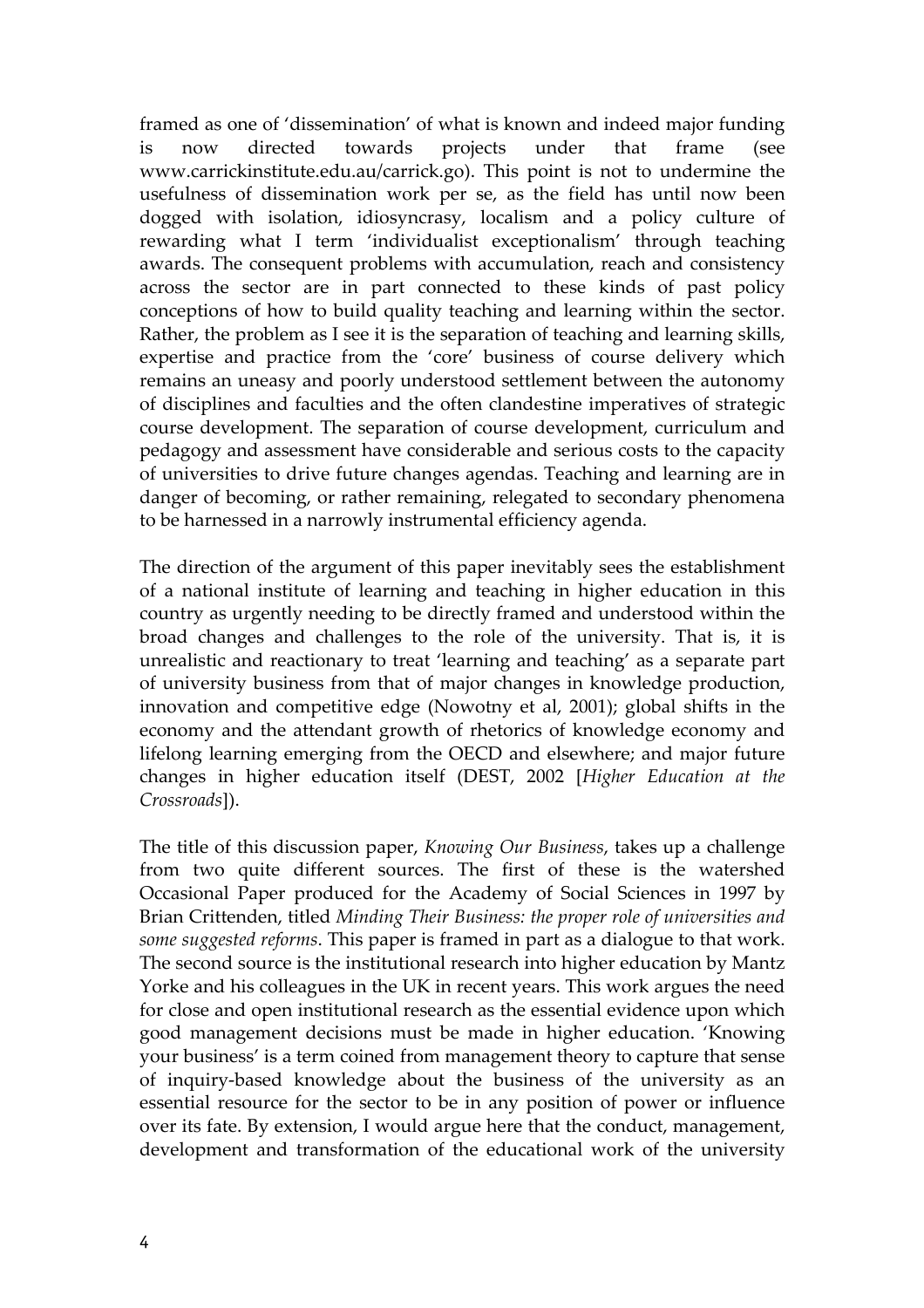need to be *known* in the fullest extent possible. The inspiration drawn from these two sources is discussed in section V below.

One specific outcome of the discussion about the future of education in the university in Australia is, quite simply, there is a priority need for the establishment of some effective mechanism of genuinely open exchange about the kinds of issues being canvassed in this paper. The conceptual and practical resources of Education and Higher Education urgently need to be brought into a more productive and less anomalous and wasteful relationship. There is currently no such forum for exchange with the kind of broad remit and influence required. The history of the professional association, HERDSA, has been such that its sphere of inclusion and influence has been troubling narrow. There are major and debilitating barriers to such exchange. Key figures in the field, variously located in terms of disciplinary and institutional spheres, have no effective national forum for exchange. There are few national mechanisms for exchanging information, setting agendas, constructing framing and guiding principles or engaging effectively and critically in the policy process, for example in relation to accountability and funding developments in teaching and learning. If there is one urgent and concrete goal for this paper, it is to articulate this need.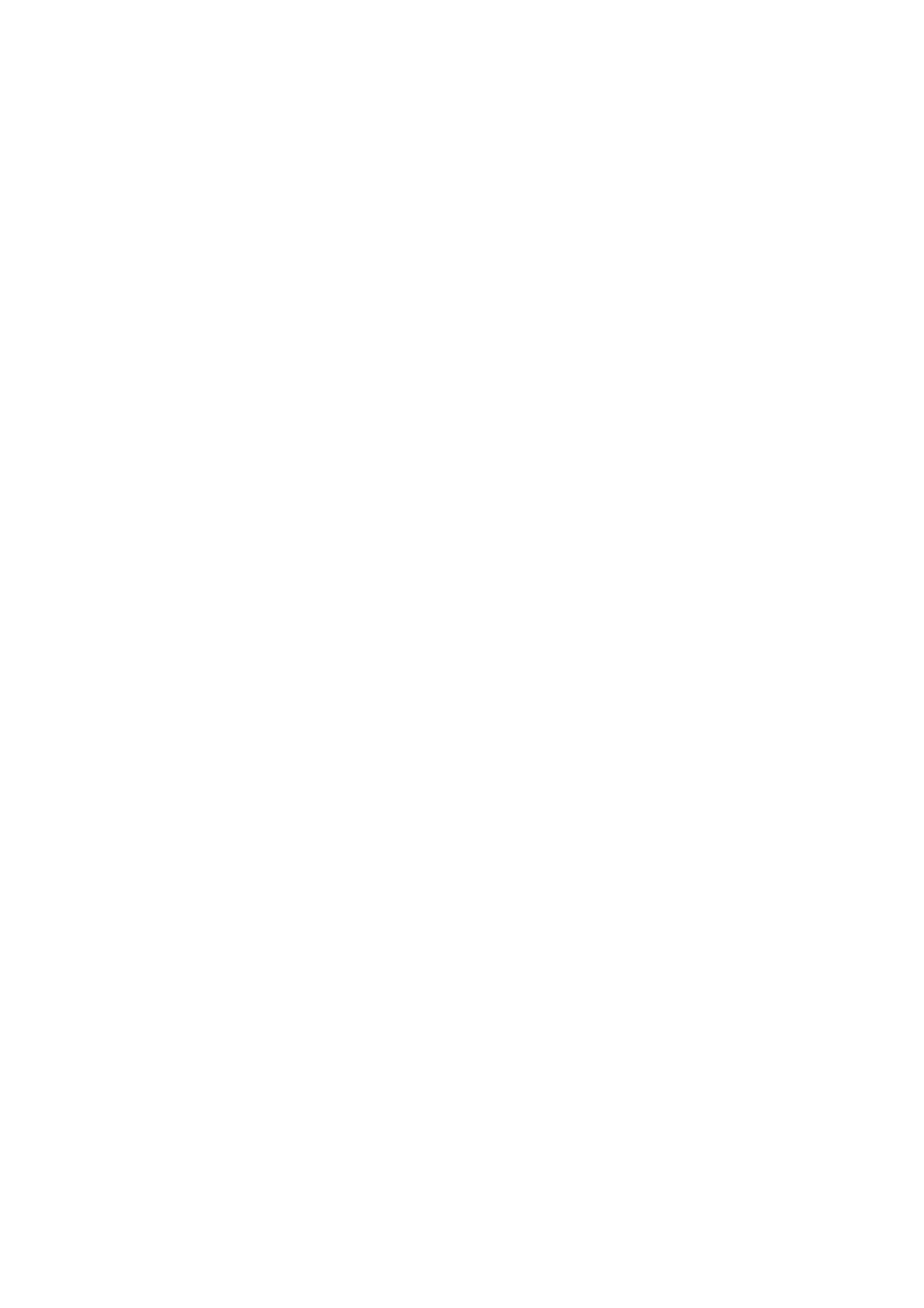# **II. The policy context of change in higher education:**  *Backing Australia's Future* **and beyond**

At the time of writing, the Australian Federal government is in the process of rolling out the most far-reaching suite of policy reforms ever seen within the public higher education sector. These range from initiatives in performance funding for teaching in universities to the tightening of the fee-paying agendas for undergraduate education. In this environment it is of particular interest to the concern of this paper that Government has turned the most emphatic gaze upon university teaching and learning known in history of the nation. The interventionist stance of the current Minister for Education, Science and Training is supported by a Federal Government with a majority in the Senate for what may well be the great part of the next decade. This brief section lays out some of the immediate history and projected influence of reform outcomes such as the Carrick Institute as an important illustration of the sphere of political influence in the educational business of higher education in current times.

The Carrick Institute for Learning and Teaching in Higher Education is one of a suite of three initiatives announced within the *Our Universities: Backing Australia's Future* Policy (Nelson, 2003, p 3). This initiative is flanked by the second arm of this program: the enhancement of the Australian Awards for University Teaching, in order to 'enhance the status of teaching' and to 'support the centrality of teaching in institutional missions' (DEST, 2004). The third arm, the establishment of a Learning and Teaching Performance Fund, to 'reward those institutions that best demonstrate excellence in learning and teaching' (Nelson, 2003, p 29), completes this suite as announced (and costed) in the Learning and Teaching Performance Fund Issues Paper (DEST, April 2004). The Issues Paper explicitly announces that it projects 'no significant involvement' of the Institute in the initial development and implementation of the Learning and Teaching Performance Fund. Indeed, although it concedes that there may be 'synergies' between the two initiatives, these are imagined to be 'incidental rather than integral' (DEST 2004, p 2).

In terms of its operations, the Institute is being overseen by the Australian Universities Teaching Committee (AUTC) and run by 'professional staff with expertise in learning and teaching in higher education'. The AUTC advises the Minister on the allocation, management and outcomes of any grants schemes and activities administered through the Institute, including the Australian Awards for University Teaching (AAUT).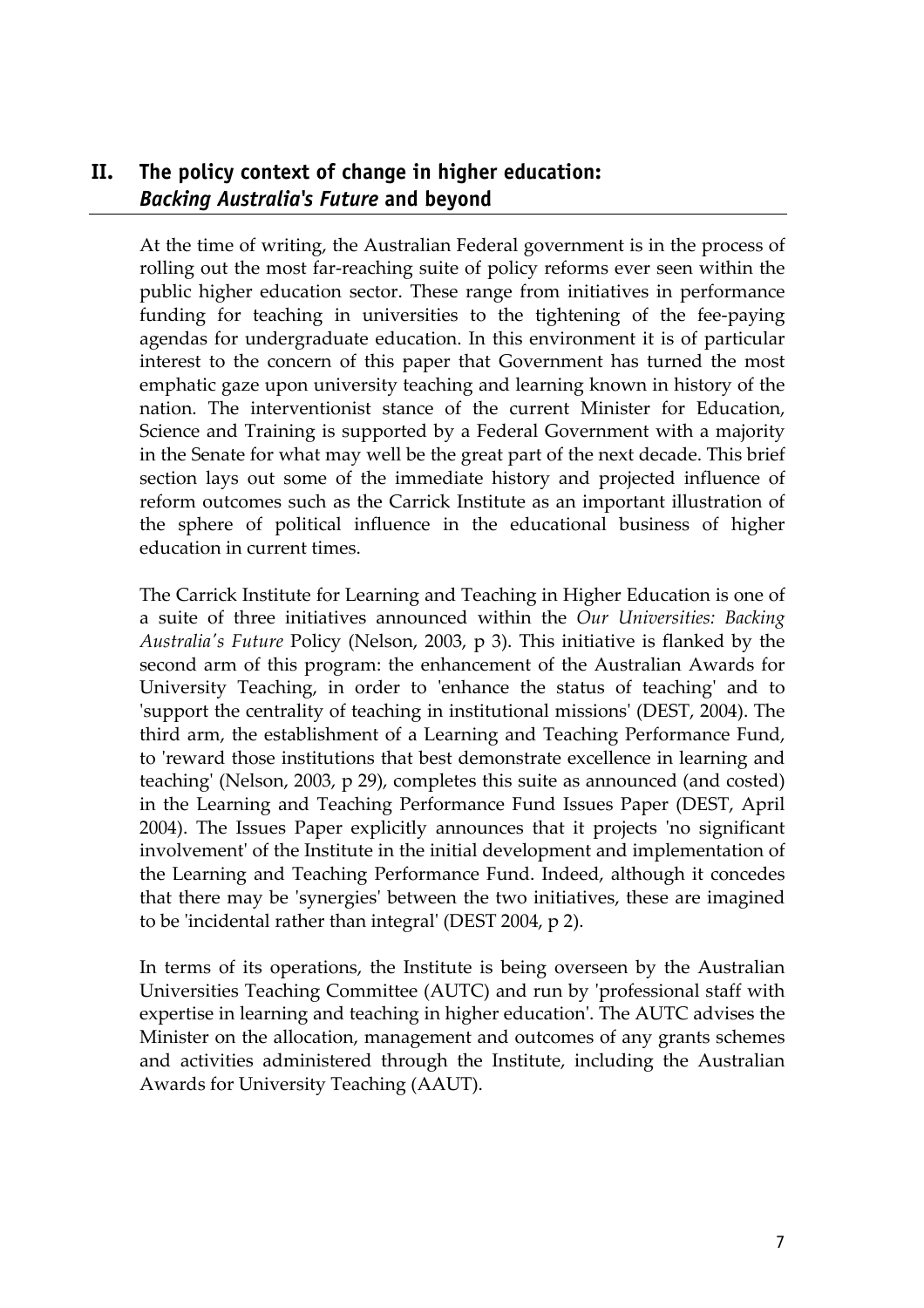The Mission Statement of the Institute is 'to promote and advance learning and teaching in Australian higher education'. Its objectives, as outlined in the AUTC report, are to:

- i) promote and support strategic change in higher education institutions for the enhancement of learning and teaching, including curriculum development and assessment;
- ii) raise the profile and encourage recognition of the fundamental importance of teaching in higher education institutions and in the general community;
- iii) foster and acknowledge excellent teaching in higher education;
- iv) develop effective mechanisms for the identification, development, dissemination and embedding of good individual and institutional practice in learning and teaching in Australian higher education
- v) develop and support reciprocal national and international arrangements for the purpose of sharing and benchmarking learning and teaching processes;
- vi) identify learning and teaching issues that impact on the Australian higher education system and facilitate national approaches to address these and other emerging issues.

In 2004, the AUTC produced a series of recommendations for the consideration of the Minister for Education, Science and Training (AUTC, 2004). Of most immediate interest for this discussion paper is the recommendation concerning the development of the framework which is to document how the Institute is to engage with 'key stakeholders', in order to canvass inputs into the Institute's priorities and programs. Here the question of expertise became of major concern to the field. What kind of expertise was to be deemed relevant and how was this to be determined? For example, what kinds of curriculum development and evaluation principles might be developed nationally around the 'quality of learning and teaching' to be adjudicated through this framework and on what would they be based? What performance indicators might be developed ways of determining priorities and fostering and rewarding 'excellent teaching'? What educational principles would inform the development of these indicators? How would they stand up against international, multi-sectoral research-based educational knowledge and understandings of the changing scene of university education?

These matters remain of practical and strategic importance. It is not at all clear that the 'incidental rather than integral' relationship of the Institute in the implementation of the Learning and Teaching Performance Fund can be sustained. And if it is sustained, what expertise is to be imagined in determination of the indicators by which performance in terms of this fund is to be assessed, if it is not through expertise mediated through a body such as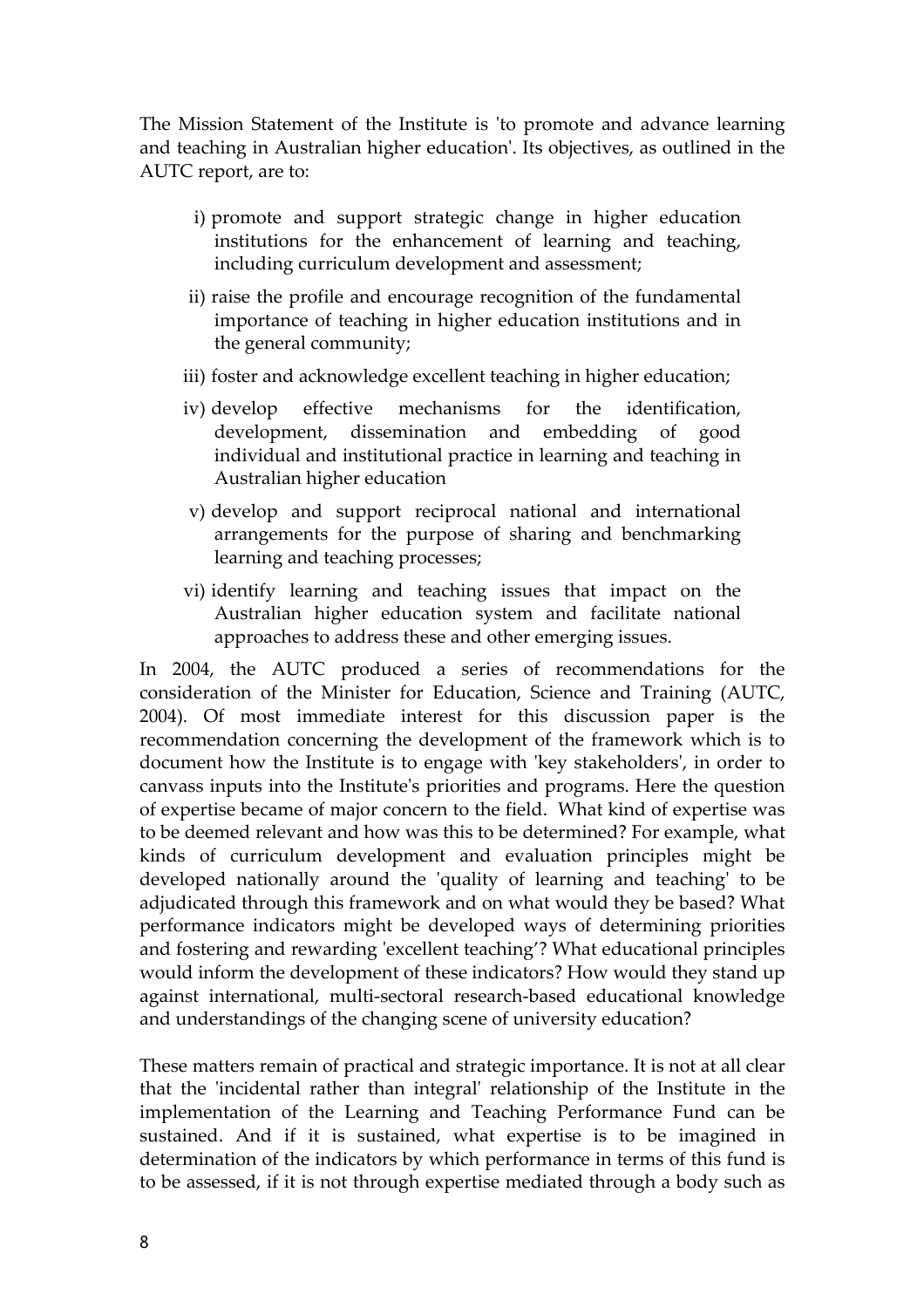this Institute? These kinds of questions, while of short-term urgency, in turn also have major implications for the terms on which educational inquiry and management can be envisaged over the longer term of higher education development.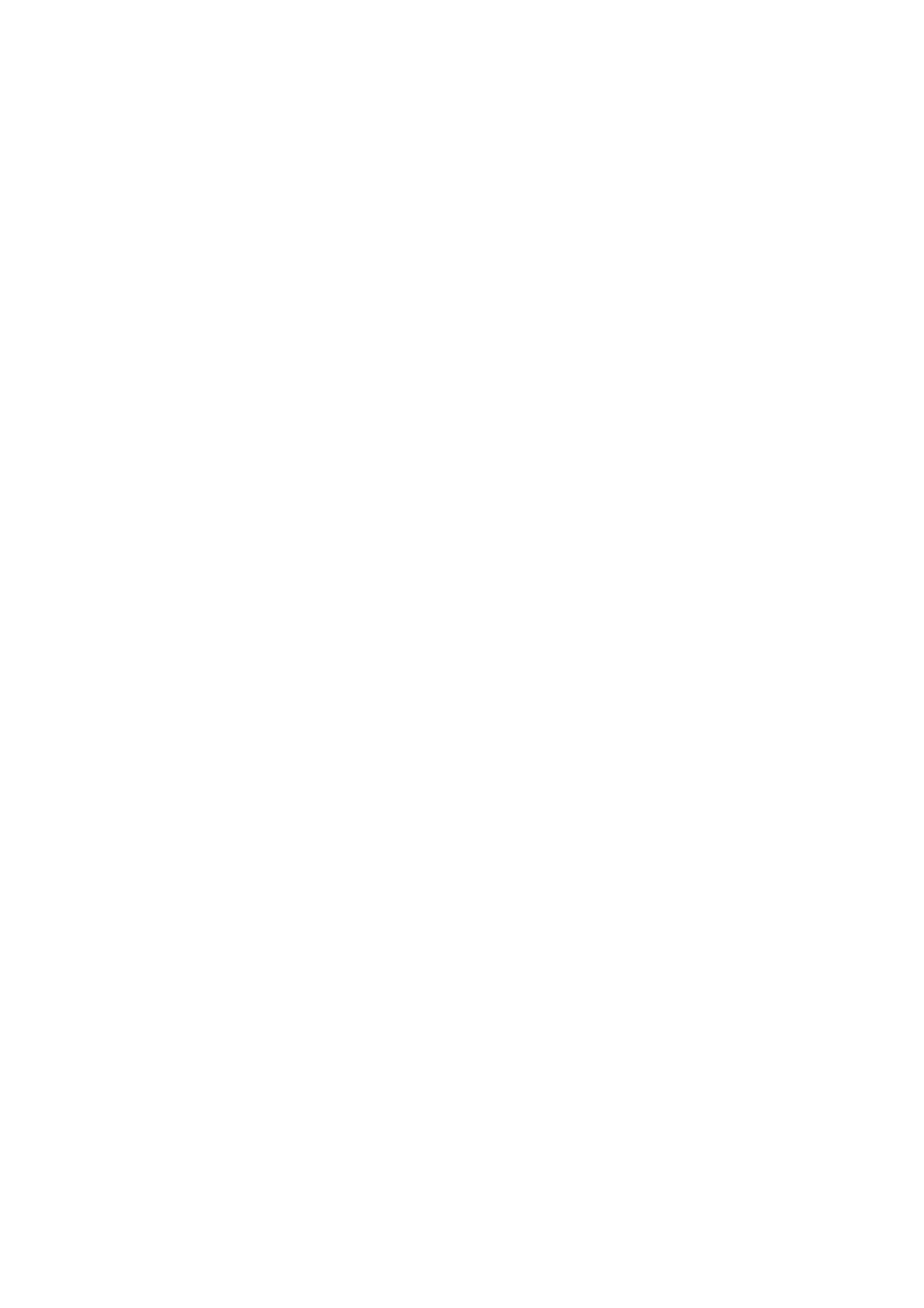# **III. External challenges to a status quo in educational knowledge and practice in universities**

In this section I sketch briefly two important ways of seeing the scene of major challenge and change to the higher education sector, the role of the university more broadly, and hence to the structuring and practice of both teaching and research. I do this with the specific purpose of exploring the implications of a key point of this paper: that matters of learning and teaching cannot be seen as separate and essentially unrelated to questions of curriculum, assessment, which in turn must be contextualised within a mindful relationship to of the changing nature of knowledge production and distribution. One way to articulate this relationship is to see education – both curriculum and pedagogy – as existing in a necessary though troublesome relation to research or knowledge production. These relations are arguably at the heart of the idea of the modern university and require ongoing re-assessment. In order to begin to address these broader agendas, this paper takes the position that questions of educative processes, framed as 'learning and teaching' within Higher Education and current policy discourse alike, need to be rigorously reframed within a broader conception of *pedagogy*, understood as the relations between learning, teaching and the knowledge produced through this relation within a specific environment (cf Lusted 1986). Section VI elaborates this reframing in a discussion of Higher Education's engagement in the educative work of the university.

Two factors motivate the inclusion of this section in this paper, The first, already canvassed, is the deeply entrenched 'commonsense' separation of pedagogy ('learning and teaching') from both knowledge production and curriculum in higher education, linked to largely individualist and cognitivist conceptions of learning. This problematic lies at the heart of the position being developed here for an agenda of inquiry and development in the field. The second is the equally problematic sloganistic uptake of change agendas in much current Higher Education literature (for example as read from journals such as *HERD* in recent years in this country). Terms such as 'knowledge economy' and 'knowledge society' often appear in research articles in the field as self-evident 'facts' in the world in the absence of a strong scholarly tradition seeking to explore the curricular and pedagogical implications of these historical, epistemological, economic and political changes.

#### *i) Changes in knowledge and the challenge to disciplinary autonomy*

For the most part, contemporary universities remain organised around the logic of disciplinary science (Gibbons 1998) or disciplinarity (Messer-Davidow et al 1993). Disciplinary organisation has in turn structured both teaching and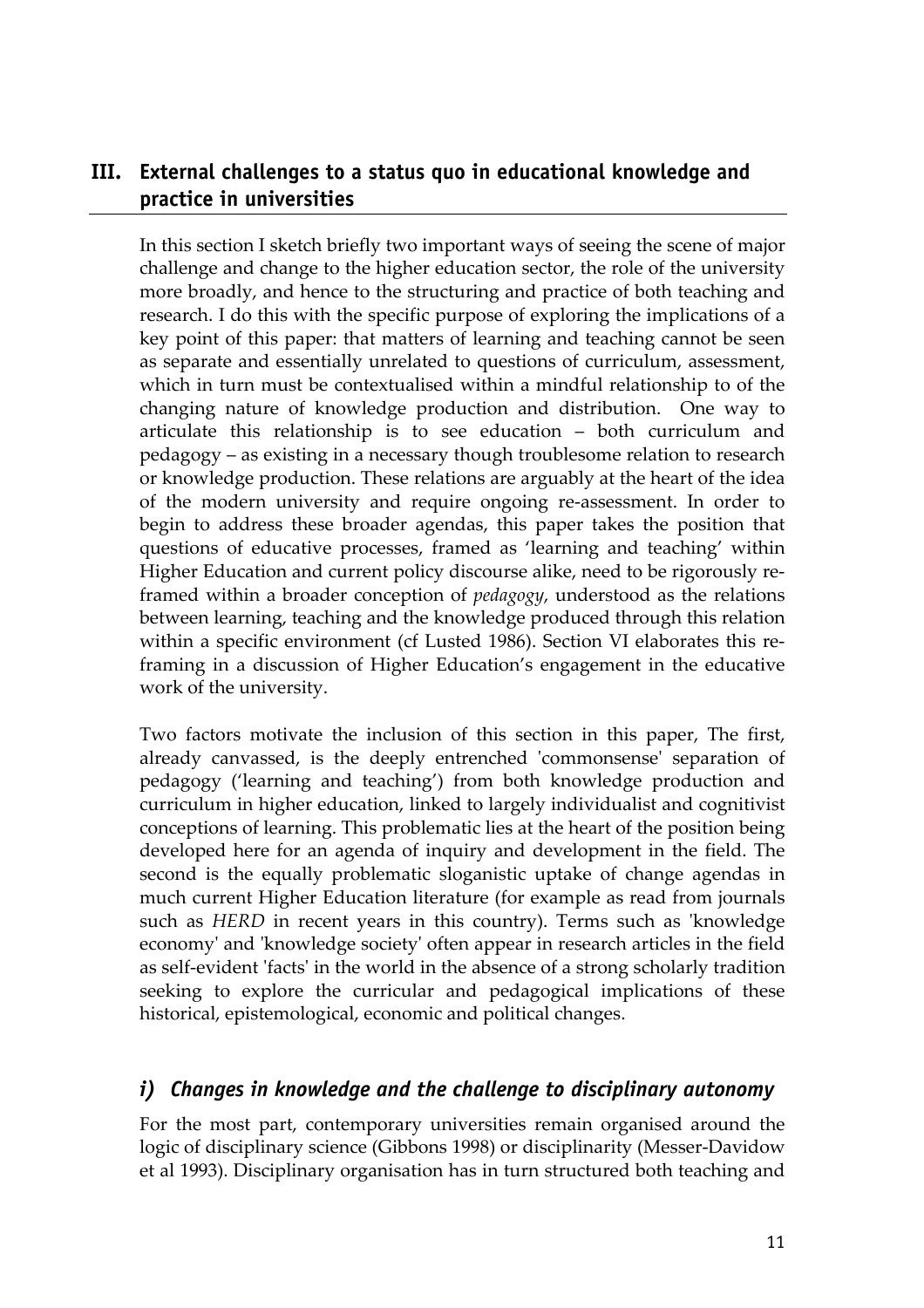research and intellectual work in universities through much of the nineteenth and twentieth centuries (Lee & Green 1997, Barnett 2000). Disciplinarity can be understood as a socially constructed, authorised and organised *attitude* to knowledge. Its logic is conceptually a closed logic in terms of its boundary work, constructing grids of specification and exclusion. It is disciplinary logic that has historically mapped onto the territorial and economic units of faculties and departments. This double inscription of closed-ness is often informally referred to in university management working language as the 'silo' effect. This structural, conceptual organisational and political logic is usually followed, even when entities such as faculties are organised around other ideas such as that of 'profession' or professionalism/professional practice, or indeed interdisciplinary or transdisciplinary coalitions, more or less.

What is not under question in relation to this state of affairs, however, is the pace and reach of social, economic and epistemological change in the contemporary world. This pace and reach place increasing stress on the prevailing logic of disciplinarity and 'normal science'. Higher education analyst Peter Scott has produced a useful synthesis of what he sees as the major attributes characterising (after Giddens, 1991) late modernity (Scott, 1995, 1997, 2000). The first of attributes is *acceleration*, the sheer increased volume of intellectual and other goods produced and consumed within a society. The second is *simultaneity*, the 'radical compression of time-space' (cf Giddens 1991), a phenomenon of globalisation enabled through the mechanisms of the internet. This has a major effect on social relations in including relations of knowing and learning. The third attribute is *increasing risk,* an ongoing but accelerating phenomenon of modernity. The fourth is *non-linearity, complexity and chaos* and the fifth is *reflexivity* (where boundaries between producers and consumers are weakened and the foundational claims of disciplinary knowledge are undermined by their manifest dependence on economic and social interests. People navigate a way through the social processes described above by reflexively making their own biographies (Scott, 2000, p20).

These changes have wide-reaching implications, for the production, organisation and distribution of knowledge, for the shaping of curriculum and pedagogical relationships, and for the economic contract universities take out with students, reconstrued as customers. They have in some senses become familiar and commonplace. Yet in order to grasp rigorously what needs to be known and addressed within the practices of higher education, their educational implications need to be imagined and envisaged through systematic scanning of practices and the theoretical underpinnings in which inquiry into these practices are framed. There needs in other words to be serious work done to create the conditions and intellectual resources for translating global change phenomena into local ways of questioning the way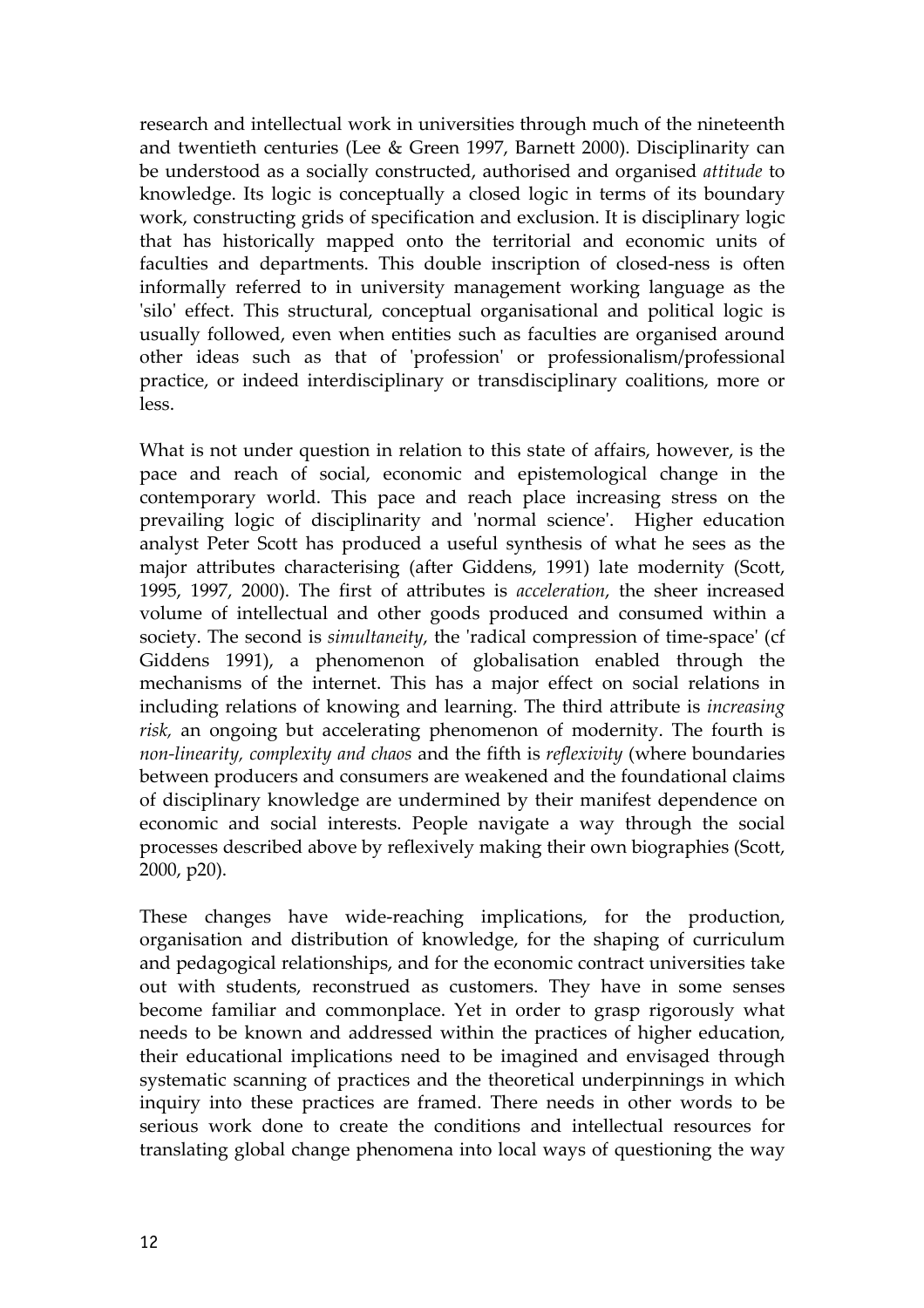things are, the business as usual, more or less, of ways of talking about curriculum and pedagogy in today's higher education systems.

One of the most influential accounts of changes in knowledge and the role of the university in the last decade has been that of Michael Gibbons and his colleagues (Gibbons *et al* 1994, Gibbons 1998, Nowotny *et al* 2001). In this work, the logic of disciplinary science has been referred to as Mode-1 knowledge. It is characterised in its purest form as being defined by academic interests, as hierarchical, form-preserving and relatively homogeneous, and as accountable to protocols of disciplinarity. The modes of production of knowledge are, however changing rapidly and evolving and devolving according to quite other logics and imperatives: those of globalisation, acceleration, complexity, increasing risk and reflexivity as noted by Scott; by the massification (or 'high school-isation') of higher education; by the attendant commodification, de-regulation and privatisation of the sector and by the spread of practices, potentialities and problematics of ICTs. Changes in the production and distribution of knowledge from disciplinary enclosures or 'silos' to the emergence of 'distributed knowledge production systems' are named in Gibbons *et al's* typology as 'Mode-2'. (Nowotny, Scott and Gibbons, 2001). According to this analysis, the new modes of knowledge production are produced in the context of application, are heterogeneous, heterarchical and transient; they are transdisciplinary, collaborative and localised. There is a driving logic of open-ness as distinct from enclosure, more or less. These new modes and relations of knowledge production do not replace but emerge from and around disciplinary science; they emerge out of and shape societies and economies ('Mode-2 Societies').

For universities, this means that they no longer have a monopoly or an unchallengeable position in knowledge production but are one part, albeit still a major one, within distributed systems. Knowledge production (research) and its recontextualisation, dissemination and reconstruction (curriculum and pedagogy) are no longer self-contained activities carried out in more or less 'silo'-like isolation. There are many diverse actors in the knowledge-producing business.<sup>2</sup>

These kinds of changes can be predicted, according to this analysis, to have a profound effect over course development, and the organisation and practices of curriculum and pedagogy in higher education within the imaginable future. Gibbons' influential World Bank discussion paper (Gibbons, 1998), outlines some of the challenges to traditional discipline-based conceptions of curriculum, teaching and learning. For the purposes of this discussion, it is

 $\overline{a}$ 

 $^2$  Actual universities have of course more or less dialogic, collegial and consultative relationships with other bodies — consumers of higher education, such as industry and professional bodies. The point here is that mode and relations of *production* of knowledge and the substantive primary *education or training* of knowledge workers are rapidly changing.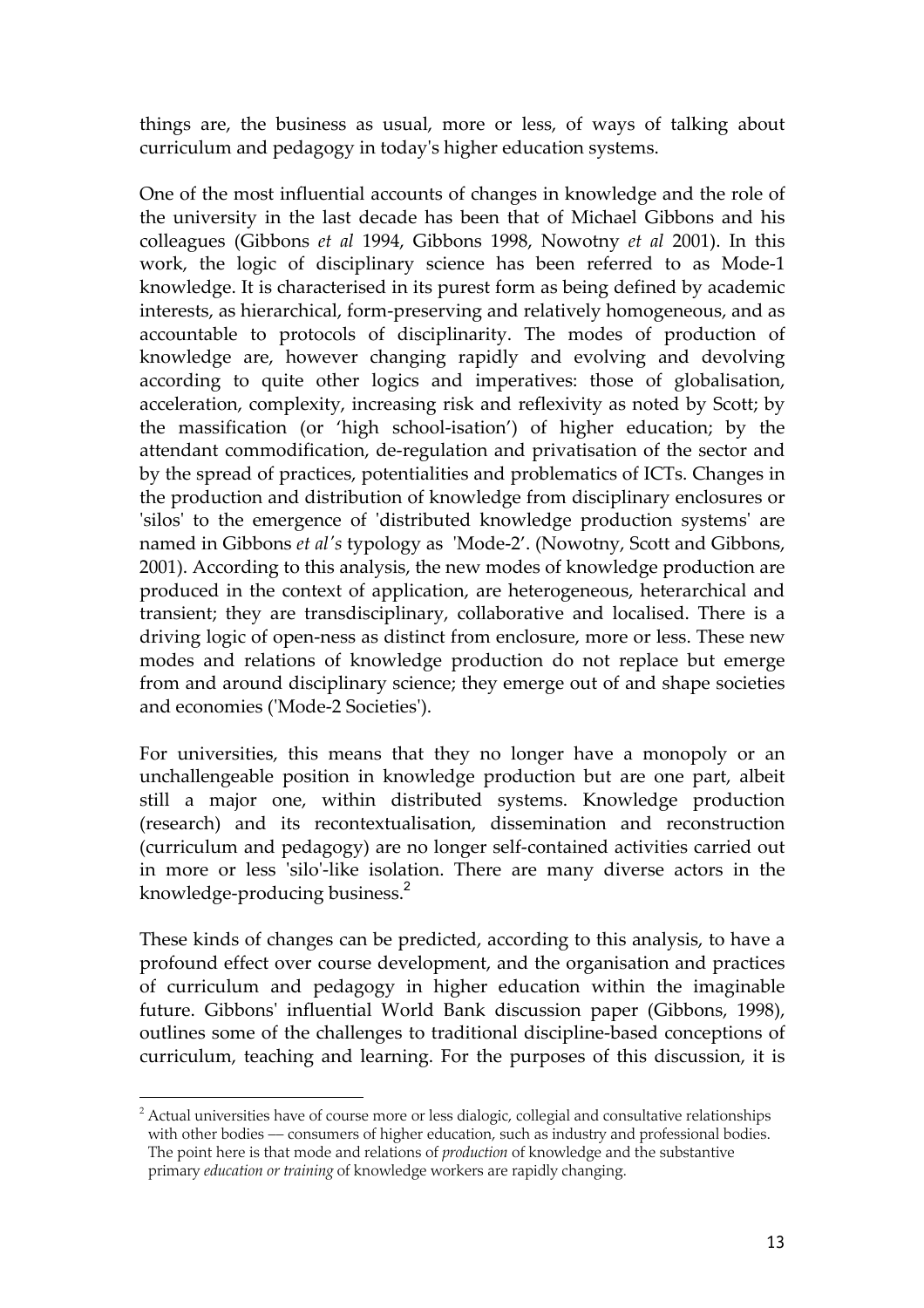not necessary to endorse Gibbons' particular analysis. What is important about that work, however, is that it offers one productive line of inquiry into the inevitability of profound change in educative processes in the higher education sector during the course of this coming century. An approach to the business of education that sees its role as a major producer of knowledge, its pedagogical practices and organisational logics as inextricably intertwined, will need to grapple simultaneously and at a deep level with the changing relations and modes of knowledge production, the recontextualisation of knowledge and competence into curriculum and its changing framings and relations of learning, work, and knowledge production.

## *ii) Recurrent changes in the university sector in Australia and their impact on curriculum and pedagogy*

Over the past fifteen years or so, Australian universities have played out the Dawkins higher education reforms which produced a 'Unified National System'. This era has arguably 'quietly' come to an end in the past several years with the almost unheralded introduction of the Ministerial paper, *Higher Education at the Crossroads* (DEST 2002) where the way was paved for the emergence of a new era of 'diversification' replacing that of 'unification'.

It is not the place here to debate the manifold effects on Australian higher education of the UNS. However, important work in recent years addressing questions and dilemmas of diversity in the sector need to be taken into account in assembling resources for thinking through the implications of these policy developments. Stephen Kemmis and his Education policy analyst colleagues Paige Porter and Fazal Rizvi, for example, writing in 1999, argued that Australian universities were more systemically and programmatically diverse under the UNS than ever before. Yet, in their words:

*this diversity is under-recognized and under-rewarded. Government policies encouraging diversity have not been carried through changes to regulatory and funding mechanisms. Common funding and regulatory mechanisms now press all universities towards the same goal: to maximize resources by being as comprehensive as possible, with as many highly weighted fields of study and students as possible. The system favours convergence and inter-institutional mimicry rather than innovation and distinctiveness. If the current system continues, it is most likely to produce only a single hierarchy in which different universities cluster at different levels in terms of quality measured against a few key indicators (like research productivity and the resources available to support their work)* (Kemmis et al 1999.p2)

In this Discussion paper, Kemmis and his colleagues examine five 'dilemmas of diversity' which they name as dilemmas of conformity (and an unease with difference), competition, equity, accountability and autonomy. At the time of writing, the system was under threat of unintended convergence and homogenisation through the enforcement of a singular hierarchic funding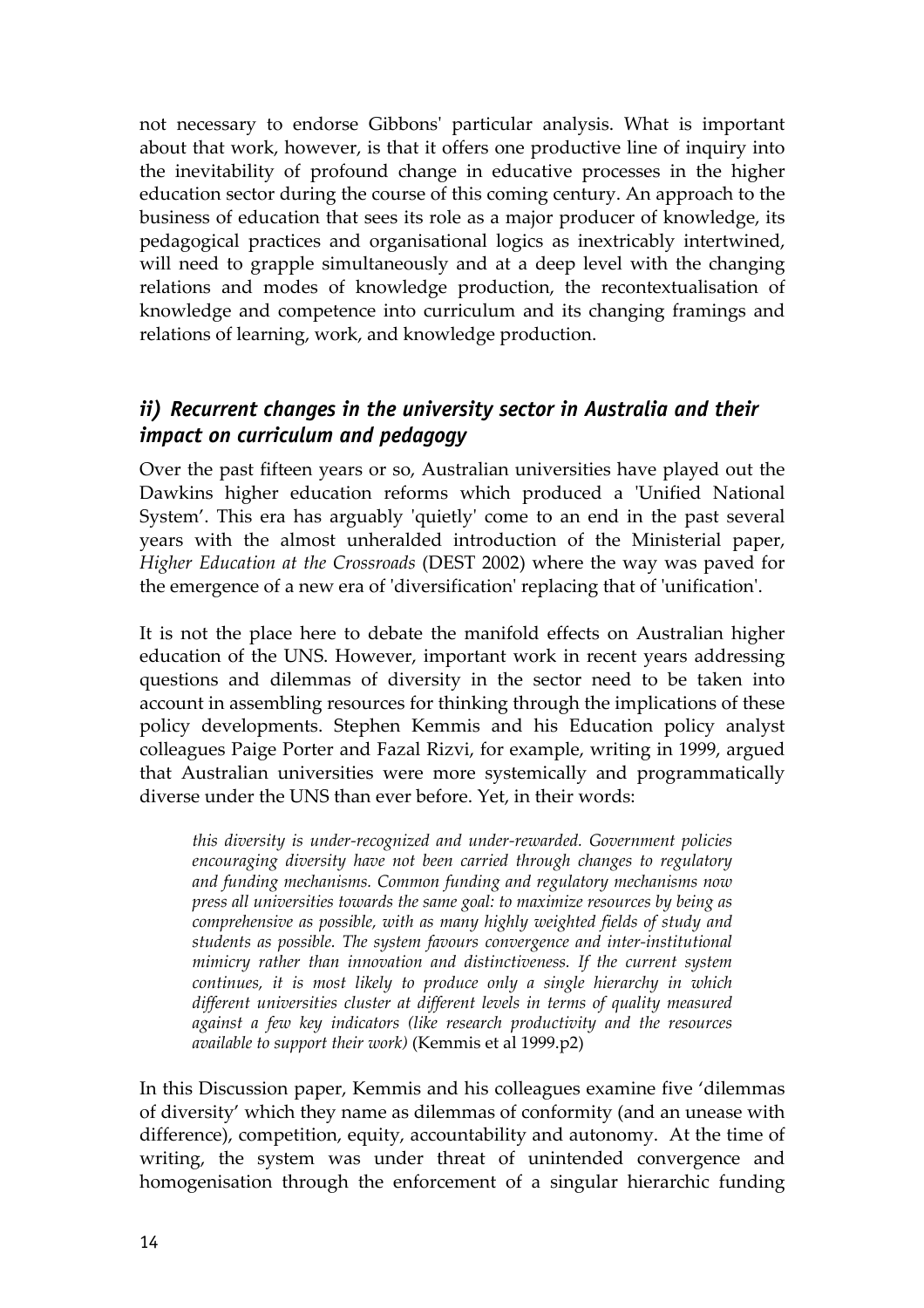model. Internal conservatism within universities was also named as a threat to diversification.

What this paper advocated was a familiar enough list of developments for universities and the policies that governed them. Among them were increasing responsiveness to client and regional needs, including strengthening connections and collaborations with students, business, the wider community, and with peers and colleagues in the disciplines.

This discussion resonates in important ways with points made recently by Ingrid Moses (2004), who concurred that, under the UNS, there was considerable differentiation among universities identified by type and among course curriculum and teaching and learning profiles. This differentiation was largely unplanned and unpredicted, brought about through external pressures, and incentive findings of one kind or another, both external and internal to specific universities.

According to Moses, much, if not all, of this differentiation over the past decade or so has been deemed to be 'positive' by academics, in terms of the opportunities for specialisation and reputation-building in specific areas. However, as she noted, there is a strong belief within the Federal Government, that the existing diversity 'camouflages a fundamental "sameness", ie, a teaching-cum-research mission and aspiration' (p8). Indeed, it could be argued that all of the thirty-nine universities have been steered through policy and funding in a direction where little real structural diversity is possible.

What has changed between the publication of Kemmis and colleagues Discussion Paper and Moses' article, is the intensified policy climate. In lieu of the mix of unplanned differentiation within a structural sameness, the appearance of the Ministerial Discussion Paper, *Higher Education at the Crossroads,* proposes a shift from 'unplanned' to 'planned' differentiation (Nelson 2002, p 25). The Paper then goes on to sketch several quite dramatic change scenarios, including a rather familiar citing of the idea of institutions or distributed networks of 'world-class research intensity', as well as the further development of dual-sector institutions, graduate schools, multi-sector 'educational precincts', 'strategic alliances with business' etc (p 25). As Moses points out, however, there has actually been little response to these projections put forward so clearly in the Discussion Paper, either from the public or from within the Higher Education sector itself.

The purpose of sketching some of this discussion in the context of this paper is to underscore the point that any major policy-driven changes in higher education have major and lasting impact on what counts as knowledge, curriculum and pedagogy in the sector. The problems of diversification and homogenisation sketched here have major and increasing influence on course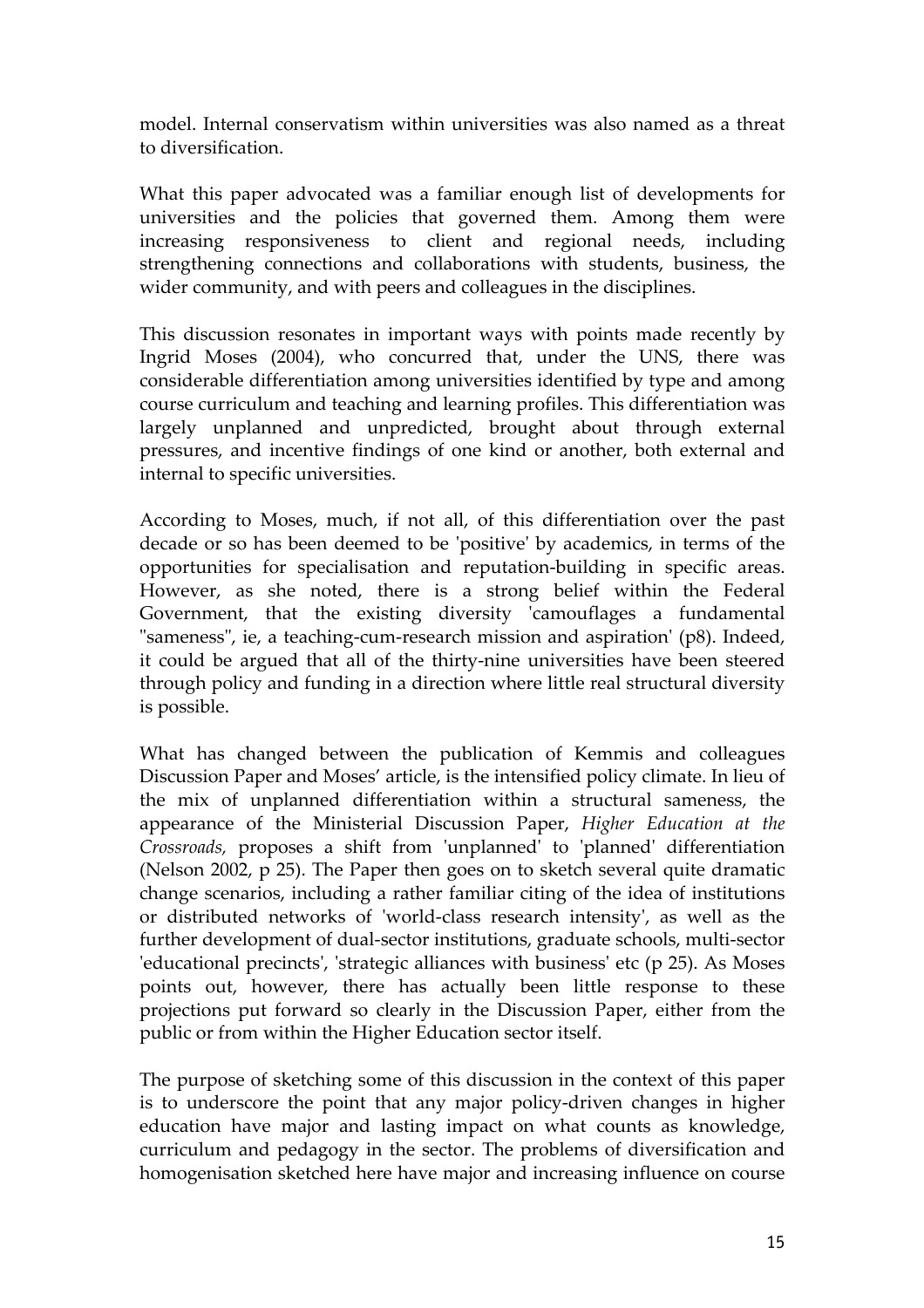development and on participation across the sector. Yet there is, as I will outline below, little systematic curriculum inquiry, including curriculumhistorical inquiry, as a research base on which the sector might publicly *know* itself in any systematic way. At stake here, for example, are major and significant shifts in the relationship between research and teaching, and among disciplinary, professional and vocational education. In the light of such considerations, a field of knowledge and practice in learning and teaching can hardly sit effectively separate from such wholesale educational engineering.

Finally in this section, there is a quiet but escalating agenda of change in relation to the questions of de-regulation and privatisation The Australian higher education sector remains structurally bound to its state-monopoly heritage and arguably can only be thoroughly *thought* in terms of that monopoly. Yet there are many pressures for change, such as intra-national deregulation, international free trade agreements, international higher education summit agreements such as the Bologna Accord and the educational anarchy of the internet. The blurrings of the sectors, including the shadowy spectre of the 'associate degree', are barely conceivable within the current storylines of current 'teaching and learning' discourses within the sector. Profound change is currently going on through largely unheralded processes such as private provider higher education accreditation that are difficult to comprehend in their long-term implications. In this environment, over the next couple of decades, a conceptual separation of ideas about teaching and learning from broader debates about the future shaping of the industry itself, runs the serious risk of becoming anachronistic and counterproductive.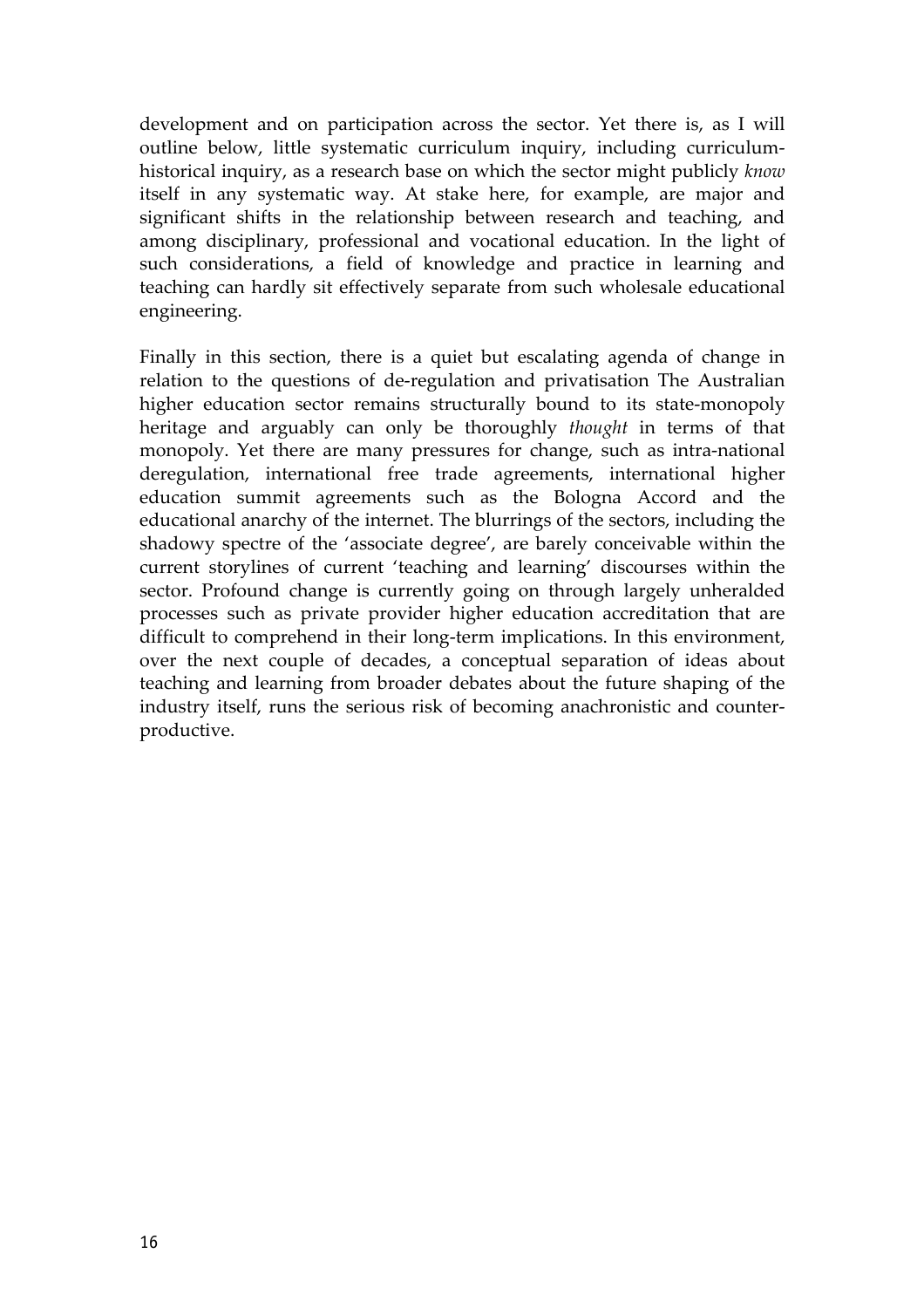#### **IV. Institutional and Sectoral Responses to Change**

The view taken up in this paper, as indicated in the Introduction, is that the higher education sector is poorly prepared for participating effectively in these debates. As a whole the sector is both information-poor and impoverished in terms of genuinely strong national mechanisms and framings for open and critical inquiry. There are currently serious barriers and no effective strategies for overcoming this situation.

#### *i) Gaps, Absences and Missed Opportunities*

Higher education as a sector and a domain of educational practice has been an intellectually neglected space. It is information-poor, in many significant respects. First and perhaps foremost, there is little by way of systematic, publicly available information regarding the national picture of programs of study, over the history of the university in this country and specifically over the past generation of change. For example, in their discussion paper on enhancing diversity in Australian higher Education, Kemmis et al (1999) note that:

*it is difficult to get beneath the level of* systemic *diversity to fully comprehend the* programmatic *diversity of higher education in Australia. It is also difficult to see how programmatic diversity can feed and enhance systemic diversity – how the different pattern of higher education activities within institutions could help to form and shape diversity among institutions.* 

While the specific argument concerning of policy shaping and funding of higher education in general is beyond the scope of this paper, the point is that work such as this is inhibited by a lack of access to information. Indeed, outside individual institutions' planning and development units garnering information about other universities' courses for competitive edge, little is known about what is going on in curriculum terms nationally. The consequence of this is that discussion of key issues of change and development in the sector tend to remain abstract, unable to effectively influence policy development for the sector as a whole.

Second, the higher education sector is information-poor in terms of the development and the specific shape and function of the units dedicated to the advancement of the specialist field of Higher Education, ie, to academic development for the advancement of teaching and learning in the university. In this paper, these units will be called by the generic name of academic development units or ADUs. The fundamental dilemmas of academic development faced by these units and by those responsible for developing teaching and learning in individual universities are little known by those who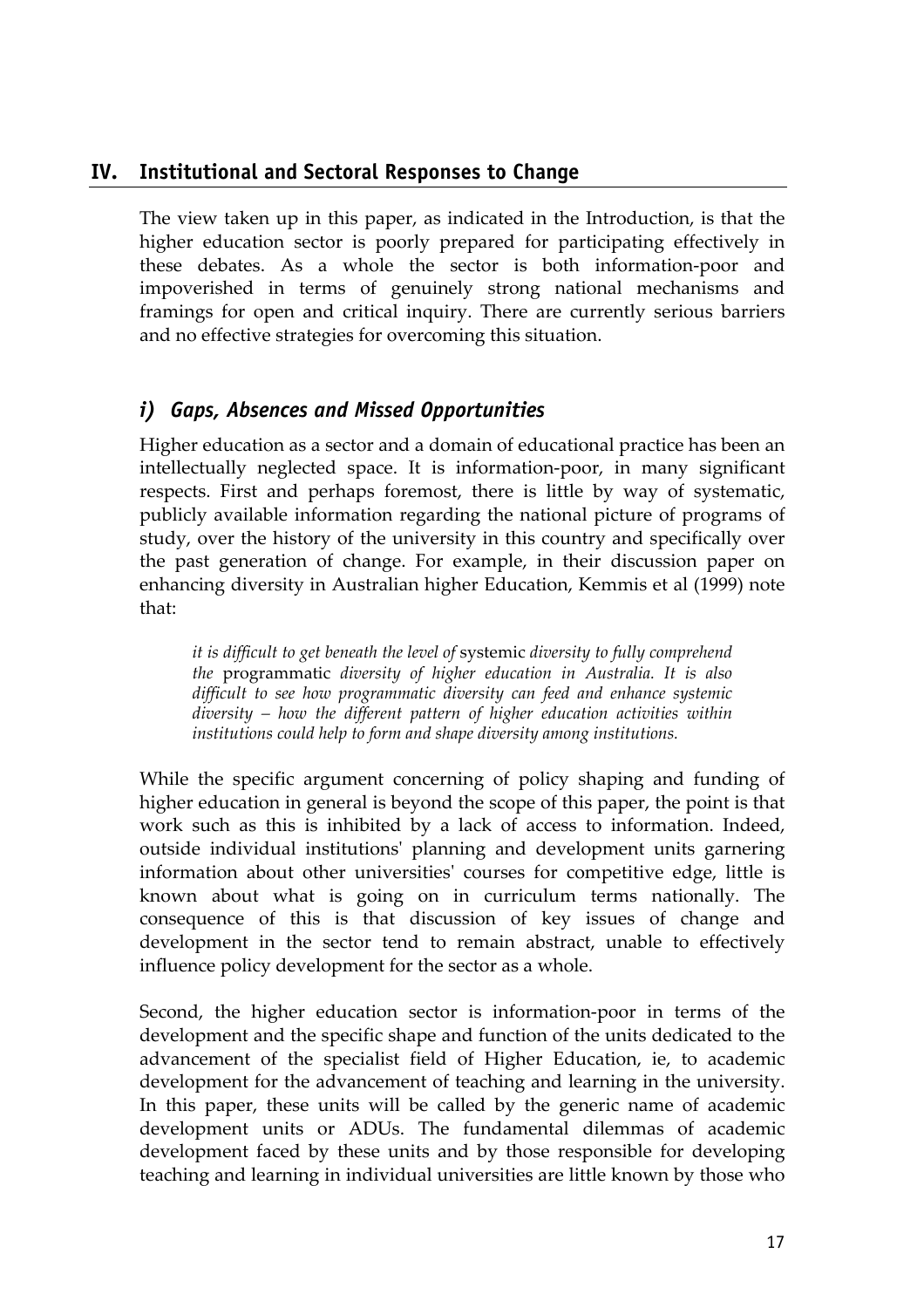actually work in the 'mainstream' of higher education –– discipline or profession-based academics. Not only are there internal institutional barriers militating against robust and productive exchange, there are also serious barriers across institutions to obtaining information and producing systematic knowledge of the sector. In particular, there are significant barriers to bringing together key players across all sectors of interest in an effective way to address these major gaps in national information.

There is a quite extraordinary lack of shared knowledge, expertise and activity between the disciplines or institutional entities of Education and Higher Education/Academic Development. The former is often perceived to be solely or principally concerned with the pre-service education of schoolteachers and therefore of limited relevance to the specific populations of university students. The latter struggles for legitimacy and for its very existence as a specific field of inquiry and an institutional entity. The following section examines this a little more closely, since it is a primary expression of dilemma in the 'heartland' of the educational work of the university. This is done, not in a spirit of negative critique but in the mindfulness that currently neither sector leads nor significantly resources the current higher education teaching and learning policy agenda.

# *ii) Higher Education and Education: lonely planets*

The structural and intellectual separation of Education from Higher Education as institutional entities has a specific history that has never been formally traced and documented in this country. This history merits serious investigation as one key to the policy and practice dilemmas currently inhibiting universities in this country from effective change in the areas of curriculum and pedagogy and rendering them effectively conservative and reactionary in educational terms. In the absence of such institutional histories, it is tempting to assume the present state of affairs to be natural and inevitable, in the proper order of things. Yet is important to find ways to question and challenge this order at a time of crisis and major change.

Education faculties and ADUs often co-exist within the same university and even, albeit rarely, within the same administrative unit. They have similar professional concerns but largely different institutional briefs. They have been historically inscribed with major paradigmatic differences and standoffs and, in the most extreme form, accompanied by disabling and isolating institutionalised territorialities and jealousies (Webb 1997). The Higher Education field has often, according to Webb's critique been defensive and reactionary (see section VII [iii] below for a more detailed discussion of this watershed intervention in the Higher Education teaching and learning debate). Indeed, in general, I would suggest that the Higher Education/Academic Development arm of the public university sector in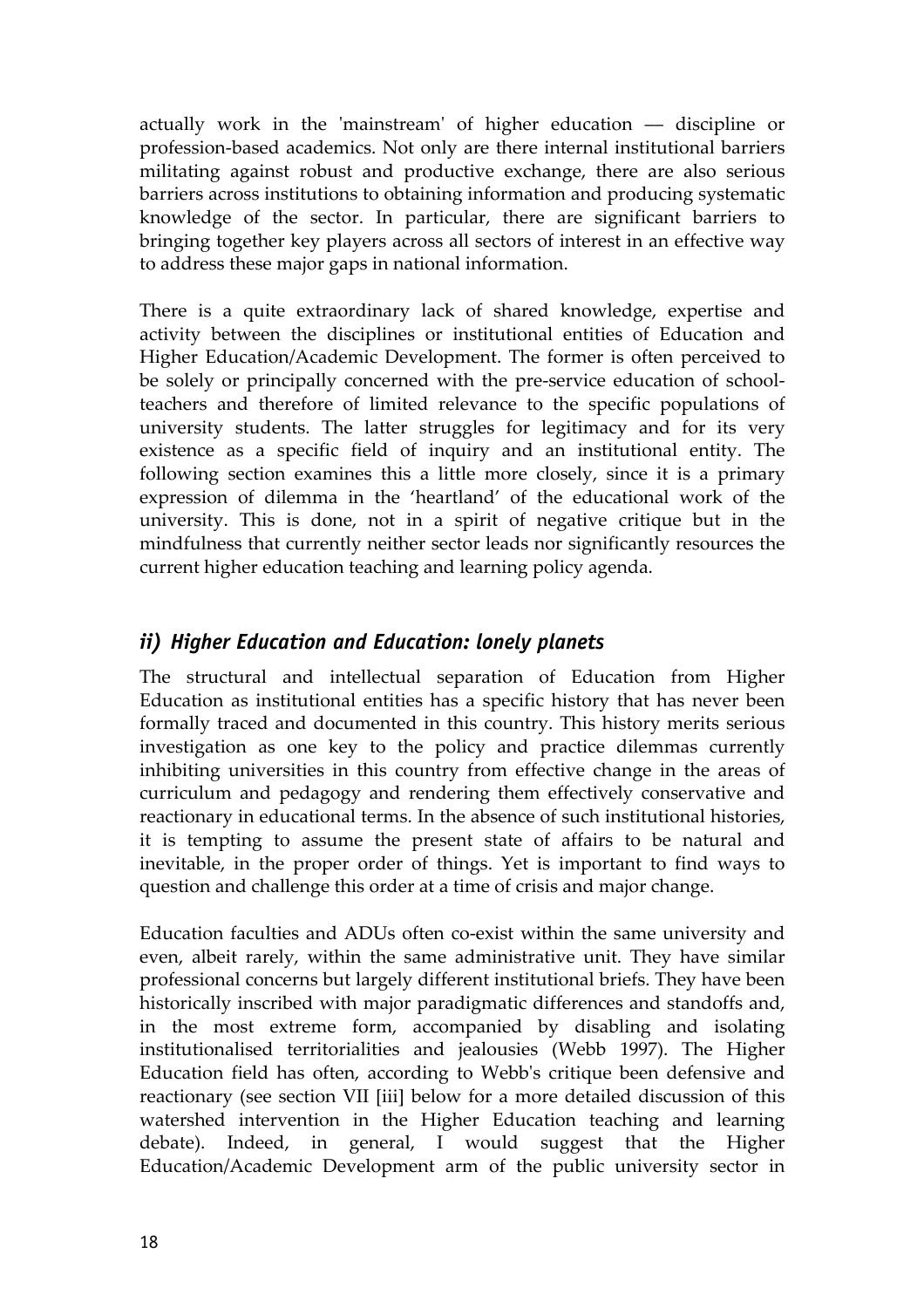Australia in a state of some intellectual and professional disarray, at the same time as issues of teaching and learning and academic development move from periphery to centre stage of national policy attention.

There has been a serious lack of sustained public national debate over the educational business of the university for a long period of time. Indeed, there is a startling lack of even the terms within which such debate could be conceived and framed. International discussion and debate canvassed in the major journals and in policy forums such as UNESCO, the OECD and the World Bank do not find ready expression in wide-ranging debate and rigorous research into curriculum and pedagogy within the sector. The national professional association for Higher Education, HERDSA, has languished in a margin in terms of political influence and sway, despite efforts at different times to marshal its forces and build critical mass. It too has been marked by its history of paradigmatic isolationism and defensive border protection strategies. While it is spurious to make simplistic cross-national comparisons, there are some examples of a stronger and more public face to higher education debate to be invoked for purposes of fleshing out the lack under which the sector languishes in this country as a sector of public concern. The SRHE in Britain, for example has, among other things, consistently produced monographs presenting provocative public discussions about key issues in higher education in that country which have wide and general circulation through the Open University Press imprint.

The characteristics of intellectual isolation within the field are often institutionalised within the ADUs. The intellectual isolation of these units from the daily work of teaching and learning within disciplines and departments, has developed in complex relationship with their structural marginality and fragility in universities. While chronically under-resourced and continually under threat from the competing interests of discipline-based faculties in specific university configurations, such units are obliged to constantly demonstrate their usefulness, effectiveness and value from almost indefensible positions. Despite increasing emphatic pressure from centralised performance-based funding for teaching and learning, these units appear increasingly vulnerable. Its population is aging and renewal is a problem.The field lives with these paradoxes as part of their 'heartland'.

One symptom of the continued subordination of the educational to the disciplinary business of universities is the continuing poor rate of engagement of the resources of such units by mainstream discipline- or faculty-based academics. For example, participation by academics in professional development for teaching and learning remains low across the nation. A recent Evaluations and Investigations Project undertaken by Dearn, Fraser and Ryan (2002), for example, saw the field of academic professional development as providing 'uneven and unsystematic provision' of support for teaching and learning across the sector with a general reluctance of academics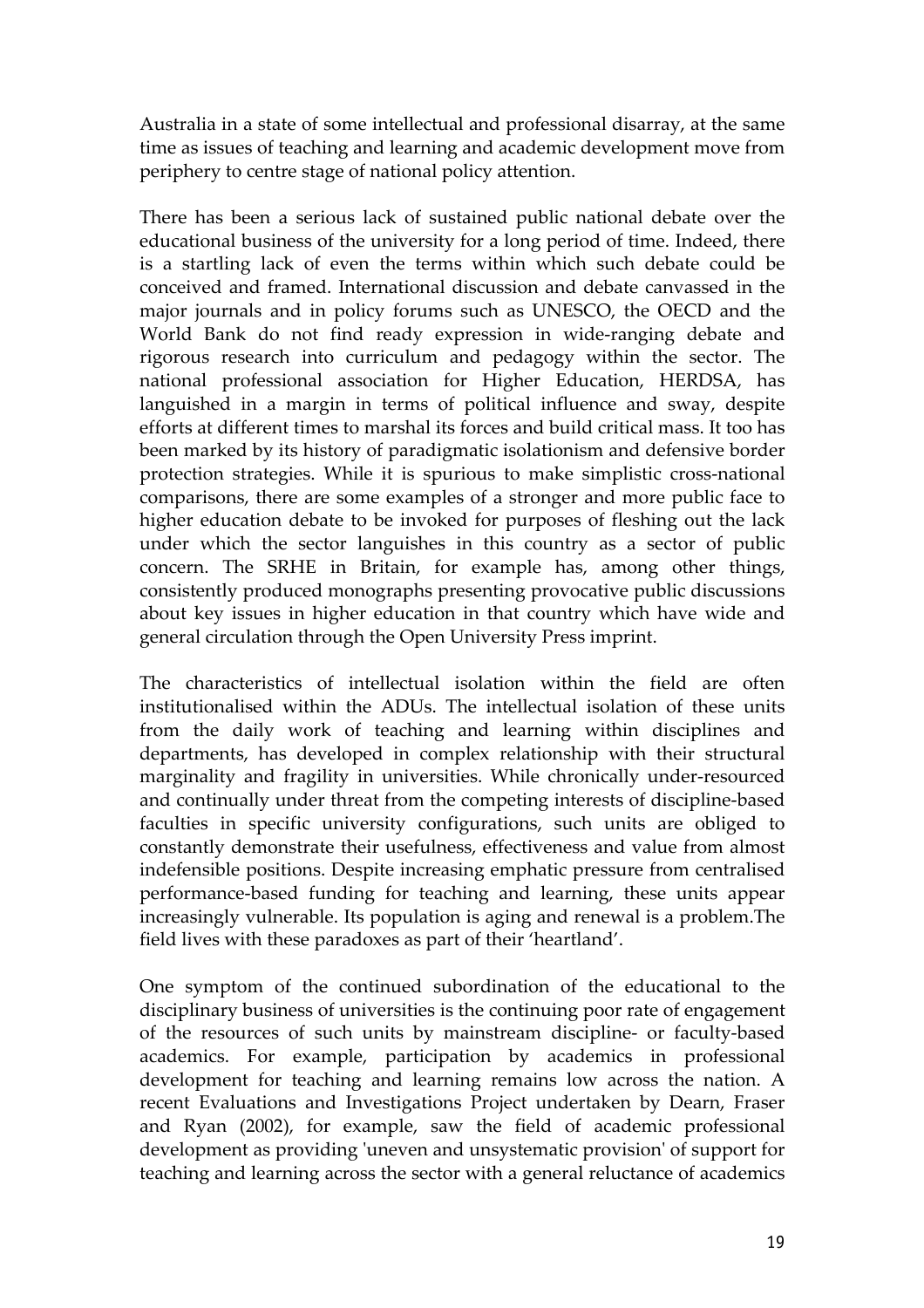to engage in provided programs, and with particular problems being identified in relation to to sessional teachers (Dearn, Fraser and Ryan, 2002). At the same time, many such units are required to spend large proportion of time and other resources administering the QA instruments to service the institution's quality management needs. These include a constant administering of particular kinds of course and subject evaluations, which are often perceived as mechanistic and reductionist and are frustrating to all participants. There is a constant tension among competing imperatives of individual responsiveness to need (a service orientation to professional development), obedience to institutionally driven accountability work through QA mechanisms of one kind or another (Brew 2002) and the exercise of intellectual and professional leadership in the core educational business of the organisation.

The point being made here is not to denigrate the useful work being undertaken within ADUs in the advancement of teaching and learning in universities. Many rich programs exist in a majority of Australian universities, as acknowledged by Dearn, Fraser and Ryan in their report*. My point is rather that there is a serious and complex problem with the field, from an intellectual as well as a structural point of view*. Ongoing institutional marginalisation and constant politicisation, at the institutional level, of the resourcing and funding of such work. militate against the development of sufficient stability to build a robust field of expertise, whether it is educational knowledge about teaching and learning or knowledge about academic professional development. It is difficult to build and sustain programs of institutional research.

The sector's vulnerability and reactiveness to policy-driven intervention from the Government are exacerbated in the increasingly politicised higher education climate. As teaching and learning become more and more visible objects of policy, the terms on which the work of responding to and operationalising of policy initiatives have often been determined from *outside* the professional field. Without a strongly framed, broadly based leadership, development efforts have been fragmented and isolated, Powerful examples over the past decade or so have been the histories of the CAUT, CUTSD and EIP initiatives. In the case of CAUT, grants were made to individuals and remained the property of the individual bodies that developed the material. CUSTD initiatives continued to struggle with the problem of dissemination of grants across institutions and the systematic evaluation of their potential broad benefit for genuine capacity building within the sector. While clearinghouse initiatives of one kind or another are currently operating, eg *Ultibase* (http://ultibase.rmit.edu.au) and Uniserve Science (http://science.uniserve.edu.au), and strategies are being examined for the 'effective dissemination of outcomes' of teaching development projects (www,carrickinstitute.edu.au/carrick/go), these initiatives exist largely within a performance-driven conception of development, where fundamental questions of educational framing until now have not been effectively raised.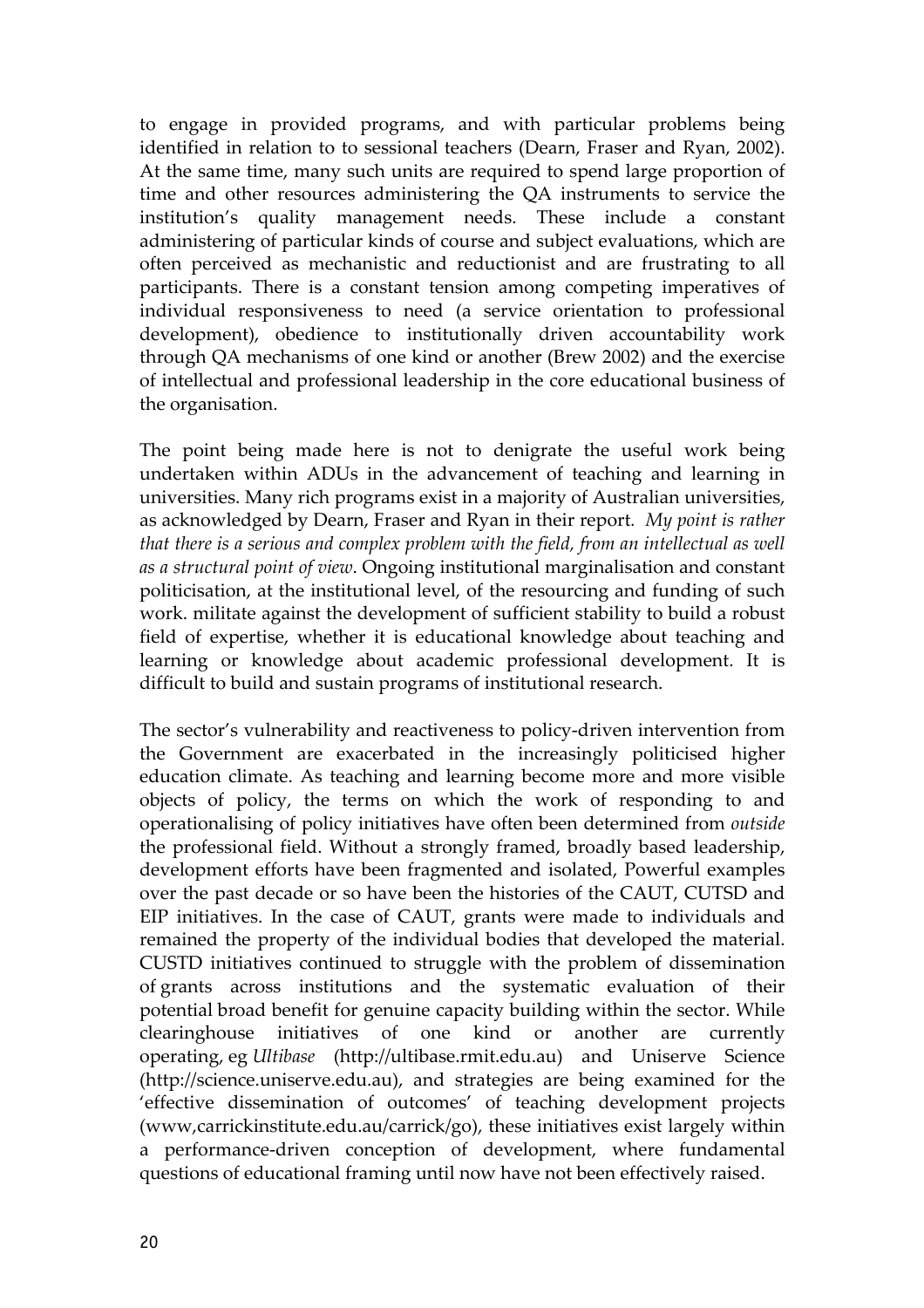At the same time, Education in general as a discipline or broad field of intellectual inquiry has a less-than-optimal public profile as a research and practice field dedicated to advancing understanding about educative processes. Education has always suffered from a poor public image, both within the university and the community more broadly, for a variety of reasons that are too complex to address properly in this paper. Education has an increasingly poor public media image in Australia, as exemplified by recent national press articles with titles such as 'It's not rocket science', (Ridd, 2005). Policy-driven criticism of the poor outcomes for children in literacy and schooling success draw denigrating comparisons between educational and medical research (see Yates 2004). Increasing constraint on education research funding, particularly in the US, is having the effect of reducing what can count as educational research to a narrow science paradigm. Overall funding of educational research captures only a tiny proportion of total ARC funding.

Education also suffers from an image problem with respect to popular conceptions of its remit. Education faculties are often seen to be 'just' factories for producing school teachers. Indeed, one strong reason given by key figures within Higher Education and Academic Development for the lack of connection with faculties of Education in the past has been the unwillingness of Education to move beyond its narrow remit within the school sector and its often rigid adherence, in the older university Education faculties at least, to the 'foundation disciplines' of philosophy, history psychology etc. There are many instances of missed opportunity within the history of the Higher Education field to link in with the more established fields of 'mainstream' Educational research and conceptual resources.

Yet political, economic and social changes have blurred the old boundaries. Education has been 'de-territorialised' through the global imperatives of economic reform and the restructure of work. Discourses of knowledge economy and lifelong learning speak to the expanding boundaries of 'the educational' in terms of the 'pedagogisation of everything'. This creates a kind of no-space, where education is increasingly both everywhere and nowhere. At the same time, longer-term projections for the future of school teaching as a career in relation to falling birthrates lead to an impending crisis in this aspect of educational business. The aging of the population of Education academics leads to further critical issues of renewal.

Education has, perhaps not surprisingly, then, been less than prominent within current debates about the future governance of learning and teaching in higher education. Education's image problem in this arena has been recognised in recent times and a bigger public profile for Education in debates about higher education has been called for in recent forums such as annual meetings of the key professional association, AARE and the ACDE itself. There is increasing recognition of the need to address the irrational barrier to the free exchange of conceptual and evidential resources across the sectors.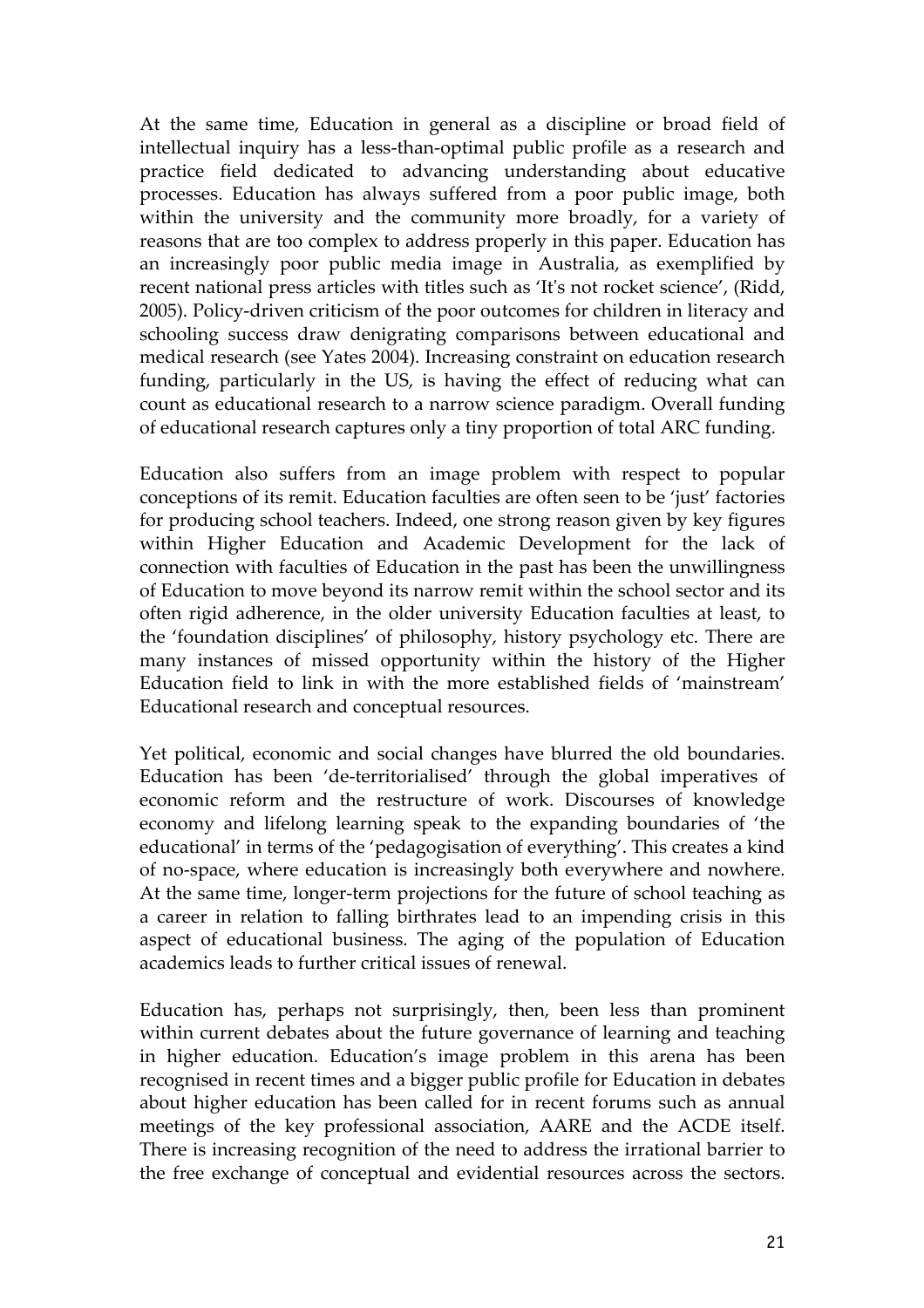This paper argues for the priority need for a mechanism for constructing and exchanging open and wide-ranging dialogue and debate, robust and inclusive research agendas, and mature policy responses to the current and emerging change situation. This mechanism needs to provide a way for Education – as a discipline, research and professional field – to participate. As noted in the Introduction, what is most noteworthy is the lack of such a public forum. This has led to the serious lack of a strong and coherent voice or series of voices to speak to and about higher education policy from a sector well informed with research-based evidence of priority concerns in the educational business of the university.

The following two main sections of this paper address some of the principal challenges to the field of Higher Education and the future of education in its general sense, in the university. The paper then returns in its conclusion to a re-examination of the role and place of Education in its specific disciplinary sense, in addressing those challenges. This section concludes with the suggestion that there are still fundamental cultural phenomena, historically and institutionally specific but widespread, that militate against the kind of opening of the educational agenda in the way envisaged in the discussion in this paper. There does need to be critical inquiry into the operating assumptions of what counts as knowledge about teaching and learning, what paradigmatic truths about the relationship between knowledge and learning, curriculum and pedagogy are unquestioned in this circumstance, and how academic professional development can be envisaged and implemented more broadly and creatively in complex relationship to the change scenarios sketched above.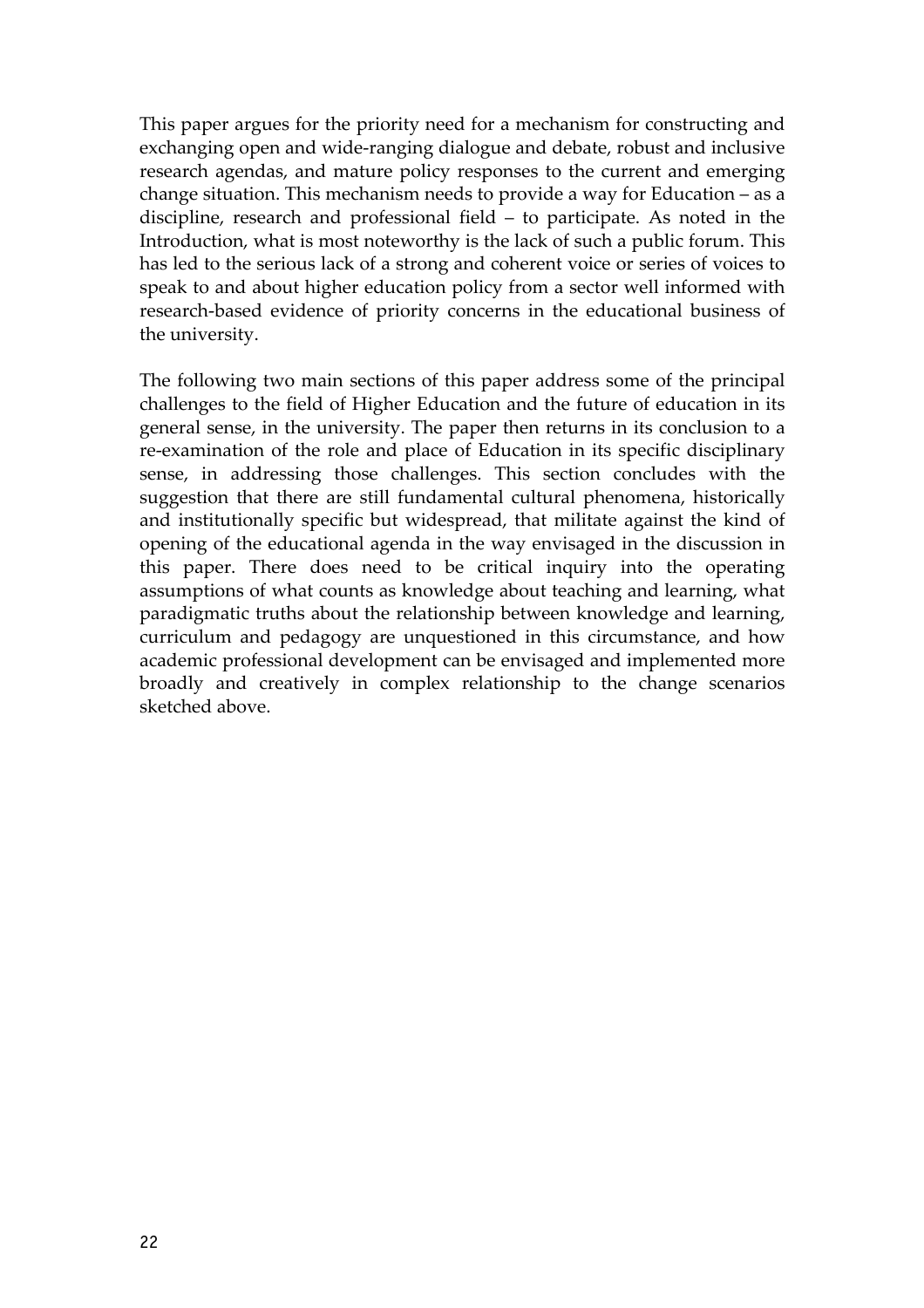#### **V. Education as the business of the university**

#### *i) Defining and troubling the term*

One of the key problems in defining the field of inquiry for this discussion is the lack of clarity over meanings of the term 'education'. Education is a floating term, signifying many things. It is a 'polyvalent' term, by which I mean that is is an unquestioned 'good' in society (like freedom, democracy, flexibility and quality), yet its meanings are multiple and impossible to fix. Everyone knows what education is yet its referents are multiple and sometimes incommensurable. This complexity is both a consequence of the increasing importance of education in the imagination of increasingly complex futures, and it is also a big part of its problem. Nowhere is this lack of clarity and agreement more evident than in universities. Education is both mainstream in universities and invisible, both everywhere and nowhere. I draw here on, and attempt to elaborate, helpful framings of these many referents for the term 'education' by Sue Middleton (2001) in New Zealand and Fisher *et al* (1999) in Canada in order to sketch something of its complexity and the difficulty in current times in delineating the territory and grasping what it might mean to know it. This lack of clarity lies, I suggest, at the heart of many of the problems currently being encountered with the sphere of this current discussion about knowledge and expertise in relation to the agendas in higher education policy development. It is a philosophical and epistemological problem but one which has lasting and current effects in defining the territory.

According to Middleton (2001, p3), the term 'education' can be taken up as, first, a discipline (Education), an 'epistemological entity' or unit of administrative organisation (a faculty or school). In this sense, Education has had an ambivalent history within universities and colleges as both a liberal arts subject and an 'adjunct to professional training' (p2). Middleton reminds us of the 'ambivalent status of Education within university hierarchies', attributed in part historically to the tensions between these 'pure' and 'applied' dimensions of the field. Further and increasing pressures on Education as a discipline come from policy regulatory and professional bodies. The business of the discipline of Education is both educational inquiry (inquiry into the relations of learning and teaching) *and* the preparation of education professionals who are to work in formal and informal settings in schools, other sectors, in workplaces, universities and communities.

A second way of thinking about Education is in terms of the subjects (or objects) of its intellectual inquiry: schools, universities, classrooms, curriculum, educational knowledge, learning, new technologies, school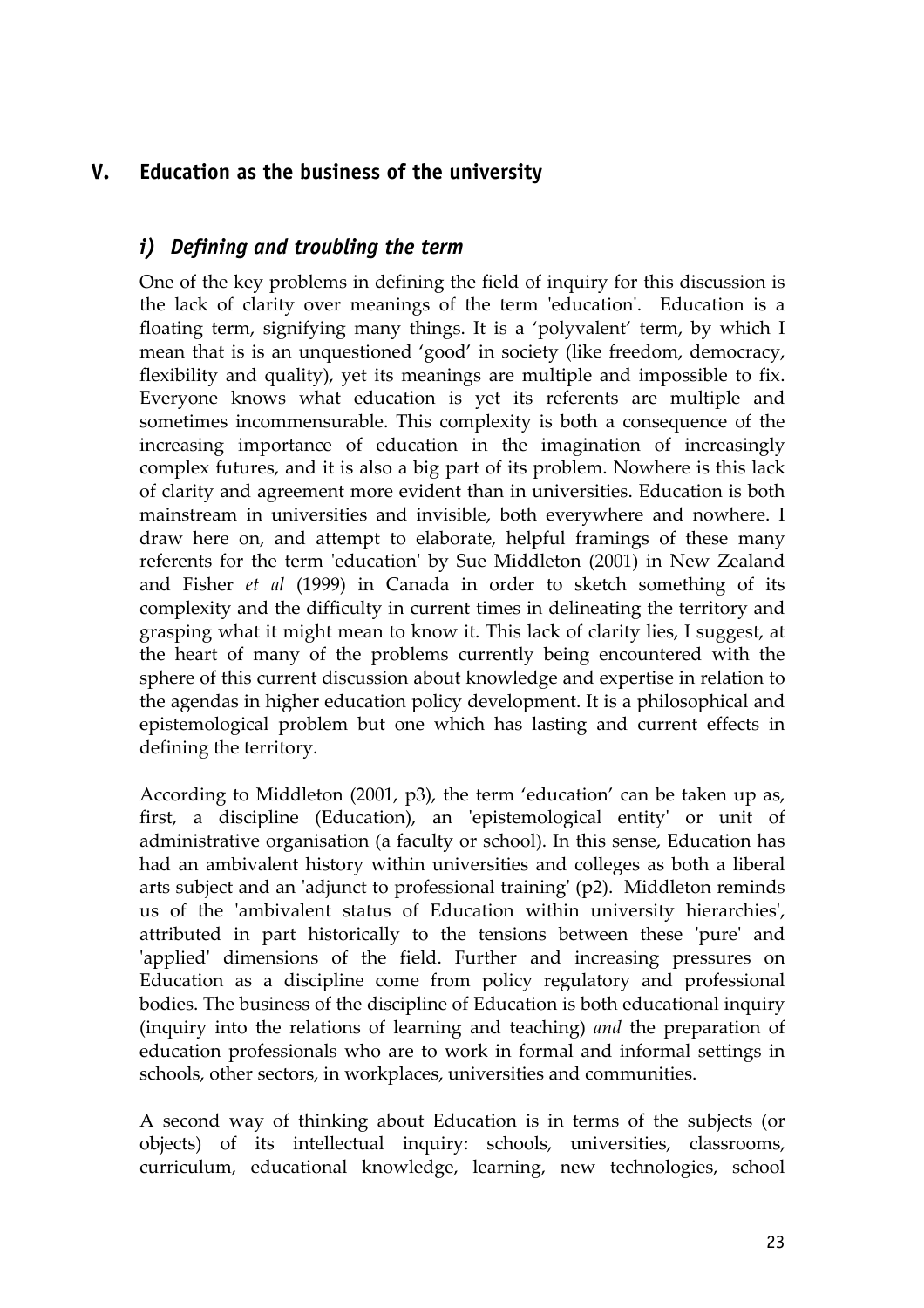reform, policy, educational disadvantage etc. Educational research in university faculties of Education takes as its objects of inquiry domains of educational provision or practice across sectors and spheres both formal and informal. As noted in the previous section, the common misconception that is held about educational inquiry by many who discuss these matters in universities, is still that Educational knowledge about education (ie researchderived understandings about curriculum, learning, teaching assessment, success and disadvantage etc) are only about, and relevant to, children. This is a major and enduring image problem for Education, one that is historically grounded and often appears intractable. Yet it is one which has to be grasped in some public form if Education is to enter with any effectiveness into the sphere of public debate and influence in policymaking in public higher education. At issue here are commonsense understandings of and passionate attachments to beliefs, among stakeholders in Higher Education and the university sector more broadly, about of the specificity and distinctiveness of learning at university level, and hence the limited relevance appropriateness or applicability of theories of and research into learning carried out in other sectors.

A third way in which the term 'education' is used, then, is as the means or mode of cultural transmission, dissemination or (re)construction, of knowledge. 'Higher' education, in this sense of the term, is in the business of using teaching and learning as a means of producing accredited, qualified employable university graduates. It is what almost every academic in universities does as a large part of their work. Yet the continuing poor participation by academics in professional development in teaching and learning in Australian universities noted by Dearn, Fraser and Ryan (2002) supports a view that teaching remains subordinate to disciplinary or professional knowledge and that possessing such field knowledge is *by itself* sufficient to the professional task of teaching (Lee & Green 1997). That is, the work of the academic heartland of the disciplines is *not* Educationally framed in that capitalised use of the term.

This continuing status quo in universities proceeds alongside the emergence and consolidation of a specific field of expertise in teaching and learning in the specialist field of Higher Education, based significantly on the inquiry frame of phenomenography (discussed in more detail in section VII). One of the tacit assumptions of this frame, that of the binary distinction between 'deep; and 'surface' modes of learning, is predicated in part on an assumption of the distinctiveness of undergraduates as a population of learners. This over-reliance on one inquiry paradigm of learning, together with an assumption of the ontological distinctiveness (as well as internal homogeneity) of the population of learners, has produced an often debilitating isolation of Higher Education learning concepts from other forms of human learning theory. Examples of this isolation are perhaps nowhere more apparent than in the science and mathematics-based disciplines, where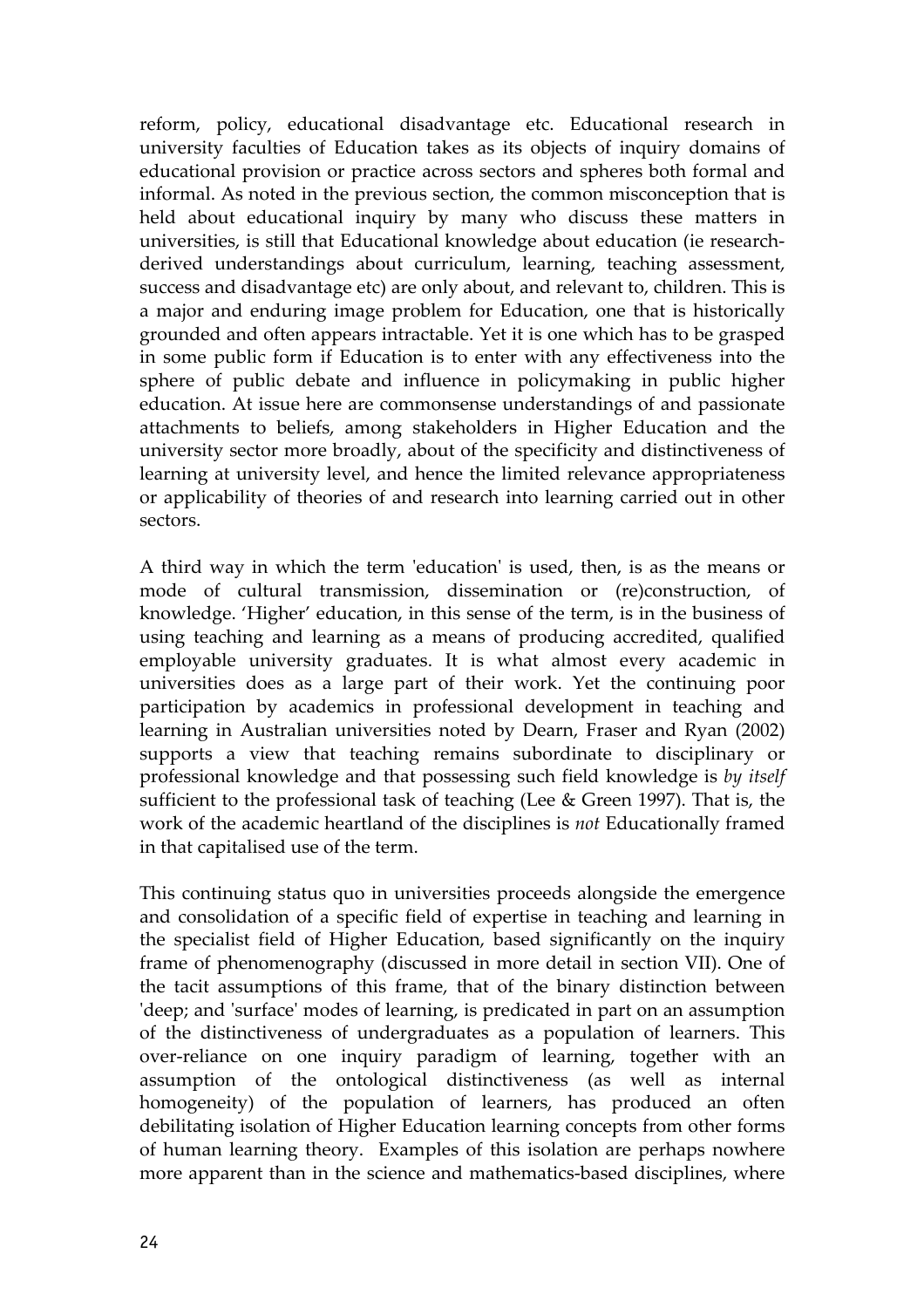significant research-based understandings of science and mathematics learning produced within the broad Education research community have still limited uptake within university science education. This point is a broad one, and there are notable exceptions and developments, particularly in the work produced in various science and mathematics learning centres (such as SMEC at Curtin University) crossing boundaries between sectors. The general point remains one of uptake within mainstream university programs, and the need for changing relationships between the status of disciplinary knowledge and the knowledge of the business of learning and teaching.

On the one hand, then, education is a core business of universities, meeting their cultural and economic task of preparing graduates for the contemporary and future workforce, On the other hand, as noted in the previous section, Education as a discipline or field of expert research-based knowledge about educative processes is marked by a 'continuing struggle to gain and maintain legitimacy within academic culture and on the national stage' (Fisher *et al,* 2001, p 7). Higher Education, as a field of expert knowledge about the specific educational business of the university, is also marginal and subordinate to the expertise of disciplinary science or disciplinarity in the distribution of resources and prestige.

Exacerbating the problems of structural fragility noted in the previous section is the further problem of confusion over the referents of this term, 'higher education'. In a manner similar to the mapping of Education, Higher Education lays claim to a specific research-based expertise (often foundationally reliant upon the research paradigm of phenomenography) and a profession-practice domain, Academic Development. These fields are in practice difficult to distinguish and ambivalent, though it needs to be noted that the geneaologies of generic professional development (with its epistemological base in management theory and psychology) are conceptually different from those concerned with that arm of academic development concerned consistently with the development of teaching and learning. This multiple heritage is just a part of the complexity with which the contemporary field is marked (see for example Brew 2002, Baume 2002, Knapper 2003, Land 2003).

Yet these levels of confusion are overlaid with a broader neglect within the literature. Within the broad field of research and publication in the international field known as Higher Education, questions of teaching and learning are often peripheral and barely present. A striking recent example if this is the publication of a major *Handbook of Theory and Research in Higher Education* (Smart 2004). In this large volume, where chapters cover broad terrain such as post-secondary reward and opportunity, cultural analysis of shared governance, community college governance structures budgeting, fee structures, doctoral student attrition etc, there is nothing that directly addresses questions of the educative processes and practices in the field.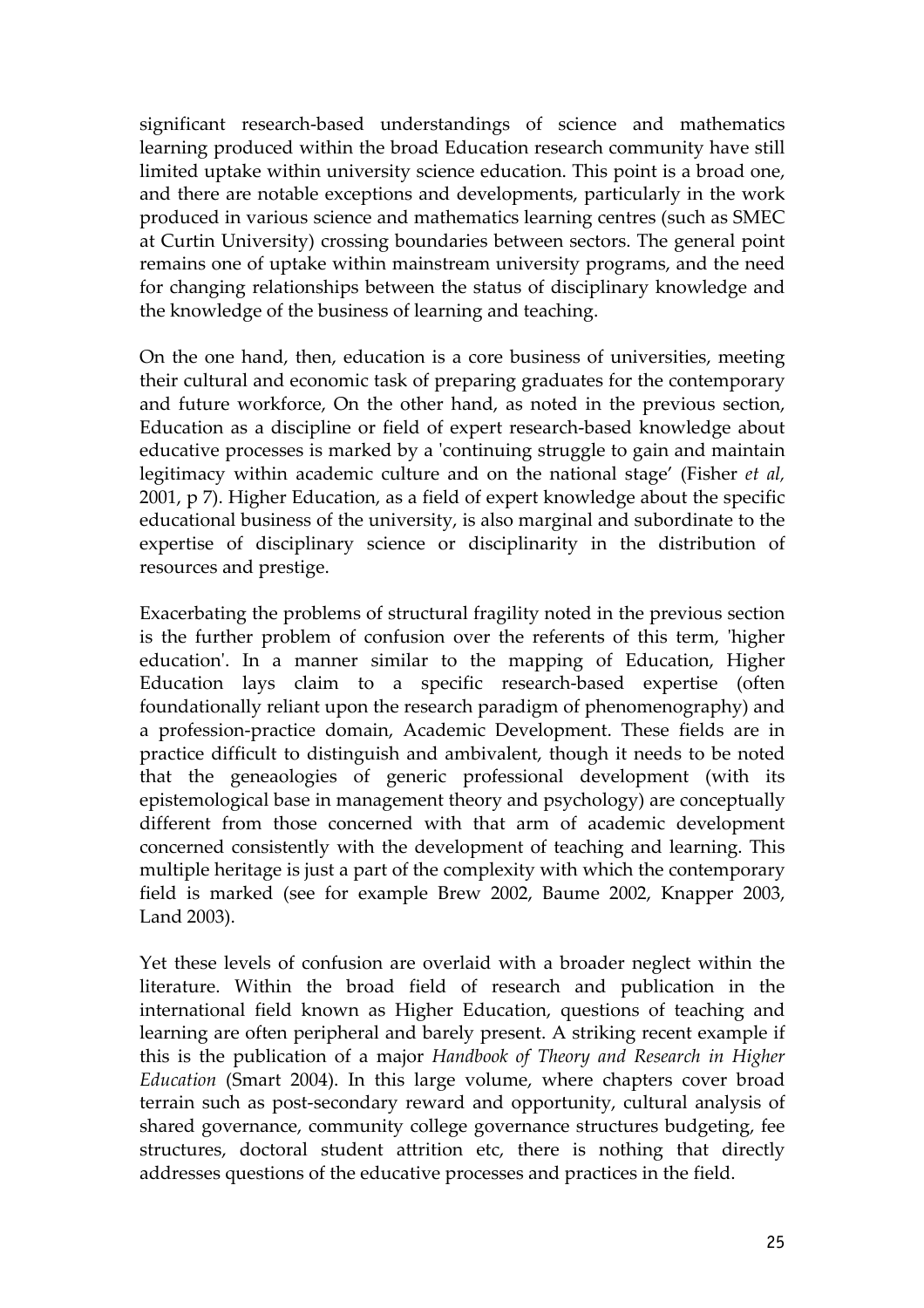#### *ii) The need to 'Know Our Business'*

Public higher education in Australia is increasingly exposed to regulation from its chief, though increasingly less stable, provider of operating resources, the Federal Government. The latest suite of policy developments places the Carrick Institute as one of a suite of 76 reform strategies in the *Building Australia's Future* 'reform package' for higher education. This form of policy intervention can be seen as a response to the increasing stress being place upon higher education, construed in terms of its changing place in the global economy in general and in the global opening of markets, perhaps in particular, educational markets (Marginson,1997). Yet the current situation in relation to government funding is that the increase in regulatory intervention and audit by Government is in inverse relationship to the proportion of universities' income from Government sources. This state of affairs hangs in a precarious balance with enormous longer-term implications for the future of the governance of the educative work of universities.

Within this environment, it is education which remained arguably primary business for universities since, without the circulation and flow of financial resources and populations through teaching and accreditation of graduates, and the provision of appropriately skilled workers into the economy, then there would be insufficient infrastructural resource for the carrying out of other business: primary knowledge production – research and innovation – and collaborative partnerships with industry, the professions and the wider community. This is the business captured in the work of the adjacent suite of policies under the title of *Backing Australia's Ability* (DEST 2002). While the central 'idea' of the university, its 'academic heartland' remains that of a 'unity' in Clark's (1994,1998) between research, teaching and study, these relationships need to be concitnually re-built and maintained within universities. Policy-based 'drifts' in one direction or another through unification, diversification re-homogenisation etc, need to be mindfully brought to bear in consideration of the role and place of teaching, and of education more generally.

Mature consideration of the complex inter-relations among research, teaching and study (or learning) in their latest reconfigurations (cf Clark 1994, 1998, Lee & Green 1997) remain necessary. Boyer's (1991) four faces of scholarship: discovery, integration, application and teaching, provided an important conceptual resource for the ninetlies for thinking these relationships through, in policy terms, through interestingly stopping short of building in a robust relationship between the 'scholarship of teaching' and these other three, which are inscribed quite firmly in the categorisations of research activity in Australian universities at present. The Boyer Commission on Educating Undergraduates in the Research University (1998) offers further opportunities for exploration of these issues that are yet to be taken up in the Australian context. The field of Academic Development has in fact been one place where research-teaching relationships have remained an explicit focus, at least in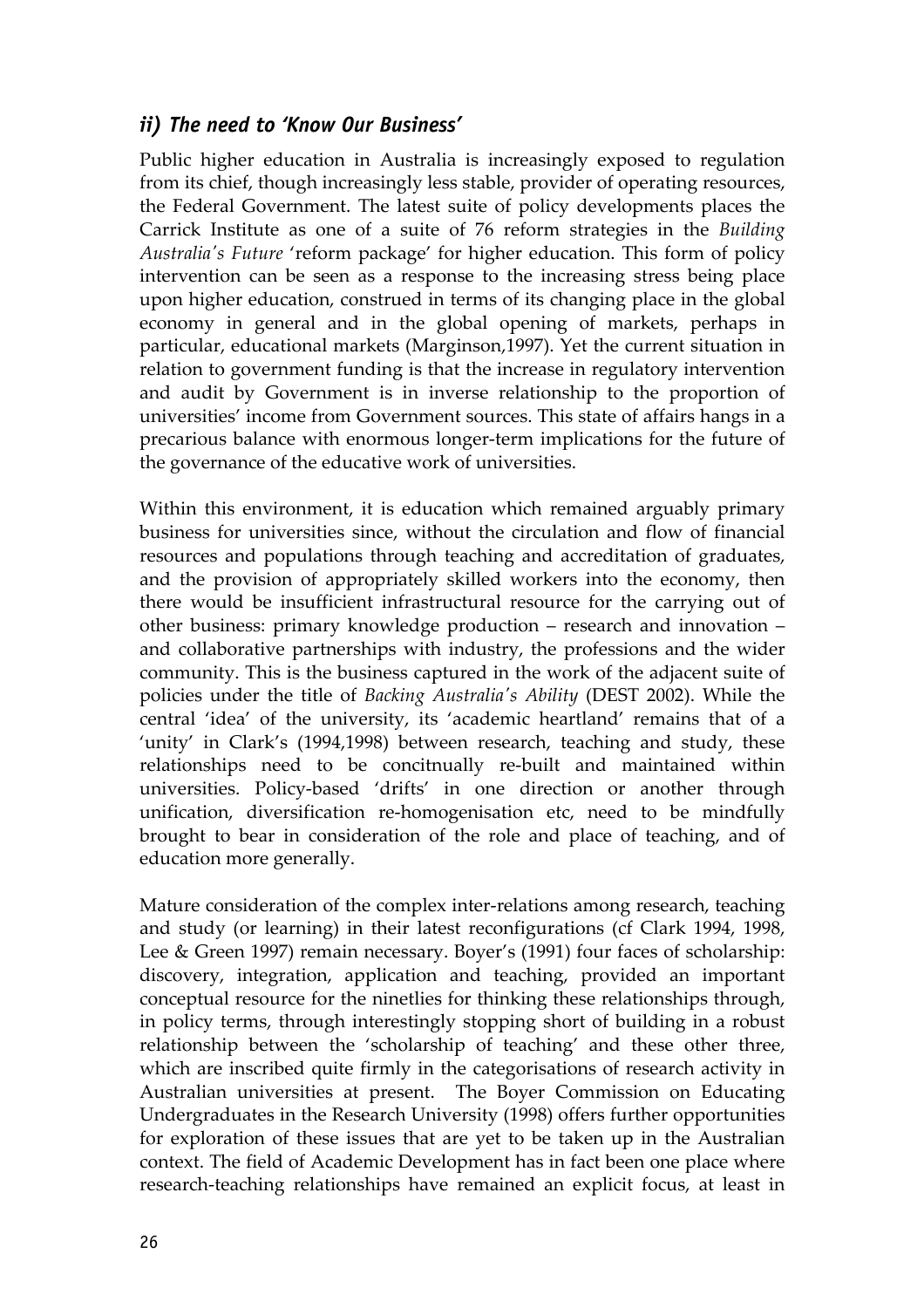some quarters (eg Brew 2001). Those relationships, and the tensions between them, arguably lie at the heart of the modern university itself and must underlie any serious assessment of the developments under discussion here. Consideration of these points also needs to be tempered with the local inflections of the relationship between the university, government, industry and society in this country, where the vast bulk of research is actually directly funded by government in a climate of still-low private-sector investment in research. The point being sketched briefly here is simply that the questions of education – what is to be learned, how it is to be learned and to what ends – are 'high-stake' issues in the business of higher education and the university, a point that has been grasped in policy terms yet one that remains marginal in academic-professional ones.

It is for this reason that this paper has been titled 'knowing our business'. The title is intended to do two distinct kinds of work. First, in terms of scholarly debate, it echoes and refracts the title of Brian Crittenden's Occasional Paper, which he produced for the Academy of Social Sciences in 1997. This Paper is titled *Minding Their Business: the proper role of universities and some suggested reforms*. In part dialogue with that work, this paper is subtitled 'the role of education in the university'. In suggesting the multiple referents of 'education' in this subtitle, I am suggesting that education needs to be seen as a major part of the 'proper role' of universities. Hence, the concerns of the paper go beyond narrowly sectarian interested of defending the status and intentions of specific administrative units, whether they be Education Faculty or ADU. Like Crittenden, my concern is to place discussions of higher education course policies and structures, their curricula and their pedagogies, into the broader context of academic debate about the role and function of the university in changing times. Crittenden's paper belongs in a long line of such philosophical discussion with a lineage that goes back to Newman and beyond and that includes rich discussion in the Australian context over the course of the 20th Century in important journals such as the now-defunct *The Australian University*. Notwithstanding the paper's conservatism, to my view, and the past-referenced terms in which Crittenden's arguments are framed and advanced, there is much of value in this paper. It represents a serious attempt at the end of the century to re-imagine the university, in terms of its scholarly *and* educational project, in the terms of the kind of public debate so conspicuously lacking in ways that might engage policy agendas in current times.

Second, my paper's title refers more directly, if somewhat ironically, to the discourse of the enterprise university. Specifically, what is being alluded to is the now-classical proposition within certain schools of management theory: that a successful enterprise in contemporary changing conditions is one which 'knows its business', knows well what it is, how it is to be conducted, and to what goals and ends (British Institute of Management 1974). This formulation has been taken up within the sphere of higher education by researchers such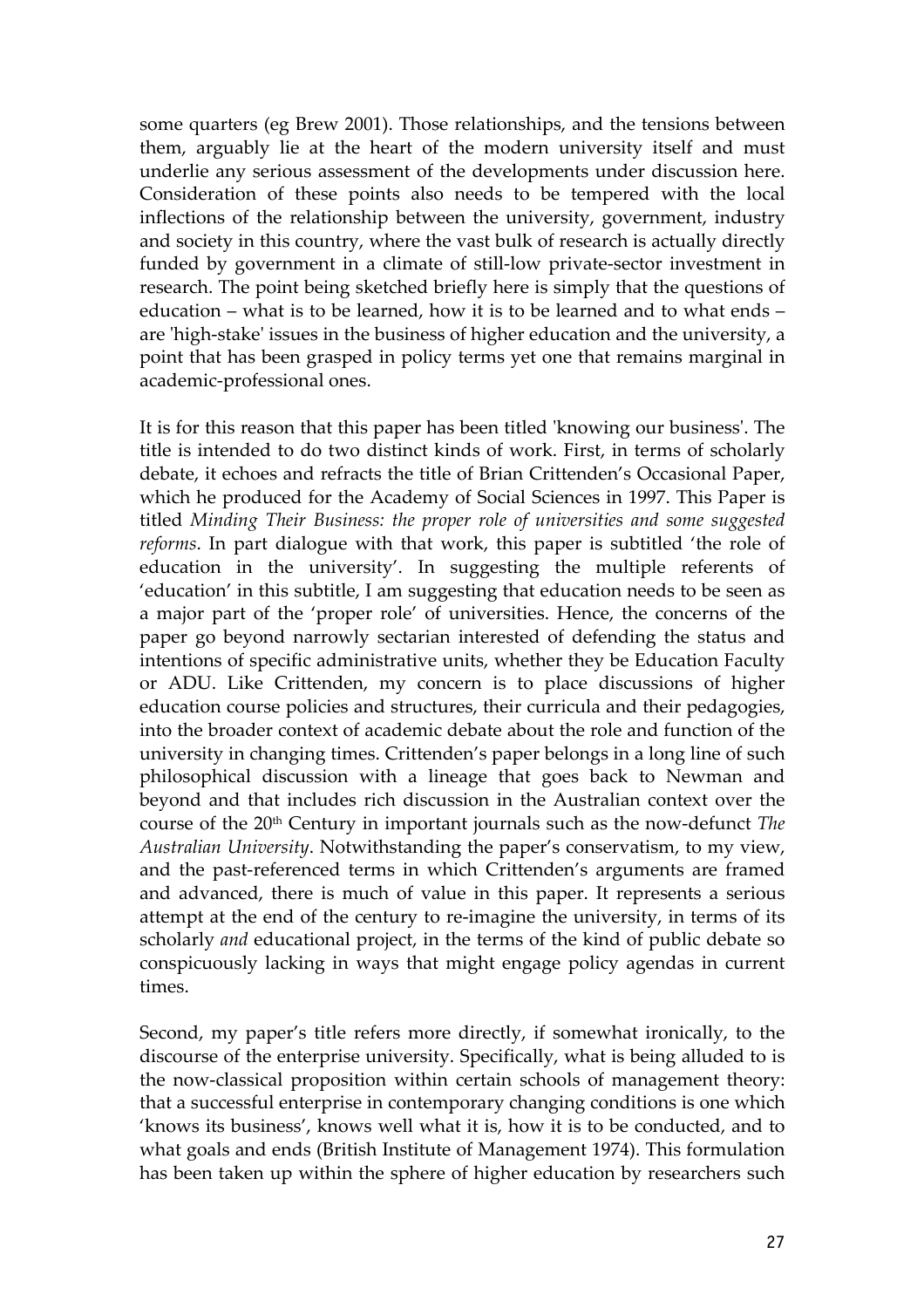as Mantz Yorke in wide-ranging institutional research into higher education in the UK in recent years (eg Yorke, 2003, Baume, Martin and Yorke, 2002, Stephenson and Yorke, 1998). The deceptively simple principle of knowing your business is that of the need for a thorough 'knowing' that is grounded and evidence-based, rather than being generic, free-floating, tacit, traditionbound or transferable. What does it mean to posit that the business of higher education is educational? This question in turn rests on the problematic status and multiple and ambiguous referents for the term 'education' and hence what it can mean to know it.

Both structurally and conceptually, the 'core' business of higher education is undergraduate education, in the sense that all other forms of formal education provision within the umbrella of the university are marked as 'pre' or 'post' this core. Occupying the vast bulk of institutional time, space and work, undergraduate education, the 'bread and butter' of higher education as it is often termed, is in tangible need of being brought within the scope of public debate about knowledge production and distribution, as sketched briefly below. At the same time, the taken-for-grantedness of the centrality of undergraduate education to the business of higher education needs to be troubled by recent and predictive changes in demographic and structural profile. First, the rapid growth or and increasing reliance, on postgraduate coursework and research degrees is yet to be centrally part of the definition of the field of learning and teaching in higher education. Indeed, a significant amount of the research and inquiry-led development in the postgraduate sector of has been funded and undertaken from within the general Educational research field; an example of the prominence of this phenomenon is the recently established SIG for Doctoral Education Research at AARE. Second, the blurring and merging of sectors, both educational and professional, which are already in train and to be envisaged as a growing trend through developments such as those canvassed in papers such as *Higher Education at the Crossroads,* offer major challenges to the residual assumption of the ontological distinctiveness and internal homogeneity of the *students* who are the subjects of higher education teaching and learning theory and development*.*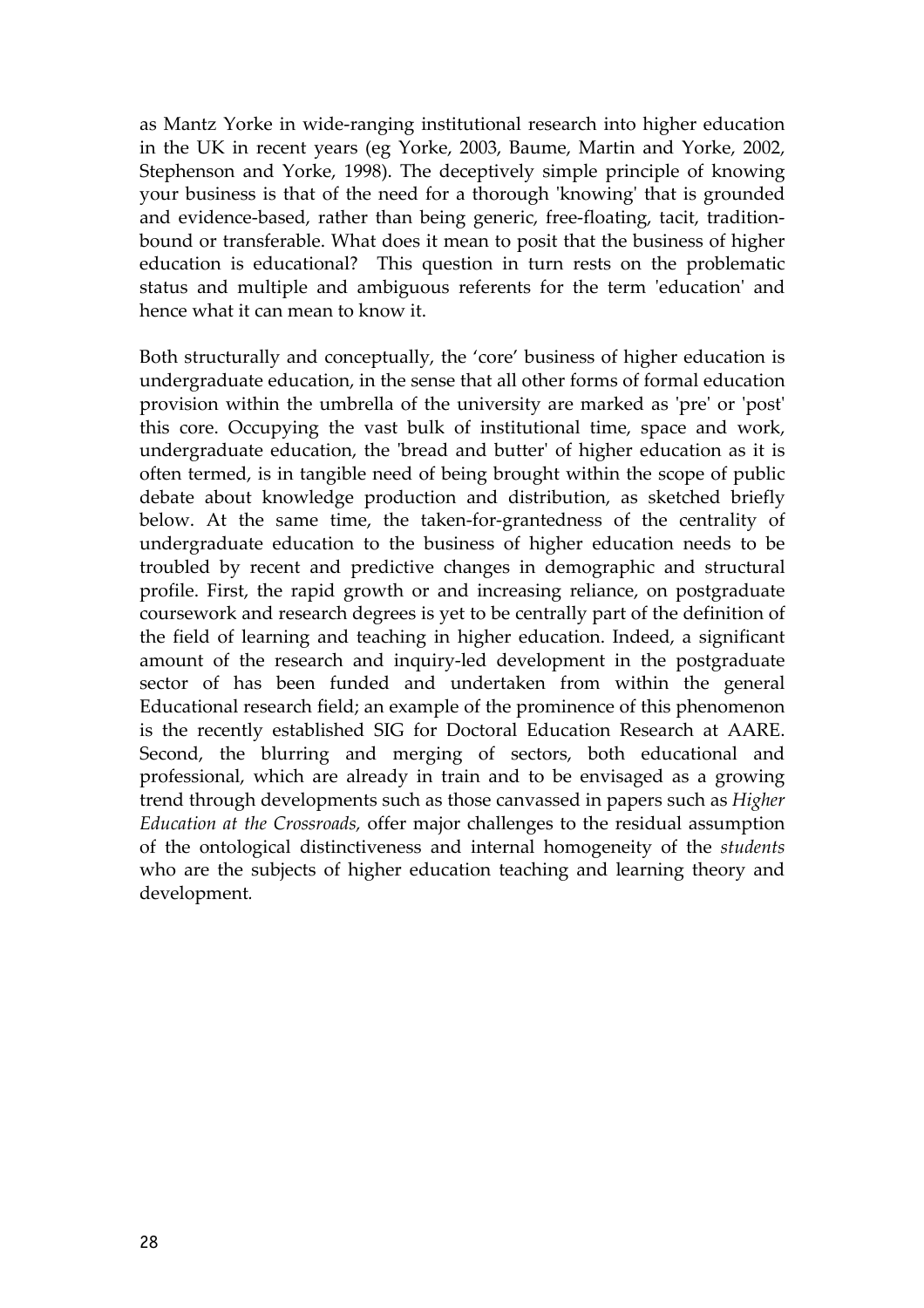#### **VI. Framing an inquiry: 'modes of realisation' of educational knowledge**

For the purpose of beginning to map the field of knowledge about teaching and learning in higher education in Educational terms, I have adopted a frame of inquiry drawn from the broad field of Educational studies. I have chosen to take up early the work of the educational sociologist Basil Bernstein, whose theory has had been of major shaping influence in the way in which educational knowledge and its recontextualisation in curriculum and pedagogy over the past thirty years can be thought about. It is not the only frame that could be deployed in this way, but is but a productive beginning, I suggest, to a discussion about how to re-think the problematics being laid out in the first part of the paper. Bernstein's early formulation of the three modes of realisation (or 'message systems') of educational knowledge has been adopted and elaborated by curriculum theorists and educational analysts over the past two decades and has remained a generative frame. For Bernstein in the original account:

*Formal educational knowledge can be considered to be realized through three message systems: curriculum, pedagogy and evaluation. Curriculum defines what counts as valid knowledge, pedagogy defines what counts as a valid transmission of knowledge, and evaluation defines what counts as a valid realization of this knowledge on the part of the taught* (Bernstein, 1971: 47).

Applying this frame to higher education, the first message system involves the particular realisations of academic disciplines or of fields of human knowledge that are recontextualised and codified into courses and specialist degree or diploma qualifications, and from there to specific strands, subjects, and sequences of subjects that form the curriculum of that course. The second involves teaching, learning, and the relations between them in the engagement with curricular knowledge. The third message system, evaluation, involves what is commonly termed assessment in this country: testing, examination and other modes of evaluation, both formal and informal.

In Bernstein's frame, these three systems work together to produce an outcome: in higher education, populations of graduates educated in certain ways and equipped with certain socially-defined capacities and dispositions. In some contemporary frames, this process is construed as one of producing knowledge workers within a growing global knowledge economy of 'Mode-2 society'. In other, older sociological frames, the systems, unlike those of compulsory school education, have historically been concerned with the formation of an intelligentsia, mandated and credentialled through the channels of the disciplinary structuration and dissemination of knowledge. Such frames and determinants have considerable force within disciplinebased conceptions of curriculum and qualification, at the same time as they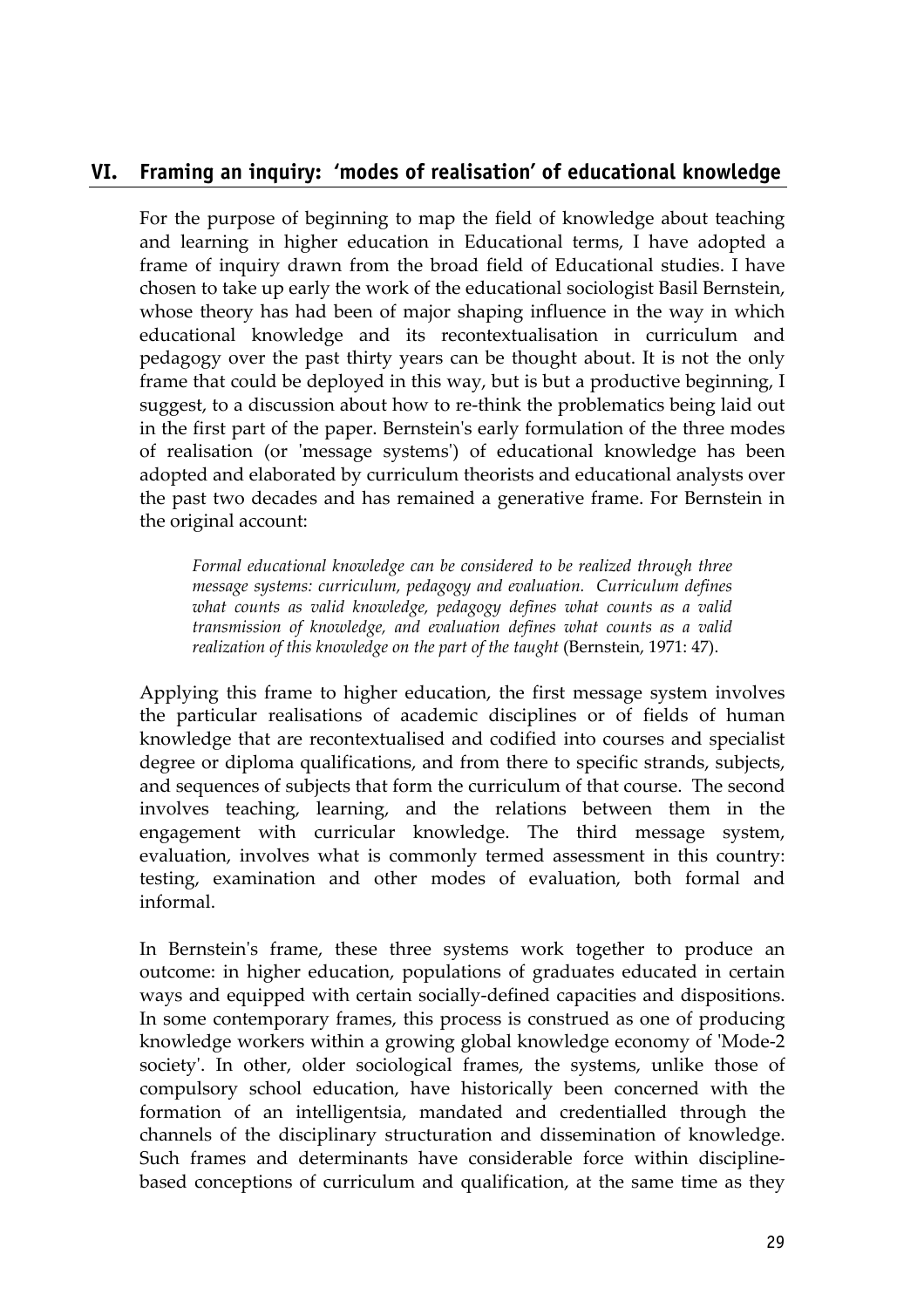are being continually challenged through the imperatives of massification (or high-school-isation), globalisation and de-regulation, as sketched earlier.

The three systems taken together involve fundamental matters of what to teach, how to teach and organise learning, and how to assess what has been taught and learned. In practice, they concern questions of sequence, continuity and development, as well as organisation and administration. Beyond the technical and procedural minutiae of the conduct of education, however, it is necessary to consider in a further range of contextual shaping and determining factors. In higher education, these concern university governing structures and funding arrangements, graduate destination surveys, shaping policy developments such as graduate attribute initiatives, practical administration and management imperatives, faculty or disciplinebased planning processes, professional advisory or regulatory bodies, market research outcomes, consultations with industry, etc. While this has not been thoroughly researched and conceptualised, these contextual factors, in varying dimensions of abstraction, involve the sociological and political economy effects of knowledge production itself, and of changing relations between the university and government, as outlined briefly above.

More recently, within broad Educational curriculum theorising and policy analysis, researchers such as Stephen Ball (1990) have added a fourth message-system, which Ball names broadly as 'organisation'. What is striking about accounts such as Gibbons, discussed briefly in section III [i] above, is the emphasis on the changing *organisation* of knowledge production and distribution. This term here bears the weight of the twin dimensions of conceptual and structural organisation. The economic imperatives of these changes, which drive Gibbons' account, need to be placed alongside major epistemological shifts in understandings about the nature of knowledge, as well as the general changes towards complexity in every face of contemporary life, including education, as imaginable through Scott's discussion. The complexity of the list of organisational determinants produced in the previous paragraph can hence be usefully read as an empirical counter to more naïve protests of academic autonomy with its attendant individualism, often brought forward as a rationale for avoiding systematic inquiry into developments and changes in the field.

What this frame is able to do for purposes of discussion in this paper is to show the necessary interrelationships among curriculum, pedagogy, assessment and organisation. For example, these four systems have been taken up in an Australian context in terms of 'the educational-administrative activity contextualising and integrating the systems of knowledge, pedagogy and evaluation, and their respective agencies and technologies' (Green and Fitzclarence 1999, p 9). Here, pedagogy is more than a simple description of techniques and practices of teaching and learning but involves the relations among these different elements in the lived experience of academics and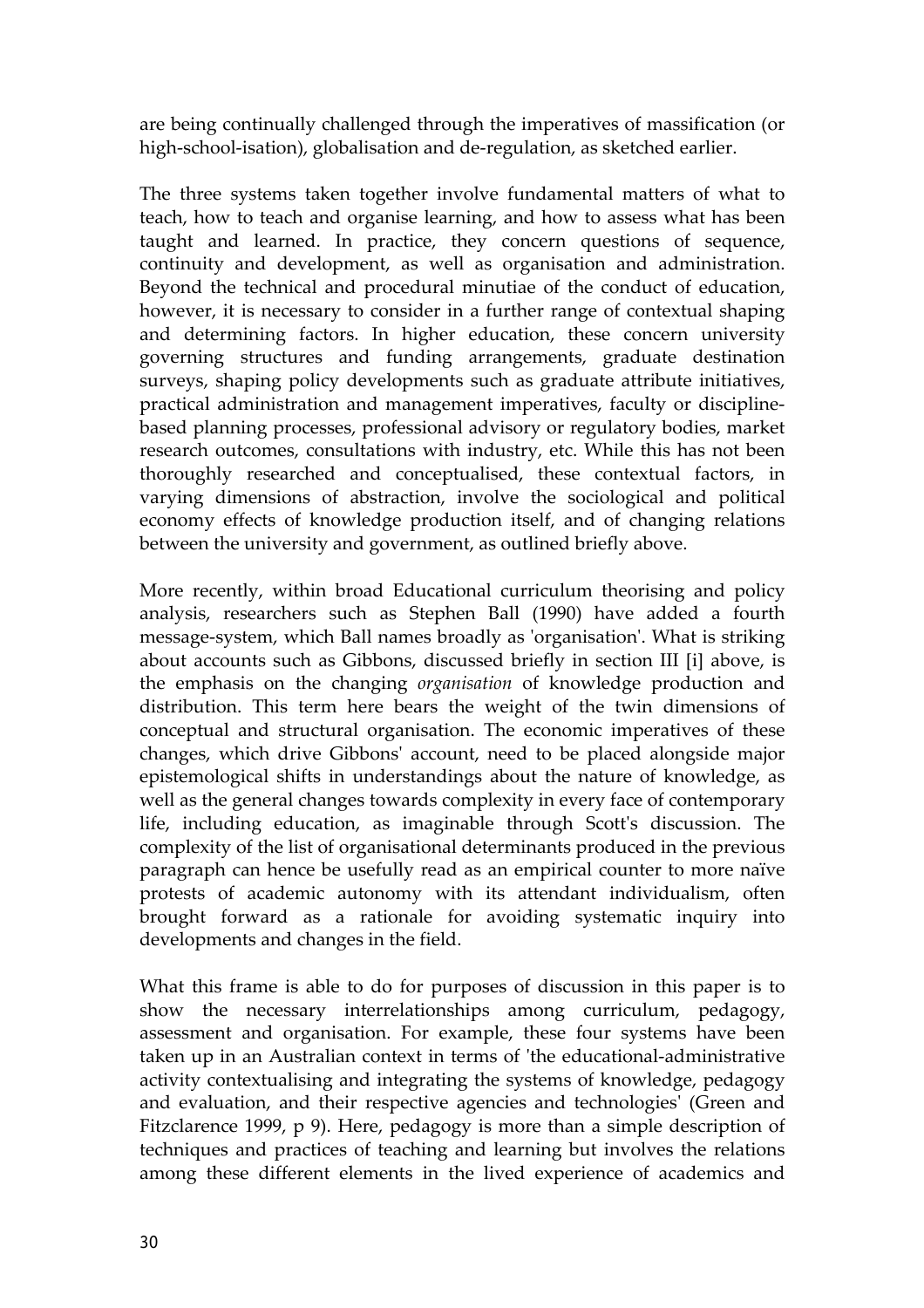students enacting a particular curriculum in a particular time and place. Hence, while there are important *strategic* arguments for the difficult task taking up the term 'pedagogy' in contemporary discussions about higher education, the basic rationale is a conceptual one. Within appropriately theorised notions of pedagogy come the resources to attend to fundamental matters of recontextualisation, transmission, dissemination, utilization, construction, maintenance and transformation of knowledge and skills, capacities, competencies and dispositions.

With this rudimentary framework, it is possible to begin a specifically Educational mapping of the field of Higher Education, to offer the beginnings of a commentary about the state of play in this field. To attempt a more thorough analysis would require more resources than are available here, so the work is clearly incomplete. It is also partial and positioned. It is an analysis produced in part out of a particular historical and institutional space and positioning, my own intellectual biography. This is an important methodological point for the production of this commentary. In order to position the following analysis, it is important to acknowledge that it is of necessity produced out of my own history as an academic. The specificities of my institutional history and the histories and ecologies of the institutions I have worked in, produce the perspective I take up in this discussion, and provide a symptomatic glimpse into complexity and change in the field. This history is written as an appendix to this paper and covers the broad set of tensions and dynamics that mark the field more generally. (See Appendix)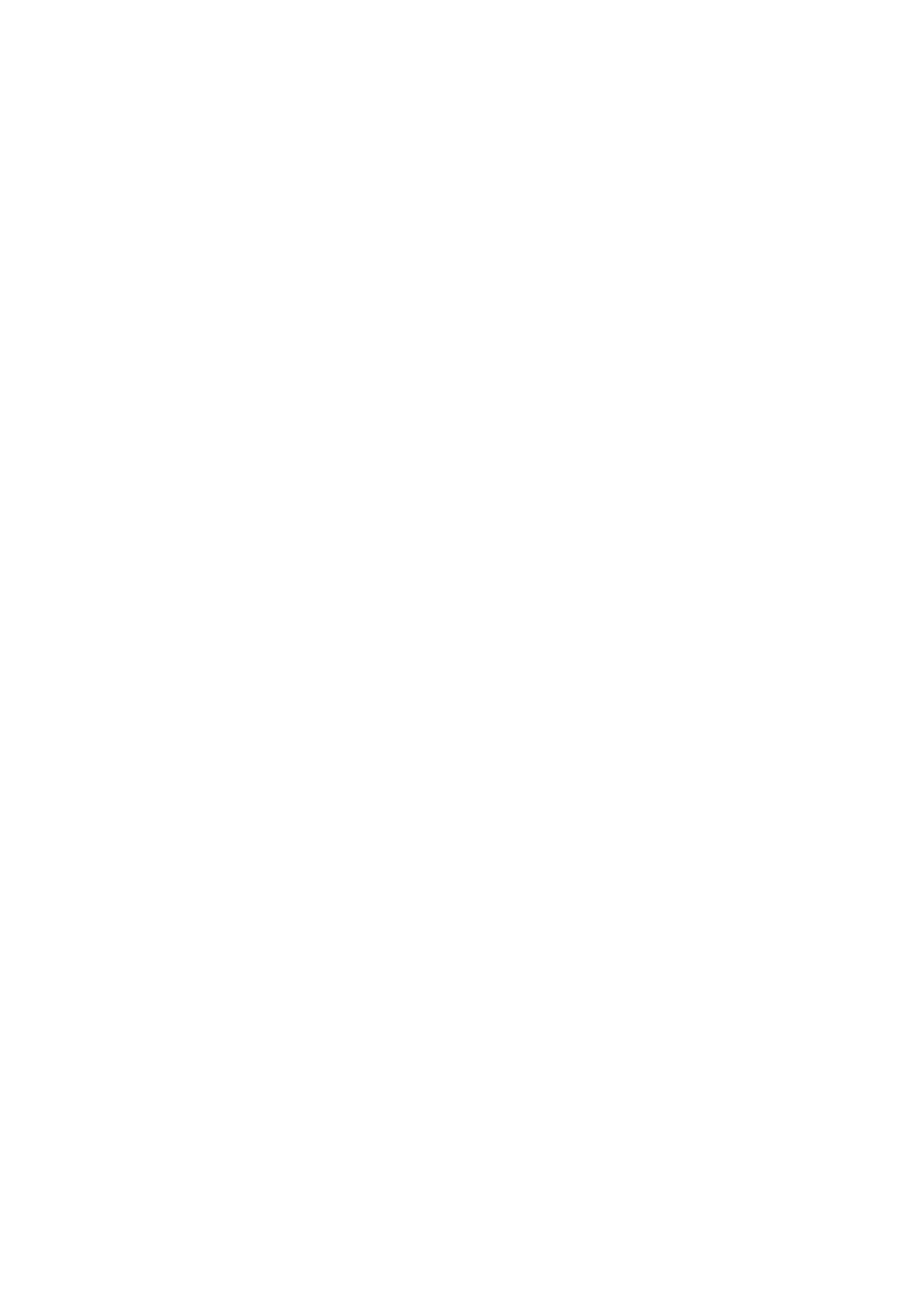# **VII. A partial mapping of Higher Education/Academic Development**

#### *i) Overview of themes*

The field of Higher Education and its uptake in the professional practice field, Academic Development, typically concern themselves with researching, and practicing within, questions of student learning and its relationship to teaching. Just as typically, these concerns are not framed within a broad framing of Educational knowledge that systematically and critically addresses the complex interrelationships among all of the message systems. One reason for this has been suggested briefly above: the structural and intellectual separation of Higher Education as a specialist field from disciplinary fields in the 'mainstream' of the business. The complex 'service', 'consultative' and 'QA' positioning of many or most Academic Developers has worked together with 'sacred' assumptions of academic autonomy within disciplinary silos to produce a demarcation point, varyingly defined and often seemingly intractable.

The particular traditions within which the main sweep of work on teaching and learning in Higher Education in this country has been framed will be discussed in a little more detail below. Suffice it to say here that notions of 'deep and surface' learning that were produced within the paradigm of phenomenography, serve to both caricature and oversimplify the work of this field and yet also to characterise the historical and continuing dominance of this one paradigm within the field. It should be noted again that the absence of a documentary history of the field, in which its emergence, consolidation and its institutional and political vicissitudes are set down and accounted for, is a troublesome feature of the failure of the field to 'know' itself, in terms of the title of this paper. Almost the only way to garner any sense of the trajectory of the field over the past decade is indirectly through primary reading of key journals, perhaps most particularly *Studies in Higher Education,*  the *International Journal for Academic Development,* or, in Australia*, HERD.* (A list of key journals in the field of teaching and learning in higher education is provided at the end of the references list.)

More recently there has been critique and diversification of theoretical and practice frames and paradigms within the field. Notions of 'reflective practice' in academic professional development work and 'experiential learning' in pedagogical practice have been quietly taken up from adult education. A broader engagement with what might be termed the sociocultural' tradition in educational theorising about learning (Renshaw 2003) has become evident; action learning and action research within a critical theory frame (more or less) have emerged in recent years as important professional development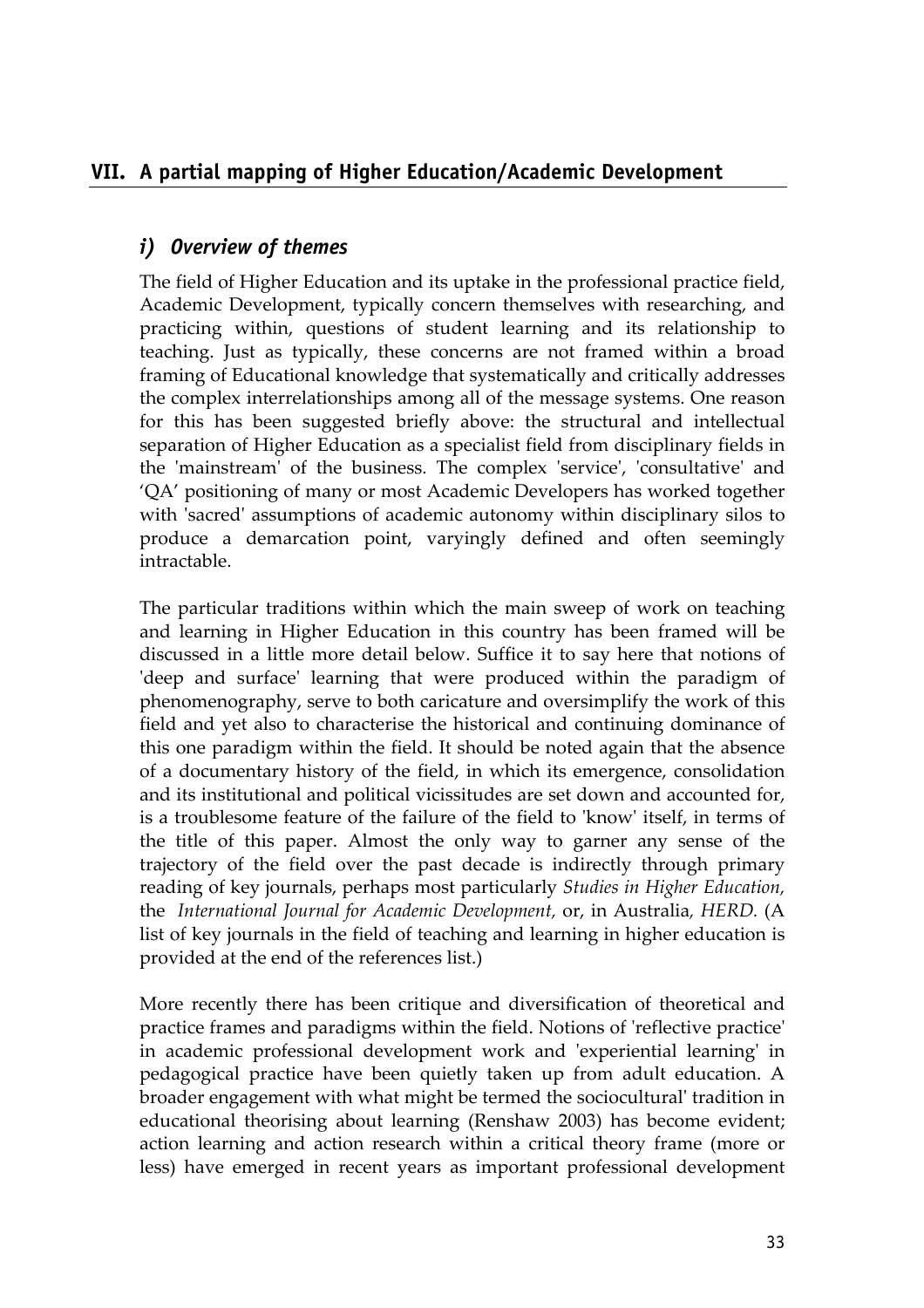frames (eg Kember, 2000). More recently a critical edge has emerged in the field, with the establishment of an online 'Challenging Academic Development Collective' serving as a forum for exchange about different theoretical approaches and critical lines of questioning of the assumptions of the practice field (Peseta et al 2005, see also Meyer & Land 2005 for a recent consideration of questions of 'threshold epistemologies). At the same time, throughout the development of these paradigmatic framings for professional development around teaching and learning, the pragmatic, skills-based texts for direct uptake in professional teaching practice in higher education settings have continued to exercise considerable force. Most notable in this regard it the work over three decades of Graham Gibbs (eg, 1996).

As an example of the broad sweep of topics and practice areas of particular focus and interest to In ADUs across the country at the time of writing, the following themes for research and professional development can be found on Unit websites:

- i) the first year experience in university undergraduate study
- ii) teaching and learning
- iii) e-learning and the use of ICTs
- iv) assessment
- v) the development of graduate attributes
- vi) course evaluation and quality assurance
- vii) postgraduate supervision,
- viii) relationships between research and teaching and
	- ix) issues of difference and diversity.

Provision across individual institutions is varied in terms of priority and focus, just as each ADU has emerged out of very specific and idiosyncratic historical circumstances. In the absence of a systematic descriptive history of the field, a crude though initial typology would include:

- i) policy research units that developed into teaching and learning research centres
- ii) distance education centres undertaking research into teaching at a distance and associated academic development activity
- iii) science education or learning skills units focusing on the first year experience

One striking and, in my view, seriously disabling anomaly in this history has been the structural division in many if not most universities between Higher Education as a research-based cluster of expertise about teaching and learning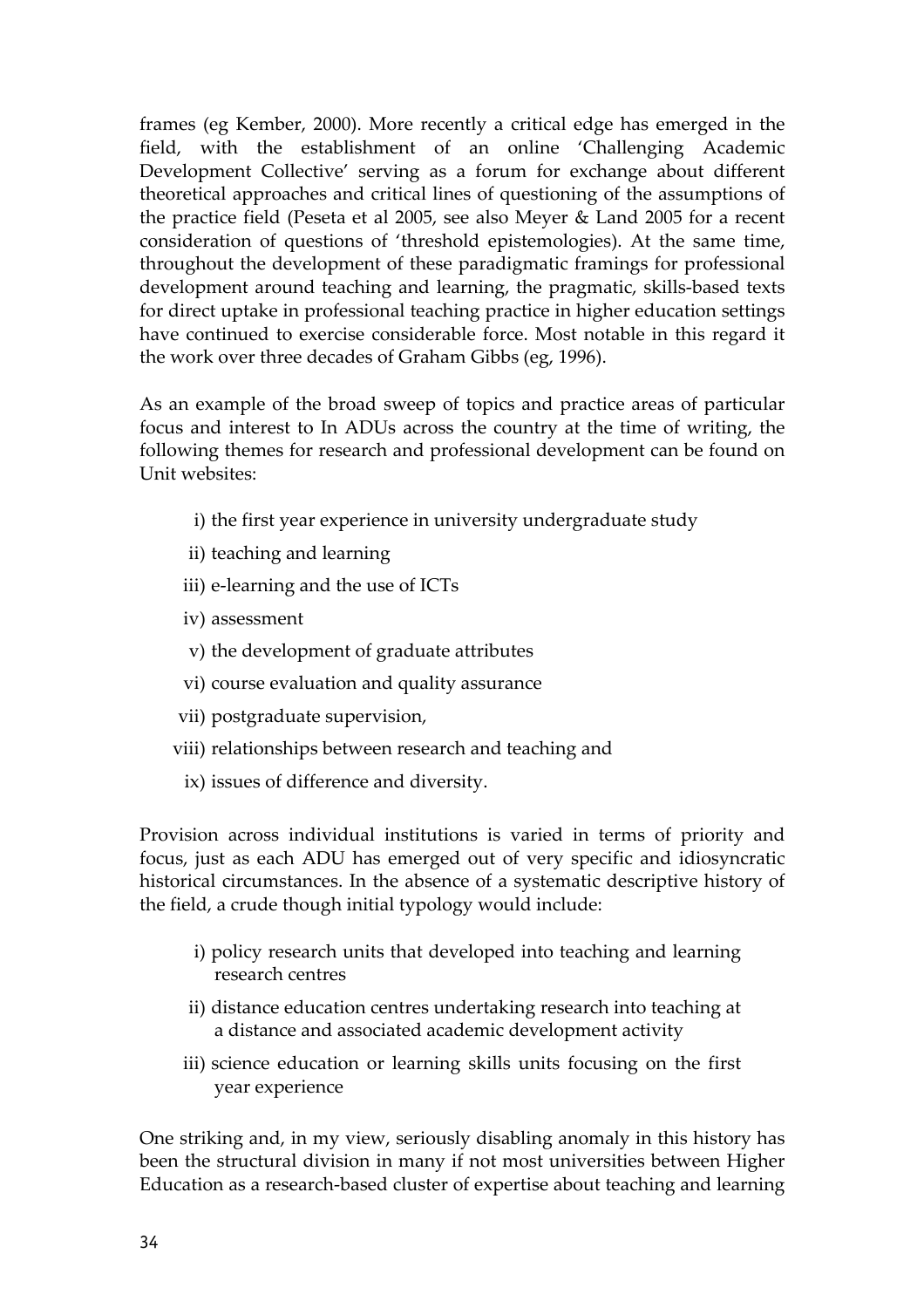and academic development and Learning Assistance' (LAS) centres which work directly with assisting student learning. This structural separation has reinforced some major conceptual gaps, particularly the almost complete absence of a focus on literacy in the Higher Education and Academic Development fields. It has probably in many cases also contributed to the marginality and fragility of both types of units. Yet within both there are participants who attempt to cross the boundaries and important academic development work in curriculum development, pedagogy and assessment goes on in the name of 'student learning assistance' (Lee 1997) within LAS centres. Sophisticated recent practice in this field can be represented as moving from a remedial, clinical approach to harm-minimisation for at-risk students of one kind of another, to a dialogic, consultative or co-productive, developmental approach based theoretically in large part on research into the centrality of language and literacy in learning and the production of curriculum knowledge (eg Lee 1997, Morgan, 2001 and various other papers presented at learning.uow.edu.au/LAS2001/). This work is of particular interest in terms of the diversity of the student population, rather than its assumed homogeneity, since it takes as its point of departure the differential language and cultural resources and needs of students and has direct dealings with the outcomes and consequences of changing student demographics By and large, however, the best of this work goes on in the LAS units separated from ADUs by structure, funding and scholarly and pedagogical paradigm.

The next sections offer a partial account of some of the major themes in this field, brought within the framing device of the four message systems elaborated from Bernstein and Ball and others. When such a framing is applied, it becomes strikingly visible that the bulk of the work that goes on in the field is in the second of the two message systems (pedagogy, or, as it is commonly named, ' learning and teaching'), followed by the third system, assessment (Bernstein's term 'evaluation for this message system is potentially misleading, since it focuses on the assessment of student learning rather than the evaluation of teaching and programs, another of the common major functions of ADUs across the country).

#### *ii) Curriculum*

Perhaps the most important point to make in this section is the almost complete absence of an inquiry or development frame for curriculum in the field of Higher Education in Australia. This absence parallels the absence of sector-wide information about programs and courses noted in section IV [I] above. For purposes of simplicity and provisional mapping, the term curriculum will simply be taken here to be coterminous with 'course', in a reflection of its etymology and its commonplace usage. It needs to be admitted that taking up curriculum as a framing device in discussions of higher education here is problematic, as it is a term that has been resisted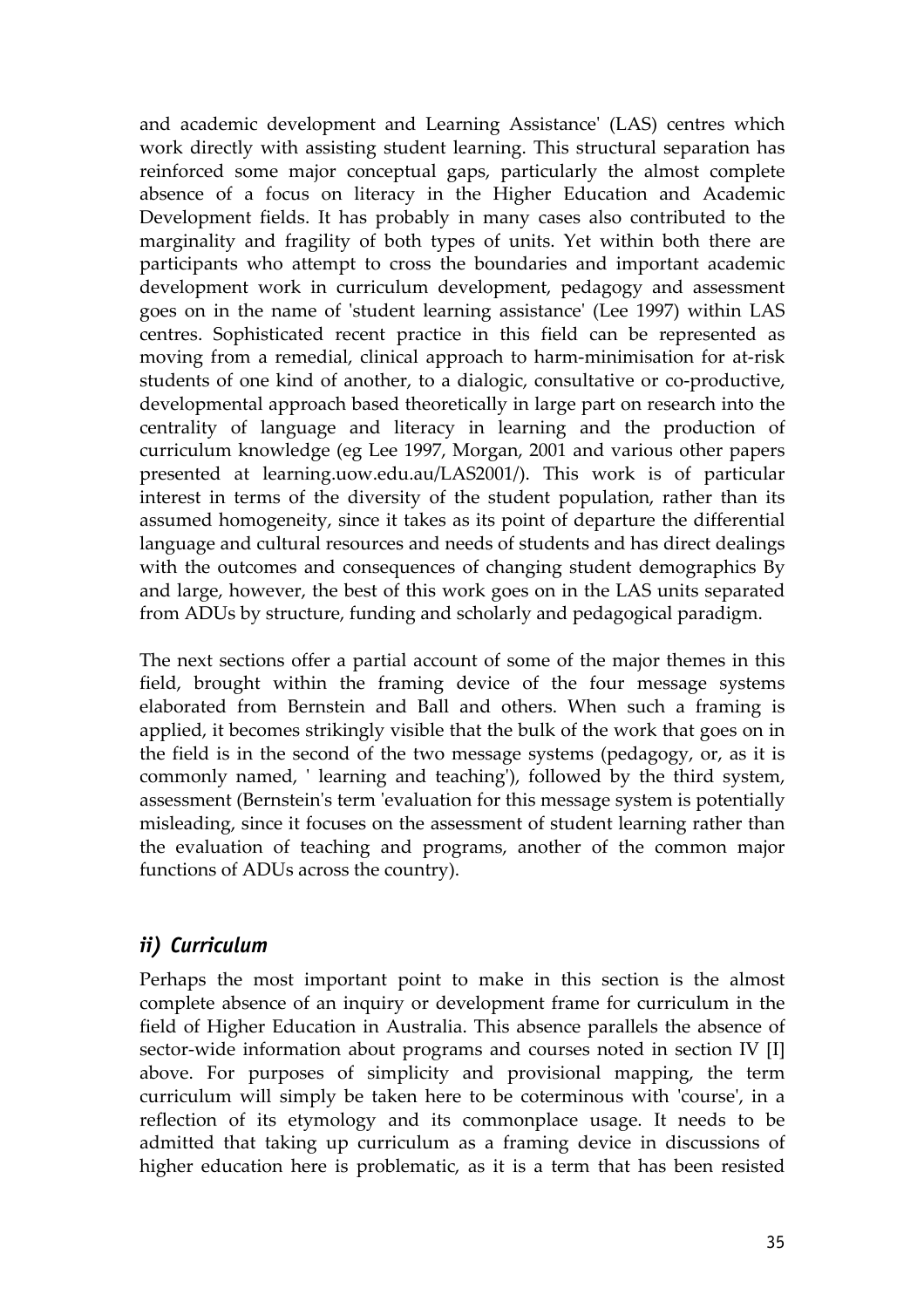within the field (and that of other post-school educational fields (such as the adult, vocational, professional workplace, organisational learning fields) because of the apparent 'school' baggage it carries. Its central importance must be stressed, however. In terms adapted from Bernstein's, curriculum is the selection and re-contextualisation of disciplinary or professional knowledge and its re-representation and sequencing in courses for formal qualification in specialist areas in higher education. A frame for thinking about educational knowledge such as this is essential to take up a critical inquiry into the changes being discussed above.

As indicated in the Introduction to this paper, the higher education sector is information-poor about curriculum from a national perspective. There is little or no systematic reliable information about what is going on nationally in curriculum terms. Individual institutions employ researchers in their planning and development units to garner information about other universities' courses for competitive edge. The reliability of such data is unknown and even such basic mapping material as this is not commonly in the public domain.

Connected to this problem of a basic information lack, the field of Higher Education has tended to focus almost exclusively on questions of student learning and its relation to teaching in a kind of curriculum vacuum. Based on individualist and basically cognitivist conceptualisations of learning, the work in Higher Education has rarely taken up a curriculum inquiry mode of engagement into pedagogy and assessment. There are complex reasons for this, both historical and political, where the small size of the field has produced an idiosyncratic take on the constitution of a field of inquiry (see next subsection). There are deep-seated dilemmas at work here, I suggest, concerning the relationship between teaching and research or knowledge production and the residual super-ordination of the logics and imperatives of disciplinarity over pedagogy, as has been argued earlier. Still sacred, though residualised, ideas of academic autonomy, for example, map readily onto terms within Academic Development discourse such as 'subject matter autonomy'. Curriculum is most often glossed in terms of 'subject matter' in this discourse, seen by default as neutral and not part of the field of inquiry – not part, that is, of the proper field of teaching and learning.

Two significant ways in which matters of student learning are taken up within the field with real curriculum implications are the area of problembased learning and the development of graduate attributes. In the case of the former, pedagogical questions about learning inevitably move towards and take up questions of curriculum design. There is a growing sphere of influence internationally of problem-based learning methodology for curriculum design, including design of learning relationships. Much of the published work in this field internationally is instructional rather than inquiry-based, however. Publications typically include extensive case-study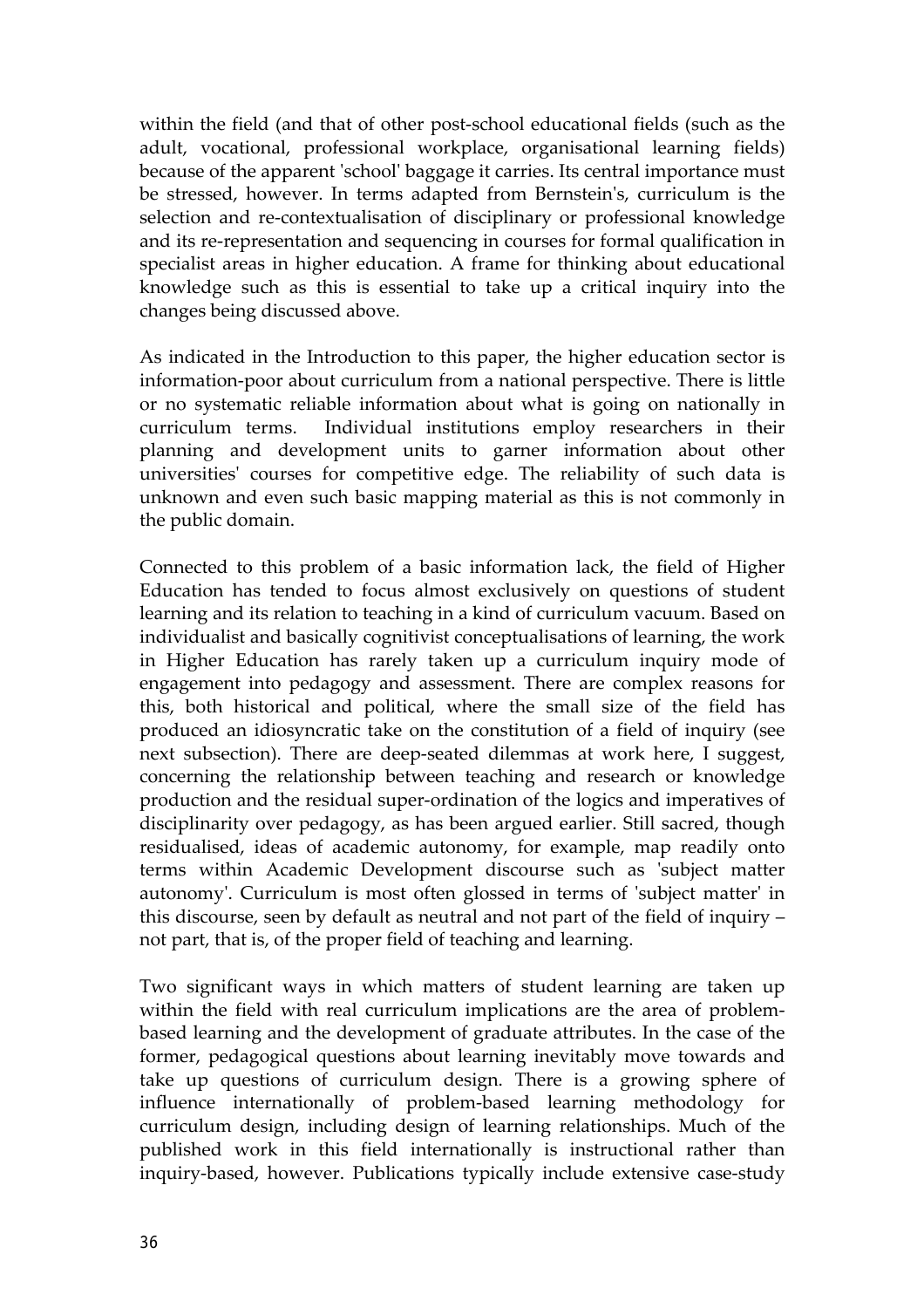material, examples from different professional fields, mostly published in discipline-based or professional journals, such as medical, accounting, engineering and nursing education journals. Prominent and influential among these are the cases from medical education, perhaps because of the prestige and entrenched traditionalism of this field of professional education. For example, *The Journal of Medical Education* regularly contains articles evaluating differences between different types or models of problem-based learning curriculum programs. Much of this work also has an evangelistic flavour, as evidenced in websites such as the Illinois Mathematics Society (www2.imsa.edu/programs/pbln/) or the University of Delaware in the US (www.udel.edu/pbl/) and in textbooks such as Donald Woods in Canada, whose publications seek to promote problem-based learning as a panacea for entrenched problems of older, 'transmission' models of curriculum and pedagogy (eg Woods, 1996).

There are two important points to draw from this example. First, in terms of institutional demographics, the positioning of problem-based learning initiatives is perhaps symptomatic of the place of curriculum work in the field of Academic Development in teaching and learning more broadly. Problembased learning development work has not by-and-large taken place in ADUs in Australia, with some individual exceptions, but rather within specific disciplines and professionally based departments and courses. This is perhaps consistent with the 'service' or 'responsivist' orientation of Academic Development and the lack or absence of, or indeed resistance to, broad-based, large-scale curriculum initiatives. This in turn can be related back in part to the conceptual problematic of the divide between pedagogy and disciplinarity and in part to the structural history and fragility of ADUs in Australia. In contrast, in some parts of Europe and Scandinavia, where problem-based learning developments are widespread in reputation (if not always in practice), there are whole universities such as the University of Utrecht in the Netherlands that have adopted problem-based learning principles of curriculum and pedagogy across the whole university, in part a mark of differentiation and distinction from other universities.

Second, the work does not engage the disciplinary questions of knowledge so much as underlying philosophical questions of the nature of problems; hence it does not and cannot take part in a highly contextualised debate about curriculum politics in terms of the kinds of knowledge being selected in the first place for recontextualisation and re-presentation in courses and curricula. Theoretical bases for these developments involve matters such as definitional distinctions between 'problem-based learning' and 'inquiry-based learning'. Boundary-defining has been a defining feature of much discussion. These matters are typically taken up in European rather than British or Australian journals in the field (*eg the European Journal of Teaching in Higher Education*). The work might be seen as more or less aligned in principle with the cognitivist end of constructionist theories of learning, broadly defined, and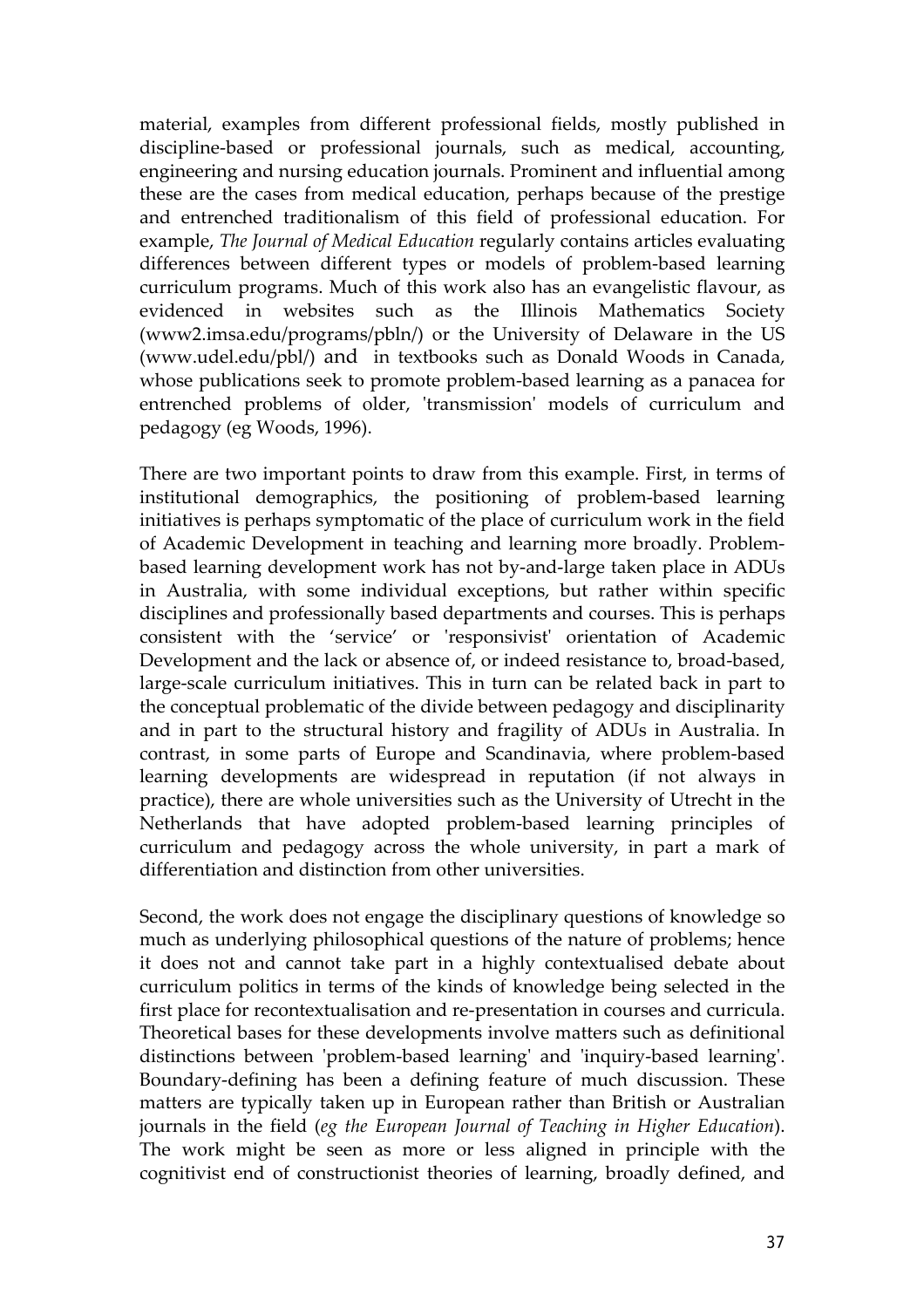their relationships to the development of professional knowledge and professional competencies. However, the field seems to concern itself explicitly less with theories of learning than those of knowledge, ie, philosophical inquiry around the relationship between the idea of 'problem' and that of 'learning' (eg Maufette, Kandlbinder and Soucisse, 2004).

Problem-based learning principles or discourses have begun to be incorporated into the repertoire of the field of academic development in the last five years (for example, Toohey 1999). What is important for the discussion in this paper, however, is again the lack of systematic wide-spread public discussion of these ideas in a higher education forum. Proponents of problem-based learning bear the hallmarks of enthusiasts with the doctrinal characteristics of self-referentiality, self-citation and defensiveness (arguably mirroring that of the phenomenographers discussed in the next section). Yet there are indications that the growing evidence of the particular practical effectiveness of these methodologies would bear more open critical scrutiny in terms of what they say about issues of complexity and reflexivity, such as those outlined by Peter Scott in the discussion above.

The second recent development in the field of student learning within a curriculum problematic is the policy-driven work on developing and describing graduate attributes. This work is perhaps more problematic and contentious than that of problem-based learning. It is currently taken up largely within planning and development contexts and framed within 'strategic course development' or QM discourses. The intellectual purpose of the graduate attributes initiatives, following rather than leading policy directions, has been to seek to address questions of professional competence and capability and to explore and articulate the embeddedness of such capabilities and competences in particular professions', disciplines' or practice domains' conceptions of themselves. The educational focus has been on students' progressive development of certain capacities, understandings, skills and ways of interpreting and acting in the world. A perhaps 'progressive' agenda in relation to graduate attributes has been to use the development as a means of breaking down the closed force of disciplinarity with its attendant 'subject matter autonomy'. Recent work at the University of New South Wales has begun to map graduate attributes into curriculum in a variety of disciplines: (www.ltu.unsw.edu.au/ref4-4-3-2\_facultymap\_grad\_atts). In general, however, questions of both curriculum and assessment have by and large become subsumed into graduate attributes and produced unproblematically as policy development within particular institutions. There is a small body of basic research and inquiry into this phenomenon (eg Barry 2003), though this remains at a descriptive level looking within a phenomenographic frame at variation in attributes across disciplines and professions. Here, the tensions between the 'responsivist' orientation of much academic development work, and its capture by QA and QM agendas are arguably most palpable, most problematic and most at risk.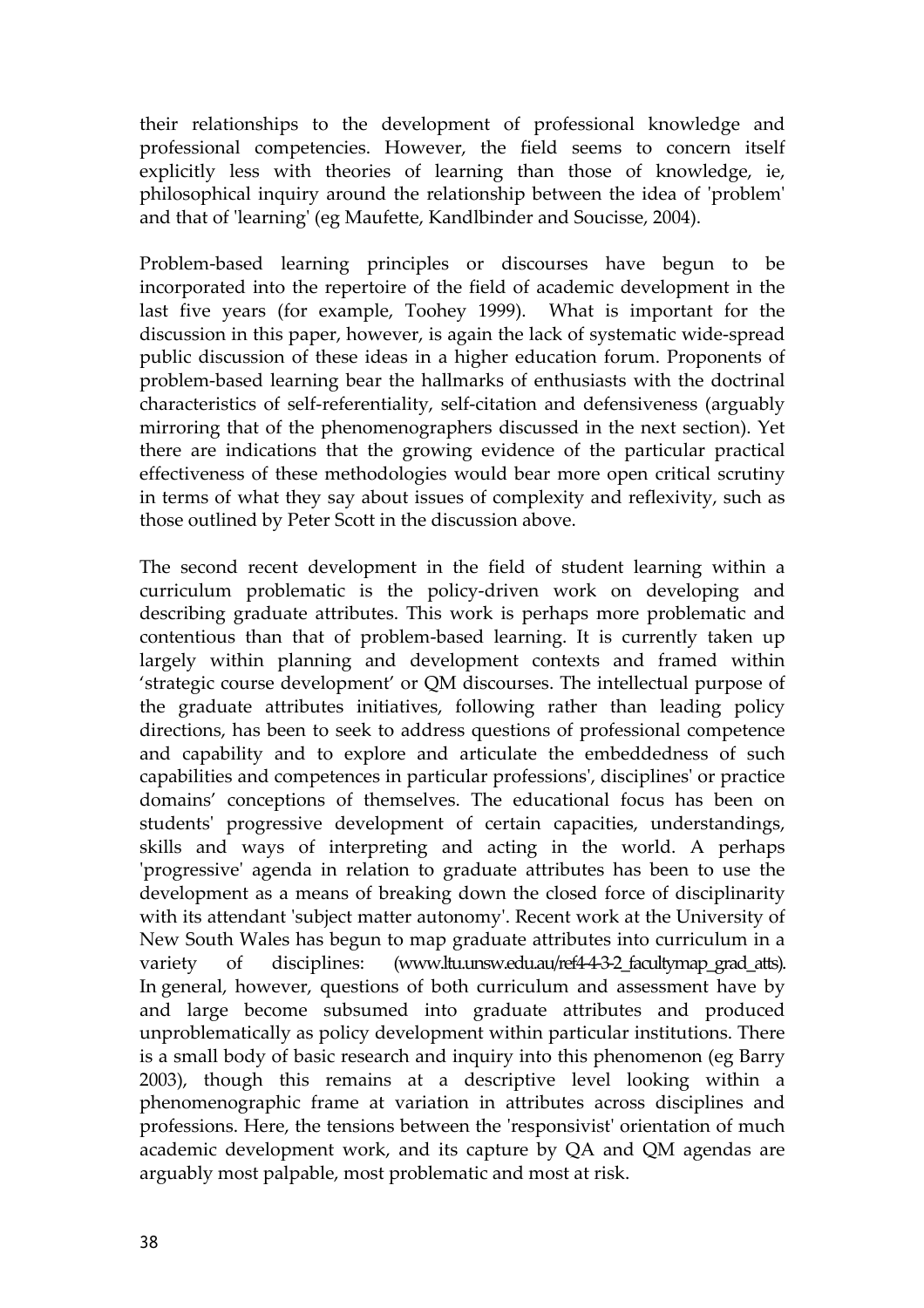More generally, within the still-dominant phenomenographic paradigm of research into learning and teaching, there are movements to begin to take into account the effects of 'subject matter' differences. These will be discussed in the next section but it needs to be noted that these matters remain within a descriptive 'variation theory' frame, rather than a critical inquiry frame that could take the curriculum/pedagogy/assessment complex as an aggregate of critically inter-related message systems for the codification and exchange of educational knowledge. By and large teaching and learning remain conceptually autonomous and largely distinct from curriculum conceived as 'subject matter'.

# *iii) Pedagogy*

The field of Higher Education in Australia has been dominated by one discourse emanating from a field of research known as phenomenography. Now ubiquitous and inscribed as 'truth' about student learning in higher education, notions of 'deep' and surface' learning originate from a series of studies of learning among university students in Goteborg, Sweden, carried out thirty years ago by cognitive psychologist, Ference Marton. The studies set out to observe student learning following an initial observation that 'some students learn better than others' (Marton 1994, p 4424). Subsequent investigations were conducted in naturalistic settings and set out to 'describe learning through the eyes of the learner' (Marton 1994). Interviews questioned students along the lines of inquiring how they had gone about learning in relation to a particular task. The major findings of these early studies interpreted the initial 'observation' by concluding that the differences in effectiveness of learning could be attributed to different 'approaches' to learning tasks. These differences subsequently became codified as 'deep and 'surface' approaches to learning, where the latter involve memorisation, repetition and reproduction and the latter, privileged approach, involved methods leading to understanding.

As a research approach, phenomenography is concerned with the variation in people's ways of conceiving and perceiving particular phenomena in particular contexts. Hence it is often co-terminous with 'variation theory' with its primary focus on patterns. Its methods are correlational, including factor analysis, cluster analysis etc, and it does not concern itself with questions of cause-and-effect relationships. More recent developments in this work have focused on variation and learning theory, investigating the primary thesis that student need to experience variation in learning. Phenomenograhically produced descriptions of learning are cognitivist and individualist in orientation. Principal figures in phenomenography have been its founder, Ference Marton, Roger Saljø, Noel Entwhistle; in Australia key figures are John Biggs, Paul Ramsden, Michael Prosser, Keith Trigwell. These figures have been predominantly, though not exclusively psychologists or scientists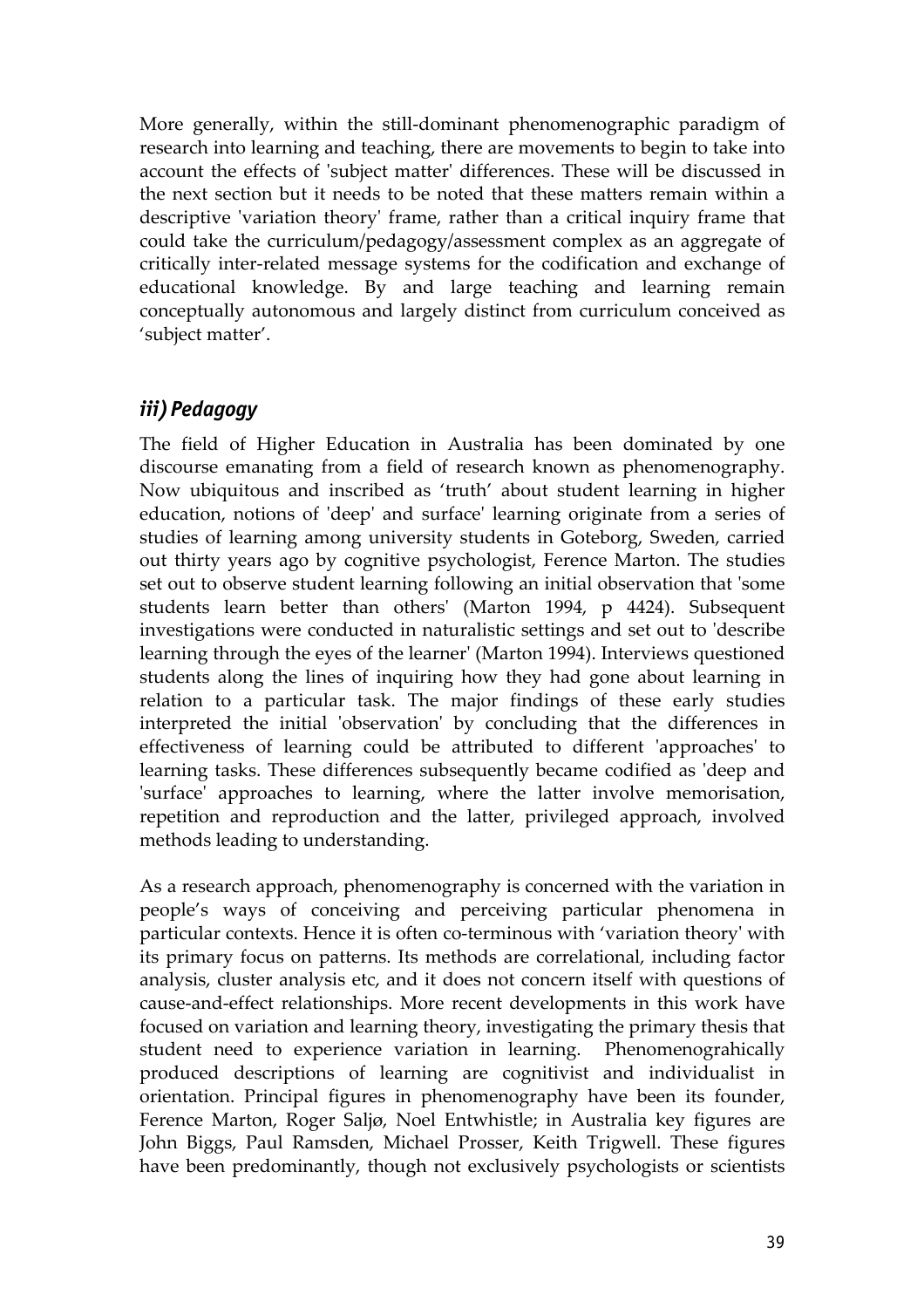by primary disciplinary training, rather than Educational researchers. In Australia this group and their colleagues have dominated the ARC grants in higher education teaching and learning research over the past decade and have formed the key group assessing such grants (www.arc.gov.au/funded\_grants/selection accessed April 2005).

Products from the stable of research produced within this single paradigm by a small number of dominant figures have included major influential textbooks on learning and teaching in higher education which count as the authoritative source of knowledge about the field. Principal among these is John Biggs' *Teaching for Quality Learning in Higher Education,* which produced its 2nd edition in 2003. Other books such as Paul Ramsden's *Learning and Teaching in Higher Education* (2003), Prosser and Trigwell's *Understanding Learning and Teaching: the experience in higher education* (1999) and Bowden and Marton's *The University of Learning* (1998) are among those which cement the dominance of phenomenographic approaches to learning in the field to date. The influence of this paradigm should not be overstated, since it the field is my no means homogeneous. However, when the practices within ADUs are closely scrutinised, the effects of the paradigm on what counts as knowledge, as evidence of success etc are ubiquitous. One powerful example of this dominance over the framing of the terms of discussion is the continuing almost universal use of Biggs' (2003) 'Study Process questionnaire' (documenting changes in approaches to study by students) which is widely used within ADUs to demonstrate the effectiveness of the unit within the university.

Typical concerns of phenomenographically-based research in higher education teaching and learning have been those of participants' own selfunderstandings of their practice, whether that be learning or teaching. Recent work involves an increased attention to teachers' conceptions or understandings of teaching in universities (see Akerlind, 2004 for a recent overview of this literature). This focus leads to an apparent philosophical alignment with the tradition of phenomenology, where indeed the first documented use of the term appeared (Marton 1994). However, theoretically this paradigm is cognitivist rather than philosophical in orientation and methodologically it is scientistic and correlational rather than hermeneutic (though recent developments within phenomenography have begun to take up grounded theory and even discourse analysis). The unit of analysis in this work is notably slippery. As Akerlind notes in an explanatory footnote to her literature review and report of her own recent research into 'academics' ways of experiencing being a teacher', terms such as 'experience, awareness, meanings, conceptions, understandings, perceptions, views, etc', are used 'interchangeably' (2004: 374).

As noted in the previous section, this work on deep and surface learning has by and large remained free of systematic critical engagement with the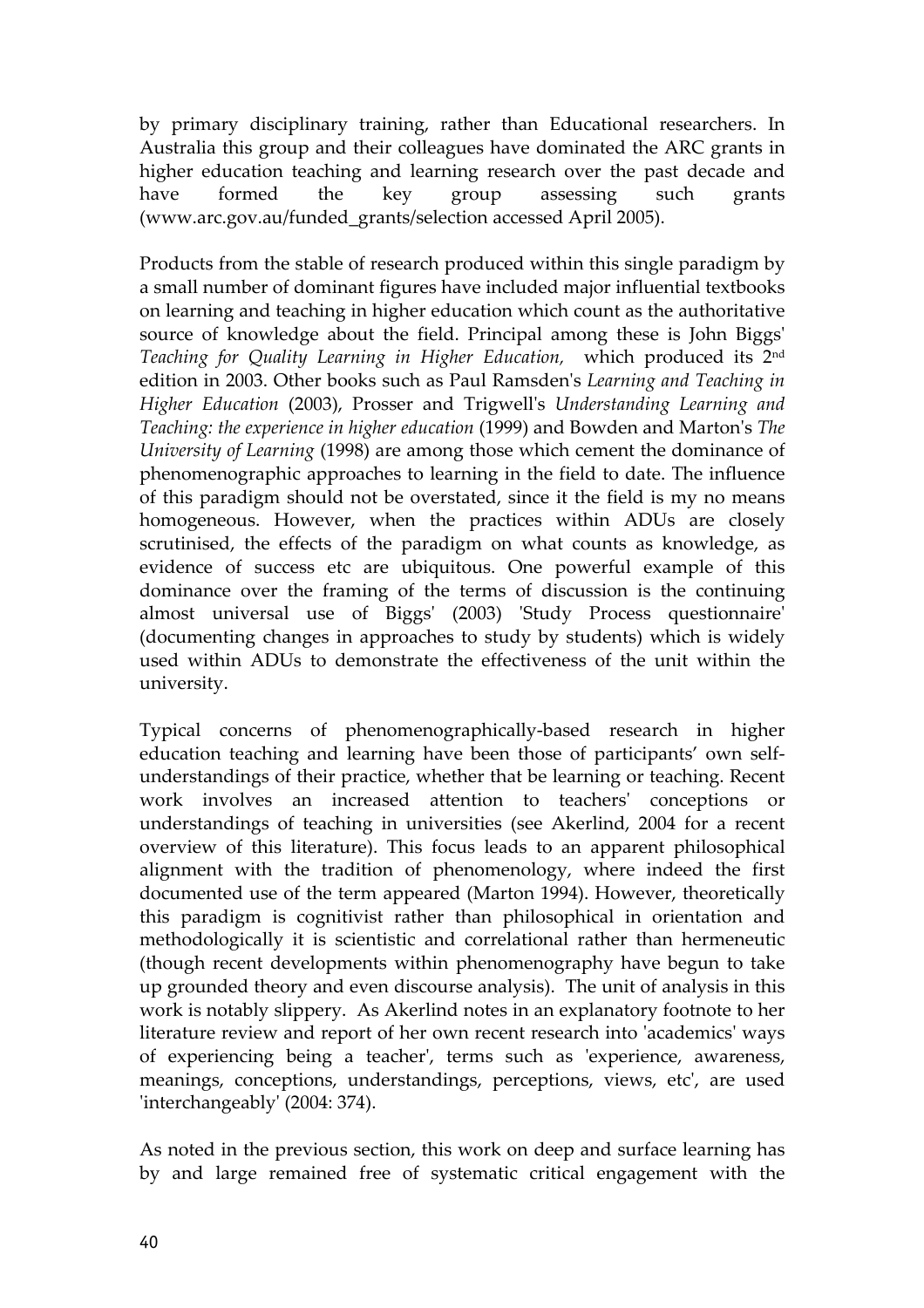problematic of context, including the context of the curricular construction of knowledge. The terms of phenomenographic work in learning and teaching have most readily taken up in undergraduate science-based courses, a factor that is probably not unrelated to the scientistic basis of the research paradigm within which the research is carried out, leading to the production of the initial constructs. Deep and surface learning has been described at times as a theory of learning, perhaps in the absence of engagement with other formal theorising in the field, including the varieties of constructivism or situated learning theories currently in widespread use in other educational sectors. It has subsequently been widely critiqued for its inadequacies as a theory, mostly from outside the field of Higher Education, but in several notable instances, from within. In particular, the intervention in 1997 by Graham Webb in debate about the dominance of phenomenography in Higher Education marked a watershed in the field, resulting not so much in an opening of the field to debate but to further entrenchment and defensive reaction. Because of the lasting dynamics of this intervention, I have cited the abstract of Webb's contentious article in full here:

*The notion of 'deep' and 'surface' approaches to learning is critiqued along with phenomenography, the associated methodology and theory of knowledge. A number of reasons are suggested to explain why the deep/surface notion has attained what is tantamount to foundational status within higher education research, practice and development. These include its ability to both cohere with the past while at the same time enabling a new generation of researchers to rise within the discourse; the contemporaneous growth of educational development centres and staff developers within higher education institutions; the simplicity, universality and power of the metaphor. Some elements of a critique of phenomenography are suggested following both postmodern and philosophy of science objections regarding the observational and interpretive neutrality of the researcher. These point to the importance of the understandings of researchers in the construction of results. It is also suggested that the 'qualitative' nature of the research is undeveloped and does not exhibit the hermeneutical values usually associated with 'human' as opposed to positivist science. The idea of deconstruction is then introduced and the deep/surface metaphor discussed in terms of the post-structural critique of binaries. Finally, the question of power within the higher education development discourse is raised.* (Deconstructing Deep and Surface: Towards a critique of phenomenography, Higher Education, Vol 33, No 2, pp 185-213)

The point here is not to engage in the terms of these critiques but to give a little of their flavour. Critiques of the reductionism of the paradigm are widespread. They tend in general to conclude that deep and surface metaphors do not amount to a theory of learning at all but rather to a pragmatic, albeit reductionist, heuristic. However, the working exigencies of Academic Development are perhaps different from those of Educational researchers and theorists who critique the work. The pragmatics of the institutional conditions under which Academic Development work is often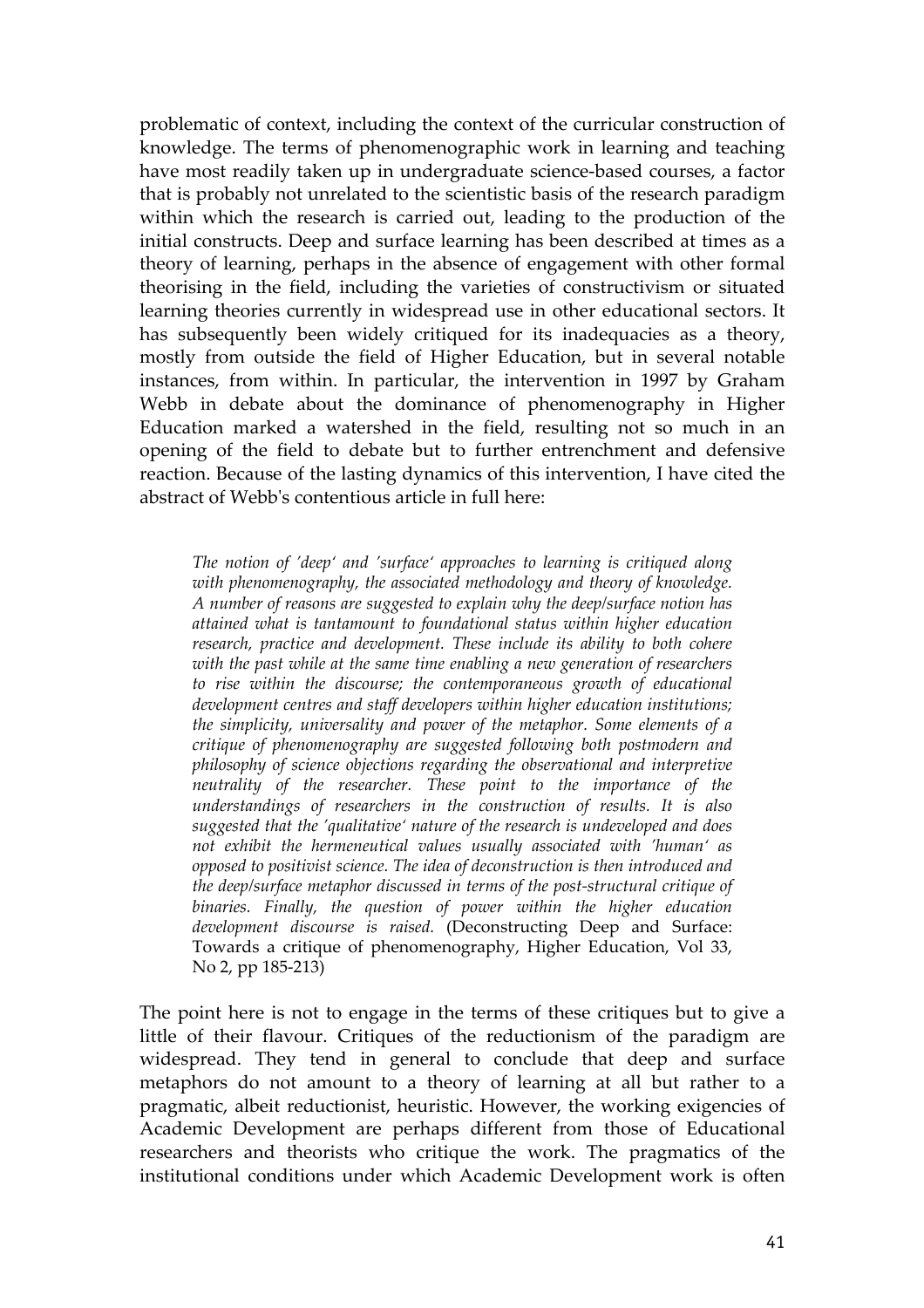carried out are such that criteria such as intelligibility and applicability for change strategies, particularly within the more entrenched 'transmission or 'collection code' pedagogies take precedence in the short term over conceptual adequacy. Sophisticated Academic Development practitioners knowingly take up the deep and surface pair as a heuristic, a pragmatic tool, rather than a theory, valued for its practical suggestive force for academic from different disciplines. It offers an empirical project, readily identifiable across disciplinary boundaries, it is suggested, and a 'framework' through which to construe change strategies to overcome the trial and error which often marks academics attempts at their own professional development in teaching without outside advice.

It needs to be noted here, however, that a major problem with the phenomenographic work on learning and teaching has been its tendency to homogenise the idea of the learner, in part through the individualising of the notions of 'approaches to learning'. A focus on individual differences has served to subordinate more systemic issues of power and difference. Very little work has been undertaken within this dominant tradition on questions of differences in relation to dynamics of gender and ethnic membership, or systemic dynamics of difference broadly, for example the effects of changing student demographics. The phenomenon of internationalisation of higher education has remained largely un-researched in terms of either curriculum or pedagogy, with some exceptions (eg Kember 2000, Marton and Tsui with Chik, 2003, Clegg, Parr& Wan 2003). A related absence until recently has been systematic research within socio-cultural frames, including those of communities of learning. Exceptions here are practice-based explorations of 'peer learning' (Boud 1999, Boud et al 2001). These initiatives do need now to be carefully re-situated within current socio-cultural conceptions of learning.

A further, intensely absence in Academic Development is the challenge of literacy. Theoretical and research foundations of the work, particularly within the phenomenographic tradition, fail to take account of what is often termed the 'linguistic turn' in contemporary theory, with its educational focus on questions of codification, discourse, the 'old' and 'new' basic skills of reading and writing as foundational technologies of advanced learning. There is an entire paper to be written attending to the literacy dimensions of curriculum and pedagogy in higher education and its absence in the broad agendas of the field.

Later work within phenomenography has begun to address the inevitable charge of superficiality and lack of complexity in the more generic accounts of deep and surface learning itself, by attending to what is still consistently termed 'subject matter' in an attempt to account for disciplinary differences in learning patterns. However, this work is at an early stage and does not deploy a theoretical frame that can attend to notions of the curricular construction of knowledge through pedagogical relations of teaching and learning. In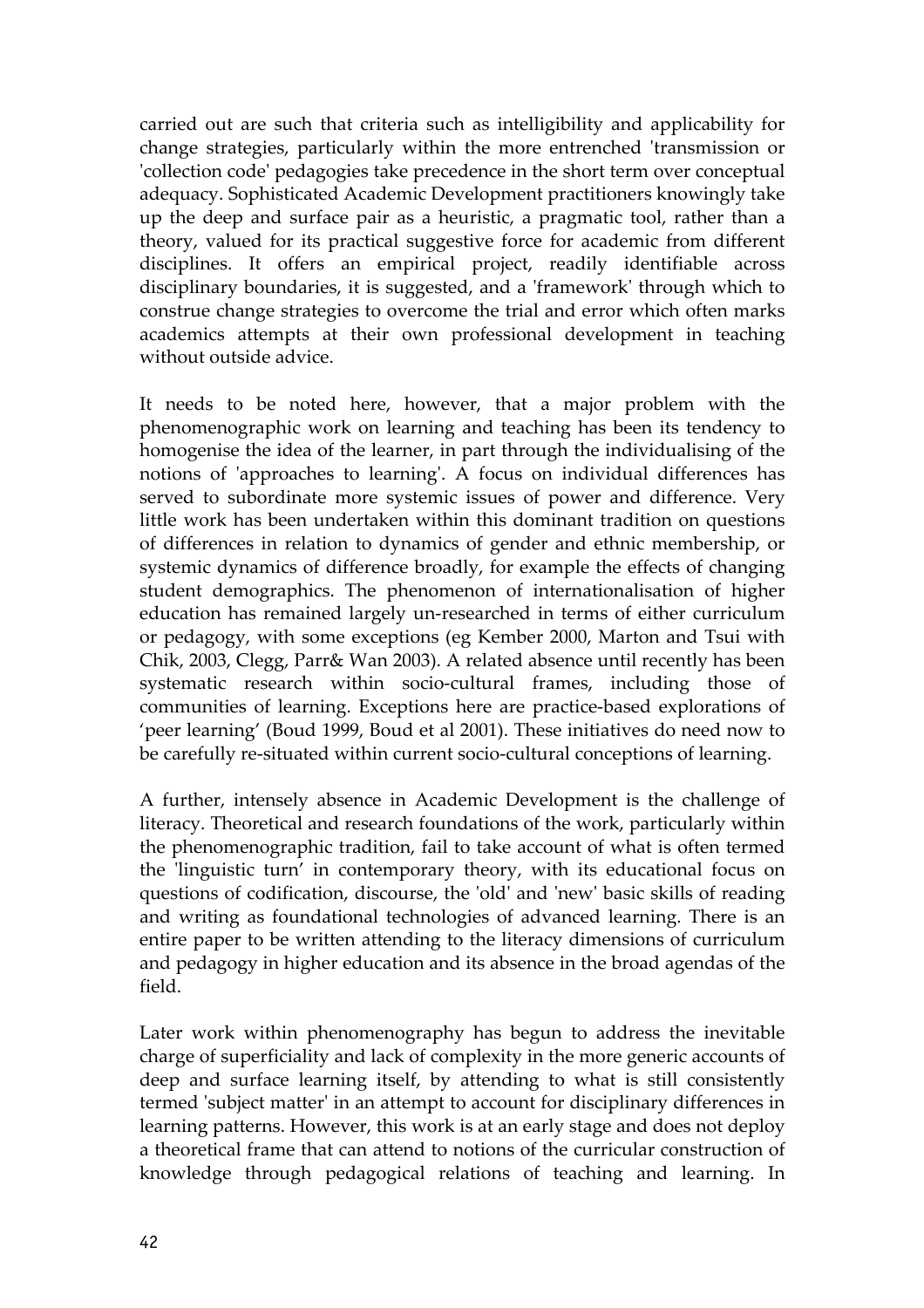particular what is lacking in most if not all of this work is a theory of power that would facilitate a critical engagement in issues of student learning of the kind raised by Webb above. The exercise of power involves the institutional moves over the past decade from the descriptive intentions of the early work into a prescriptive and normative form of government of the agenda of the field as can be read through competitive grants and editorial boards of key journals and the like. More recent moves within ADUs have seen a new generation of scholars begin to challenge this hegemony, bringing sociocultural learning theories and critical, postmodern, feminist and postcolonial lines of questioning to the enterprise of teaching and learning, enabling the beginnings of a critical inquiry frame that will inevitably have effects in the directions suggested in this paper (for example, Clegg 2003, Clegg et al 2003, Peseta et al 2005, Meyer & Land 2005).

## *iv) Assessment*

Assessment has been largely taken up within the Higher Education field as part of the phenomenographically driven agenda for change in learning and teaching practices. As such, the force of this message system is well recognised and it is more or less integrated into the work on learning and teaching. There are extensive examinations of the principles of assessment in the textbooks by Ramsden and Biggs, cited above, and these are widely used and influential. Very recent material such as that of Falchikov (2004) stresses participatory involvement by learners in assessment. Alternative forms of assessment such as peer assessment, group assessment, self-assessment and portfolio assessment have an energetic field of professional development and research, as evidenced by extensive publication in the key journals.

What is not so much in evidence is an open engagement with research into student learning and assessment from within broader Educational research domains. Examples where developments have been slow have been in workplace assessment practices, competency-based assessment debates etc from within vocational, organisational and professional education sectors. There remains a problematic climate of closed sectoral self-referentiality, with critical exceptions (eg Manathunga & MacKinnon 2005). International agendas such as those of life-long learning offer ways to open up this field, some of which were foreshadowed in Candy, Crebert and O'Leary (1994) and addressed by Falchikov (2004), as signalled in the subtitle to her book: *Improving Assessment through Student Involvement: Practical solutions for higher and further education teaching and learning*.

Again what is not evident in a scan of the work in assessment is any systematic attention to questions of the literacies of assessment. This involves a lack of systematic attention to the dominant terms and conditions in which assessment is actually conducted and transacted. Yet it is increasingly the case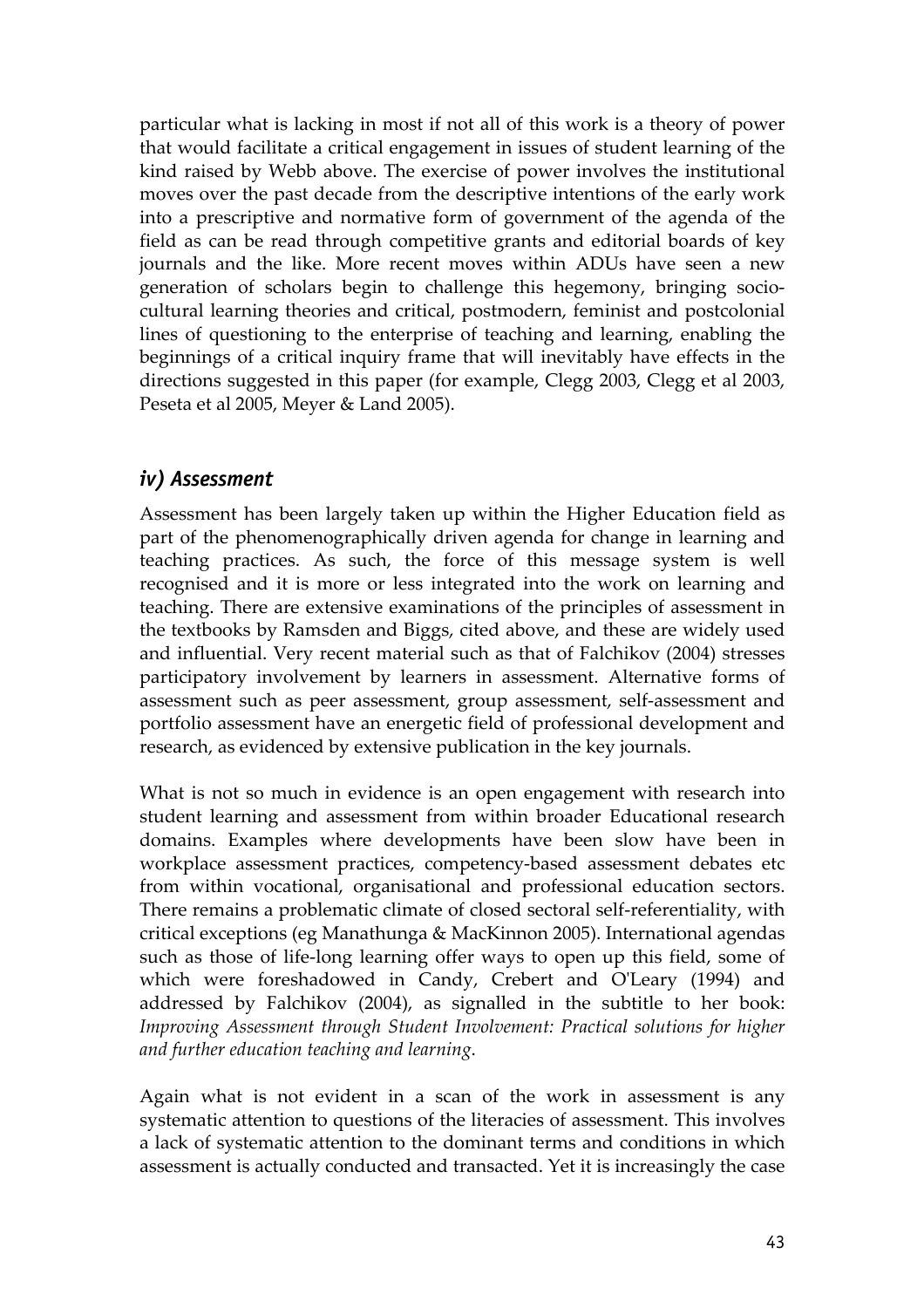that assessment is largely conducted through the written mode in one modality or another. By and large, students are assessed through writing. By and large, academics report inadequacy in assessing the writing dimensions of assessment. Yet there remains a puzzling lack of uptake and even a deliberate refusal of general dialogue with the field of Learning Assistance, where practitioners attend to the breakdowns in the writing-learning relationship and the consequences of the silence about this relationship in teaching, learning and assessment discourses within Higher Education. In addition, as mentioned above, research into currricular and pedagogical issues of literacy and learning are carried out in LAS units with little systematic linking with ADUs, except in individual circumstances. At the same time, LAS units demonstrate much of the same closed-loop selfreferentiality and self-citation, albeit within and international network, as the other bodies described here. There is an extraordinary history of gate-keeping, institutional isolation and missed opportunity for productive dialogue, within the higher education sector itself and within aligned educational research movements more broadly. Here is a critical challenge to the sector.

# *v) Organisation*

Much of the discussion in this paper points to the need to attend to the full complexity of the organisational message system of higher educational knowledge. Each of the previous sections points to organisational dimensions to the arena of learning and teaching in this field. Here I will briefly sketch three major dimensions in which the matter of organisation becomes salient in Academic Development practice field in the university.

The first, following the line of development in this paper, is the organisation of knowledge itself. Ideas such as 'mode-2' have become, perhaps unfortunate catch-cries within policy context of higher education. Yet as the changes captured under this term become manifest and intelligible within curriculum and pedagogy, for example within developments such as problem-based learning curriculum and graduate attributes, there are attendant organisational implications. If knowledge production becomes visibly organised more around a logic of transdisciplinarity, for example, in Gibbons' (1998) account, then in curriculum terms, what can this mean for the recontextualisation of knowledge into higher education curriculum, framed within new imaginings of the capacities, dispositions and forms of personhood required to participate in the new complexities of 21st-Century work and social life? These matters of epistemological organisation, attendant upon profound changes in modes of production, are realised in actual practices over time in actual curricular contexts, as new degree programs are envisaged, planned and passed through university organisational accreditation processes. In Australia there is no national curriculum accreditation process and so these changes are never publicly documented.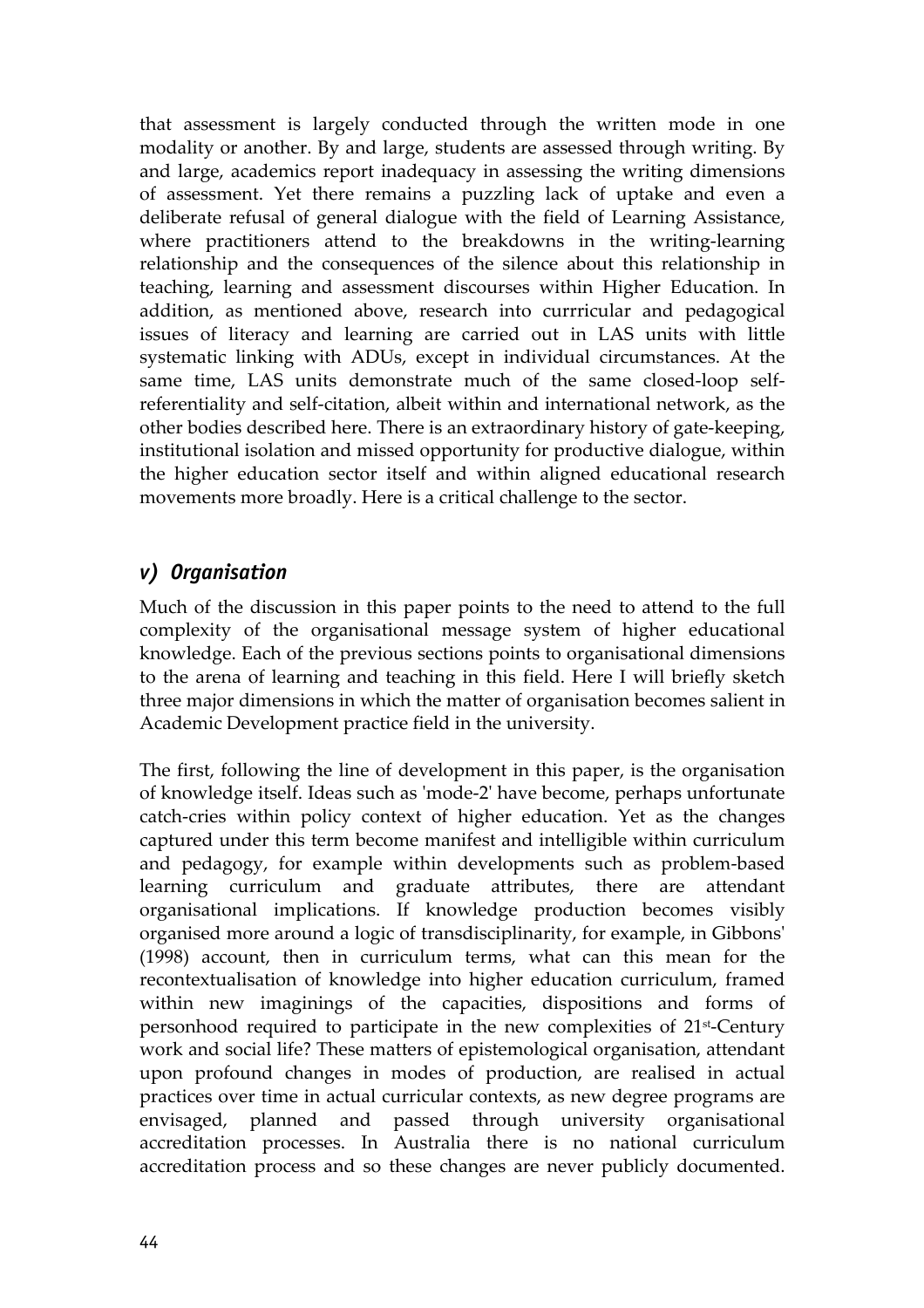Little is generally known about the on-the-ground shifts in curriculum in their relationship to larger shifts in the economies of knowledge and work in society more broadly.

The second major organisational dimension is that attendant upon changes to the higher education sector itself. Little can be predicted with any certainty in this arena, though there are clear indications that, with the projected demise of the Unified National System in Australia and the imaginings of new kinds of higher education institutions such as research-intensive institutes, multisectoral institutions, private providers including international universities, partnerships with non-educational organisations, etc, there are major questions for what will count as the domain of knowledge and expertise about learning and teaching. Curriculum questions come immediately to the fore. On the one hand, the relationship between teaching and research at the heart of the idea of the modern university, will come into a new phase, with new articulations of the change directions of 'teaching drift' and 'research drift' identified by Clark (1994, 1998). On the other, disciplinary logics, professional logics and the logics of organisational strategic directions come into new relationships. Initiatives of the 90s in areas such as 'work-based learning', involving in some instances, strategic partnerships between universities and private-sector organisations in the design, implementation and accreditation of curriculum, were not developed in dedicated ADU environments but often in Faculties of Education. The resources of adult, vocational and professional education and organisational learning, institutionally placed within broad educational research culture, bring a rich and different mix of theory, expertise and practical experience from that of the internally-referenced Academic Development sector. The fact that particular universities' internal conservatism and caution resulted in a less-than effective follow-through of these kinds of initiatives points to a lack of systemic coordination with respect to the strategic and the educational elements of the issue.

The third organisational factor continuing to impact on the field of higher education learning and teaching is the organisational structuring of Academic Development work in universities and its impact on what can and cannot be imagined as a feasible agenda for development in the field of learning and teaching. As indicated above, I believe the organisational isolation of ADUs has militated against the possibility of large-scale inquiry-based curriculum development and curriculum change in this country. There are ongoing debates in the professional field of academic professional development about the relative merits of specialist unit-based, vs locally department-based models of professional development (eg Boud 1999). The problems being raised here, however, occupy a larger canvas: that of the imaginings of the futures of higher education itself and questions of the stage or forum in which such imaginings and their curricular and pedagogical realisations might be explored.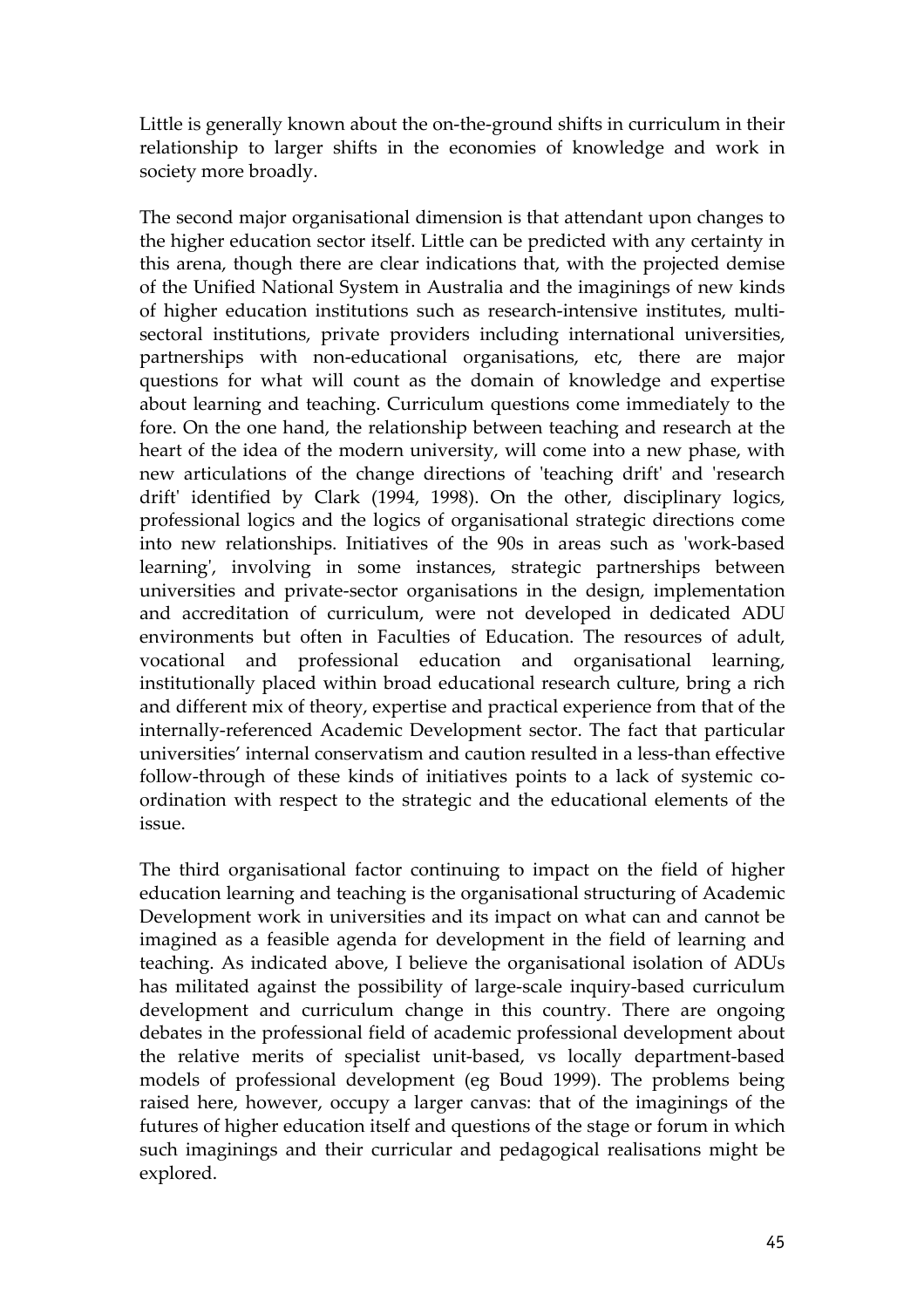As it stands, the situation facing those who would participate in setting a national agenda for teaching and learning in higher education in response to current policy directives, is that of fragmentation and partisanship. In many respects, the explicit catch-cry of those working in Academic Development is a claim to specificity and partiality. For academic developers and higher education workers, perhaps the privileged principle for their work is 'responsiveness' to the local cultures and ecologies of the faculties and departments they work in. The dynamics of the relationships that ensure between those working from the perspective of research and practice in teaching and learning and from the outsider position of a satellite specialist ADU, always involve a complex dance of subordination and strategising. ADUs are almost always 'service' units, structurally separated and 'clinicised' away from the daily business of teaching and learning in degree course, and professionally subordinate in a 'service' relationship to discipline-based academics.

The pragmatics of Academic Development work constitute a field of practice worthy of systematic study in their own right (eg Brew 2003, Knapper 2003, Land 2003). In Housego's recent grounded account of local practice, for example, the work of Academic Development is construed in terms of the delicate operations involved in 'interpreting context' rather than 'giving knowledge' (Housego 2003). In such a discursive environment, with increasing pressures on responsiveness to policy-driven imperatives of quality assurance and competitive edge, together with professionally unsustainable budget entailments and timeframes, it has become virtually impossible to undertake significant research. In this climate, there is a very real danger that a conceptual status quo in relation to what counts as knowledge and expertise about teaching and learning will remain fragmented from broader discussion and default back to the culture of 'individualist exceptionalism' that marked the initiatives of CAUT and CUTSD though, in the case of the latter, the notion of individualism is inflected with an individual institutional exceptionalism. Conceptions of, and performance indicators for rewarding of, 'excellence', within unrealistic timeframes will continue to actively militate against genuine big-picture imagining and experimentation and genuine sectoral and cross-sectoral capacity building.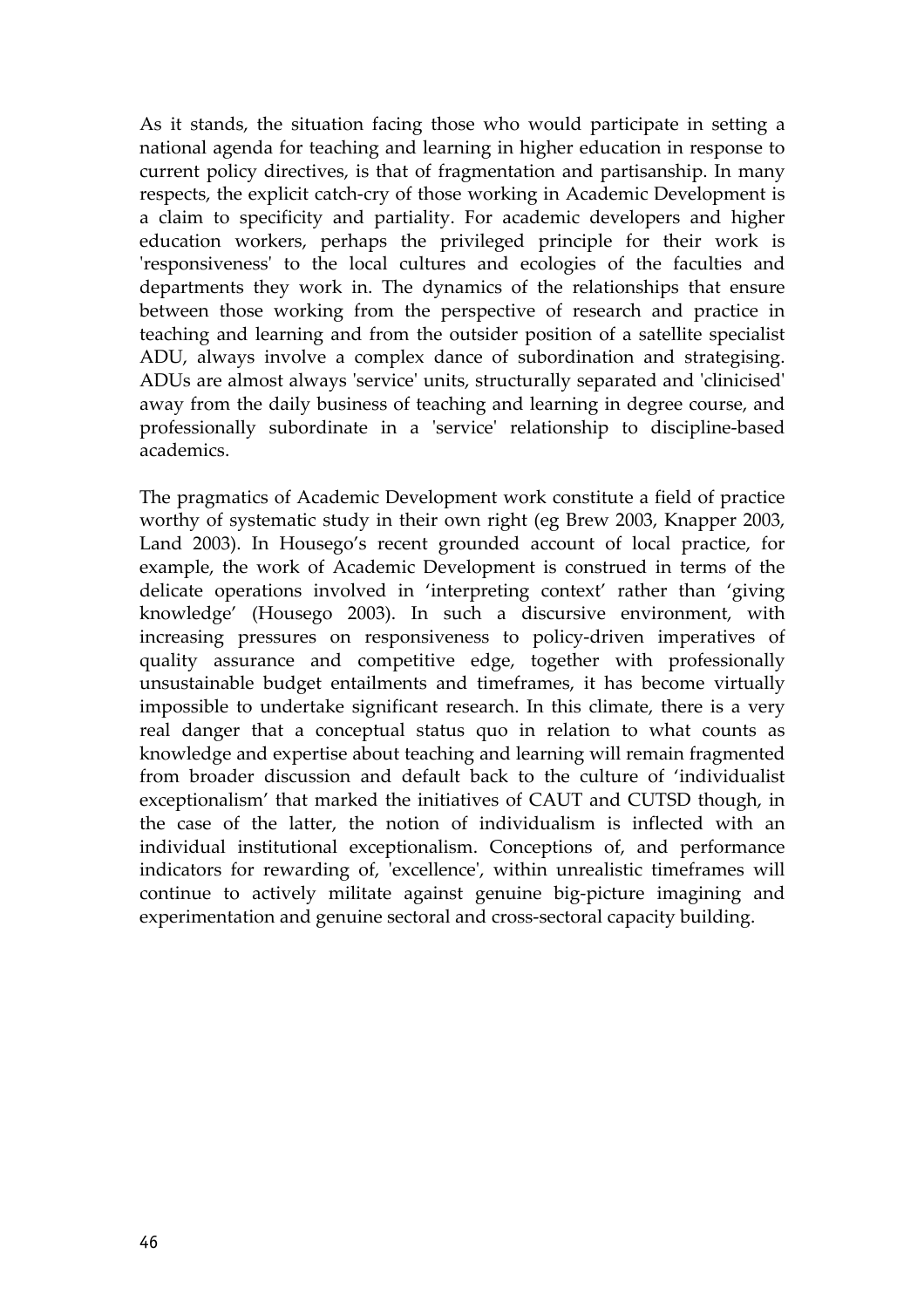#### **Conclusion**

I conclude this paper with a return to its subtitle. Questions of the role of education in the university are taken up briefly here in terms of the two main referents of the term. First, I summarise what I see as key educational issues facing the university in need of sustained scholarly inquiry and development within an Educational frame. Second, I consider the question of what it would mean to imagine a university in which its Faculty of Education played an inclusive, productive and integrative part in working through these broad educational issues.

The repeated refrain within which these two lines of thought are expressed here is the real practical and strategic question *what it will take* to genuinely build a culture of open and inclusive exchange and knowledge generation that will build capacities within institutions and exchange across institutions – to build knowledge about learning and teaching in higher education beyond the current narrow boundaries. There is currently a culture of fear and skepticism surrounding the development of the policy agenda. Anxiety and cynicism mark the climate of exchange around the development of key Government initiatives currently before the sector. A prime example of this is the Teaching Performance Fund. How does the educational arm of the university sector find and assert a strong public voice or voices in relation to these agendas?

In relation to the first way in which an education development agenda needs to be laid out, there appear to me to be five key areas of need. The first of these is the development and implementation of appropriate graduate attributes policy at institutional level. In the absence of a critical framing of curriculum and pedagogy, these developments have gone on largely unchallenged and un-debated.

The second area in great need of sustained educational inquiry is the internationaliaation of Australian higher education, which needs to be taken up in terms of all four message systems of curriculum pedagogy, assessment and organisation. There are useful documents within particular institutions, framing sets of philosophical and contextual principles for international education across the institution. However, these are often not in the public domain for reasons of institutional competitive edge and hence unavailable in general terms for development into productive discussion regarding their realisation in curriculum and pedagogy. How does the sector learn how to think through the philosophical questions and their realisations into curriculum and pedagogy in critical dialogue with managerialist and profitdriven agendas?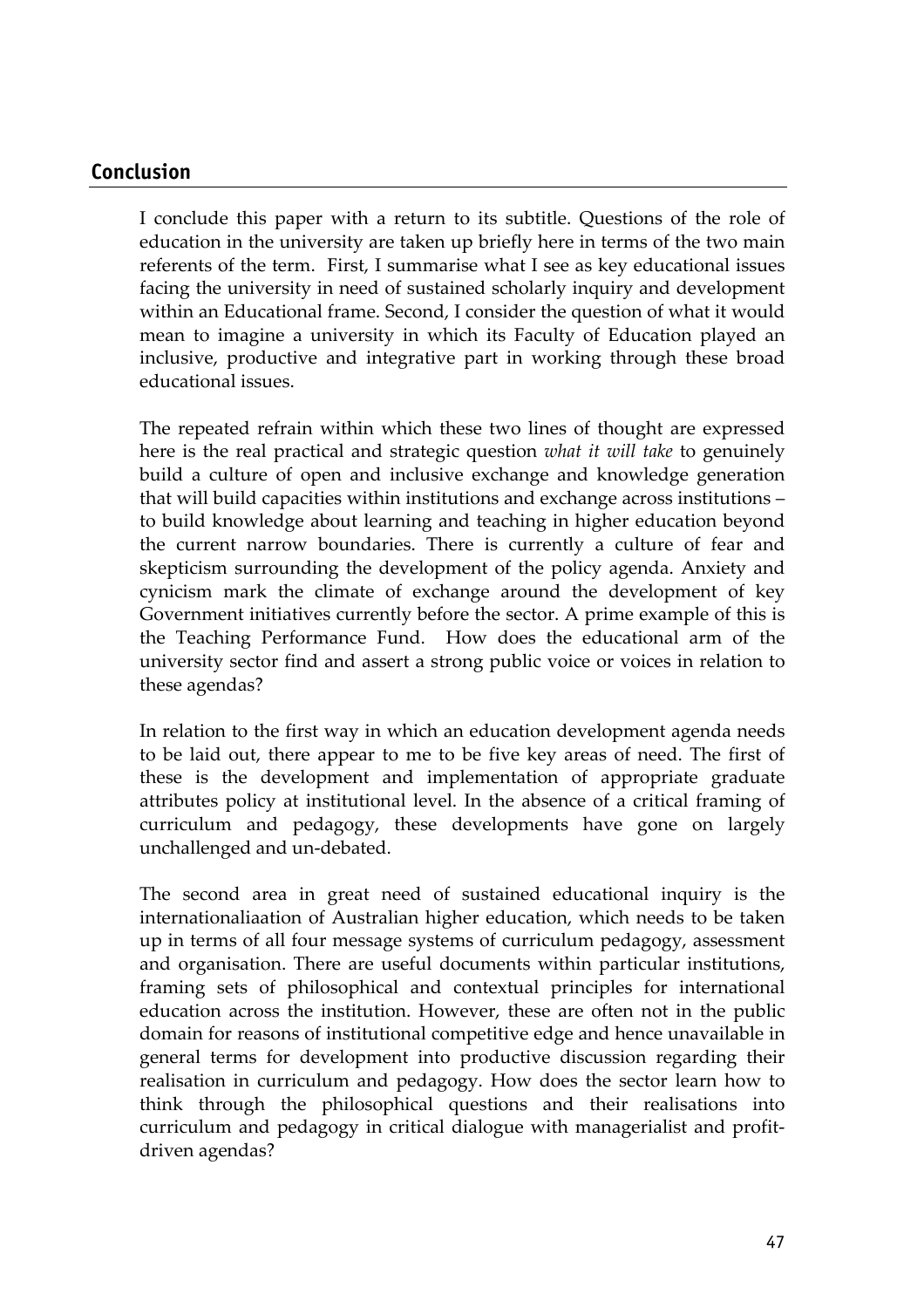The third issue has been canvassed in the body of the paper and concerns the neglect of issues of language and literacy in student learning. This is a theoretical as well as a pedagogical and professional-development problem. Theoretically, theories such as discourse theories of knowledge construction are necessary to conceptually construe the curriculum-pedagogy relationship. Theories of literacy are necessary to see how the 'conventions and conversations' of particular disciplinary, professional or organisational bodies operate within degree and diploma qualification courses and how students learn the rules of these through their rules and practices of codification. The literacy question is both most seriously neglected and most urgently needed within learning environments engaging with the resources and challenges of information technology.

The fourth issue is the increasingly urgent one of the role and effect of ICTmediated learning, in its many forms and guises, including e-learning. What needs to be grasped rigorously within an appropriate educational frame is the need for an investigative stepping back from evaluative questions of effectiveness of one pedagogical strategy or another to ask the critical question of the effects of such developments on what has come to count as effectiveness, as expertise, as the new 'main game' of teaching and learning. The critical agenda here has to be to inquire what the current developments and practices actually producing in terms of capacities, dispositions and particular forms of student-hood. Here it is possible to see a rather uncritical evangelistic agenda overtaking a more open and broadly-based line of inquiry.

The fifth and final issue in this initial list concerns the role and importance of postgraduate education, including and especially research education. In recent years there has been a considerable upsurge of research into doctoral education, both from within Education faculties and from ADUs. This field is currently being developed and consolidated through the Educational professional association, AARE. as a special interest group, and advanced through key conferences such as professional doctorates conferences, small focus conferences such as the Deakin-based Research on Doctoral Education and the policy-focused conference Quality in Postgraduate Research, which also hosts and published research-based papers in the growing field. This work has been developed in large part through the conceptual and inquiry resources of Educational research rather than that of Higher Education, though here at least that troublesome binary becomes stressed and begins to break down.

It is at this point, then, that is becomes necessary to consider the second of the two focus points of these concluding remarks: the question of what it would take to imagine a university that deployed its educational resources (including significantly its Faculty of Education) most productively and economically for its own future consolidation and development. Here the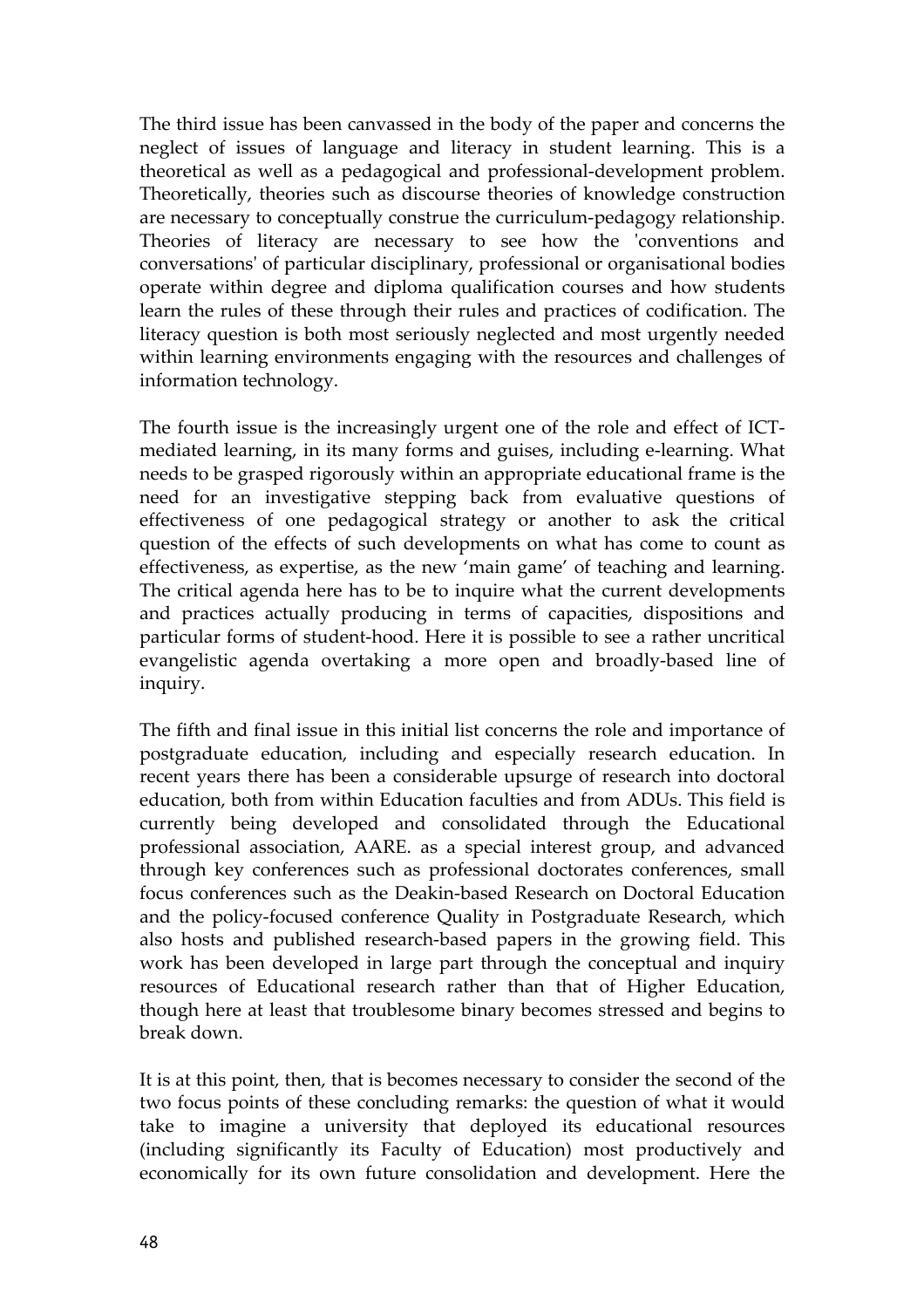point is not to over-simplify the nature and extent of change that would need to be envisioned and grasped in specific circumstances. Nor is it to naively assert the readiness of any particular Faculty of Education to take up such a challenge within its own institution. There are clear needs for re-positioning and re-skilling for many academics in any process of restructure and redeployment that might be undertaken. Education academics' claims to expertise in higher education questions and processes must be substantiated and assessed.

Actual as distinct from partisan and rhetorical skills and understandings need to become visible and subject to evaluation in the service of the larger educational agendas of the university. It is very much a question, in the words of the title of the paper, of re-defining who 'we' are and what it would mean to 'know' the business.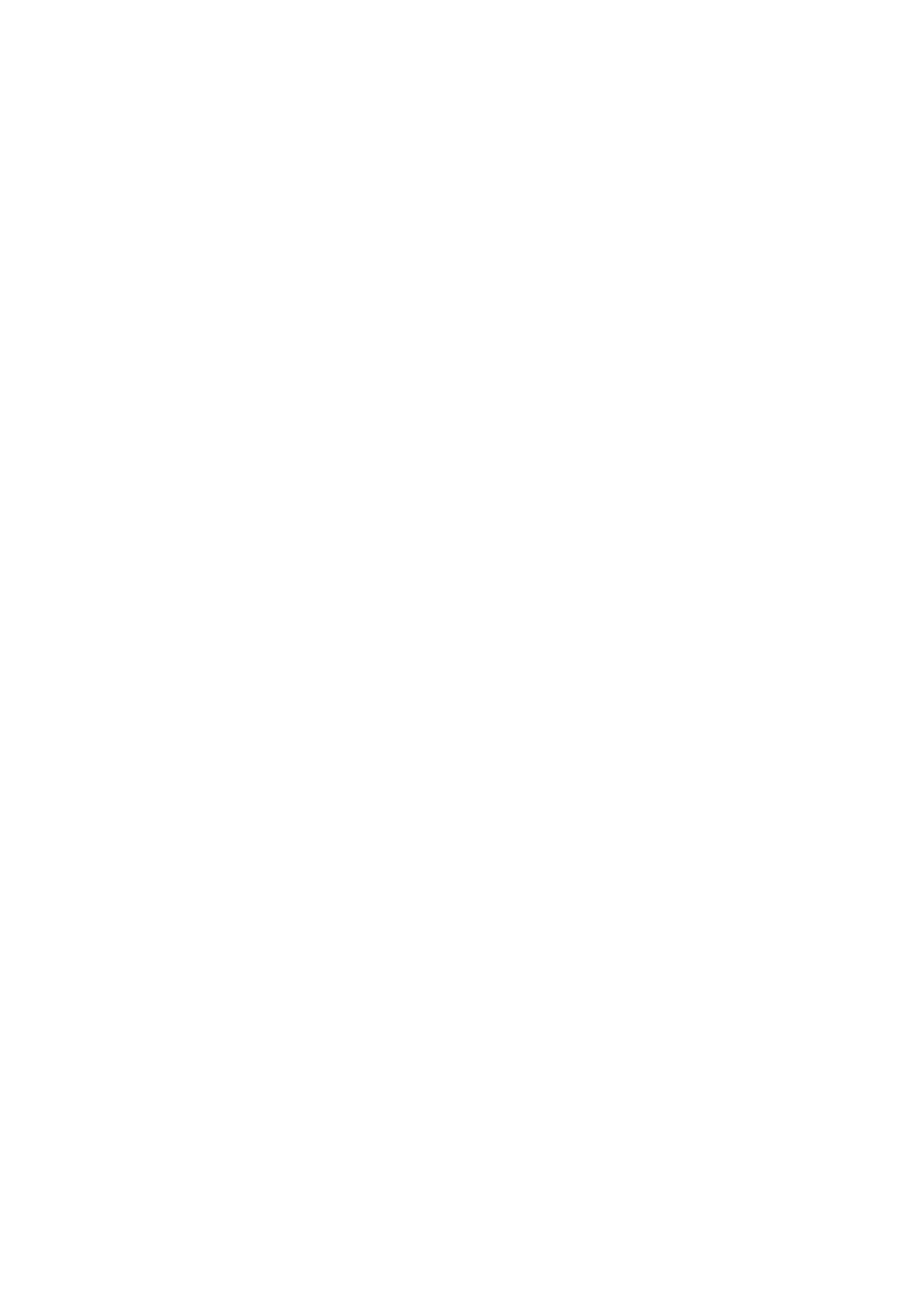#### **References**

Akerlind, G (2004) A New dimension to Understanding University Teaching, *Teaching in Higher Education*, Vol 9, no 3, pp. 364-375

Australian Universities Teaching Committee (2004*) Development of a National Institute for Learning and Teaching in Higher Education*, Report to the Minister of Science, Education and Training, April, www.autc.gov.au

Ball, S J (1990) *Politics and Policy Making: Explorations in policy Sociology*, London: Routledge.

Barnett, R (2000). A Knowledge Strategy for universities. In R Barnett and A Griffin (eds). *The End of Knowledge in Higher Education*. London, Cassell.

Barry, S (2003) Conceptions of Generic Graduate Attributes, unpublished PhD thesis, University of Technology, Sydney

Baume, C, P Martin and M Yorke( 2002) *Managing Educational Development Projects: Effective management for maximum impact*, London, Kogan Page

Baume, D (2002) Scholarship, Academic Development and the Future, *International Journal for Academic Development*, Vol 7, No 2, pp 109-111

Bernstein, B (1971) On the Classification and Framing of Educational Knowledge, in M F D.Young, (ed]) *Knowledge and Control: New Directions for the Sociology of Education,* London: Collier Macmillan, pp 47-69

Biggs, J (1996) Enhancing teaching through constructive alignment, *Higher Education,* Vol. 32 No 3, pp 347-365

Biggs, J (2003, 2nd edition) *Teaching for Quality Learning in Higher Education,*  Society for Research into Higher Education and Open University Press

Boud, D (1999). Situating academic development in professional work: using peer learning *International Journal for Academic Development*, Vol 4, No 1 pp 3- 10

Boud, D, Cohen, R & Sampson, J (eds, 2001) *Peer Learning in Higher Education: Learning from and with each other*. London, Kogan Page.

Bowden, J A and F Marton (1998) *The University Of Learning*, London, Kogan Page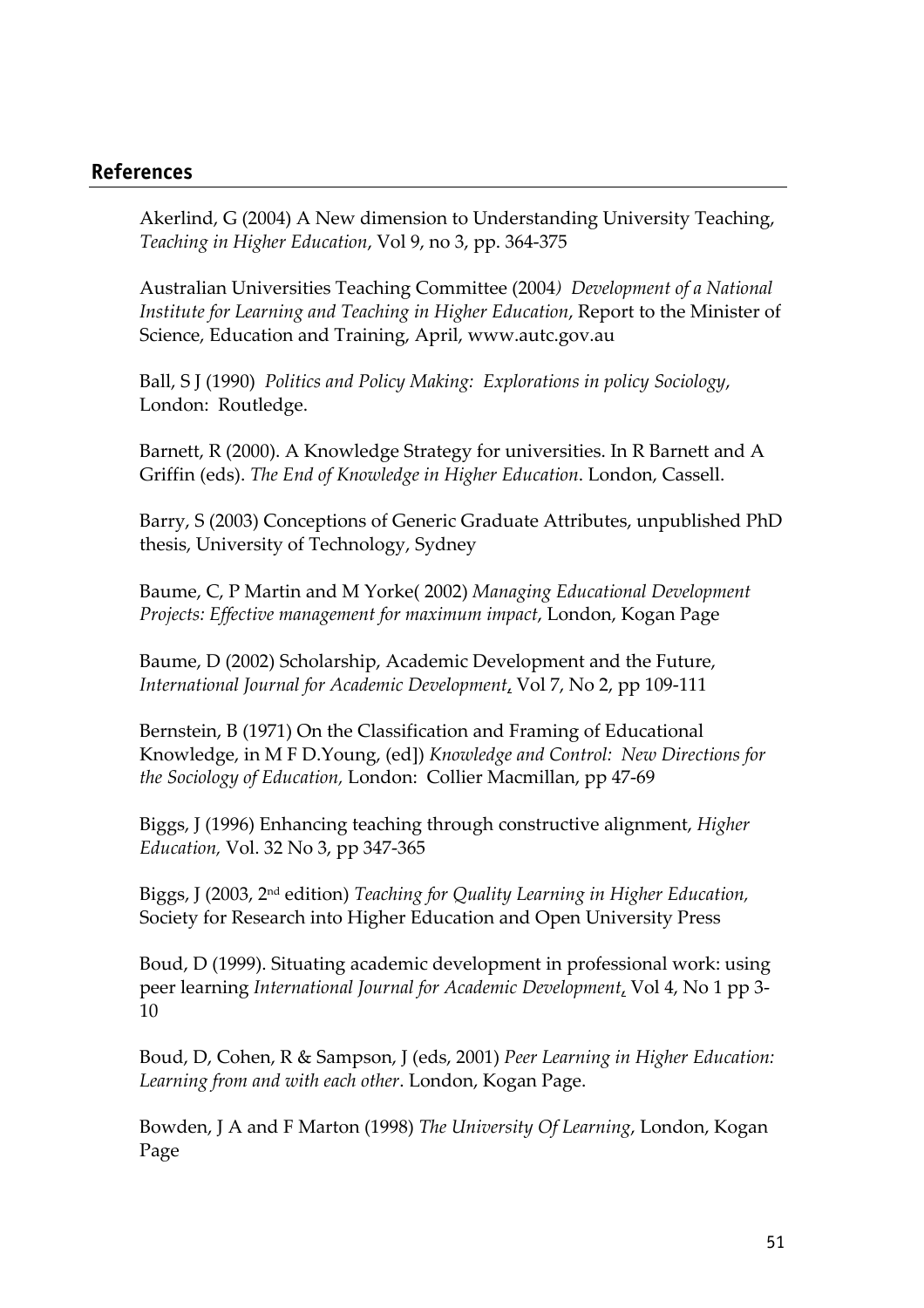Boyer, E (1991) *Scholarship Reconsidered: Priorities of the Professoriate,* Princeton, NJ, The Carnegie Foundation

Boyer Commission (1998) *Reinventing Undergraduate Education: A Blueprint for America's Research Universities, Stony Brook, NY, Carnegie Foundation for University Teaching* 

Brew, A (2001) *What is Research? The nature of inquiry in academic contexts* London, Routledge/Falmer

Brew, A (2002) The Changing Face of Academic Development, *International journal for Academic Development* Vol 7, No 1, pp 6-7

Brew, A (2003) Teaching and Research: new relationships and their implications for inquiry-based teaching and learning in higher education, *Higher Education Research and Development*, Vol 22, No 1: pp 3-18

British Institute of Management (1974) *Know Your Business,* prepared, edited and adapted by British Institute of Management, London BIM

Candy, P, Crebert, G & O'Leary, J (1994) *Developing Lifelong Learning through Undergraduate Education*, Canberra, Australian Government Printing Service

Clark, B R (1994) The Research-Teaching-Study Nexus in Modern Systems of Higher Education, *Higher Education Policy*, Vol 7, No 1, pp 11-17

Clark, B R (1998) *Creating Entrepreneurial Universities: Organizational Pathways of Transformation*, Oxford: Pergamon-Elsevier Science

Clegg, S (2003) Learning and teaching policies: Mediations and contradictions of practice, *British Educational Research Journal* Vol 29, No 6, pp 803–820

Clegg, S, Parr, S & Wan, S (2003). Racialising Discourses in Higher Education, *Teaching in Higher Education* Vol 8, No 2, pp 155–168

Crittenden, B (1997) *Minding Their Business: the proper role of universities and some suggested reforms*, Canberra, Academy of the Social Sciences in Australia

Dearn, J, Fraser, K & Ryan, Y (2002*) Investigation into the Provision of Professional Development of University teachers in Australia: a Discussion Paper,* a DEST commissioned Project funded through the HEIP Program, October

DEST (2004) *Learning and Teaching Performance Fund, Issues Paper*, April 2004, Canberra, Department of Employment, Science and Training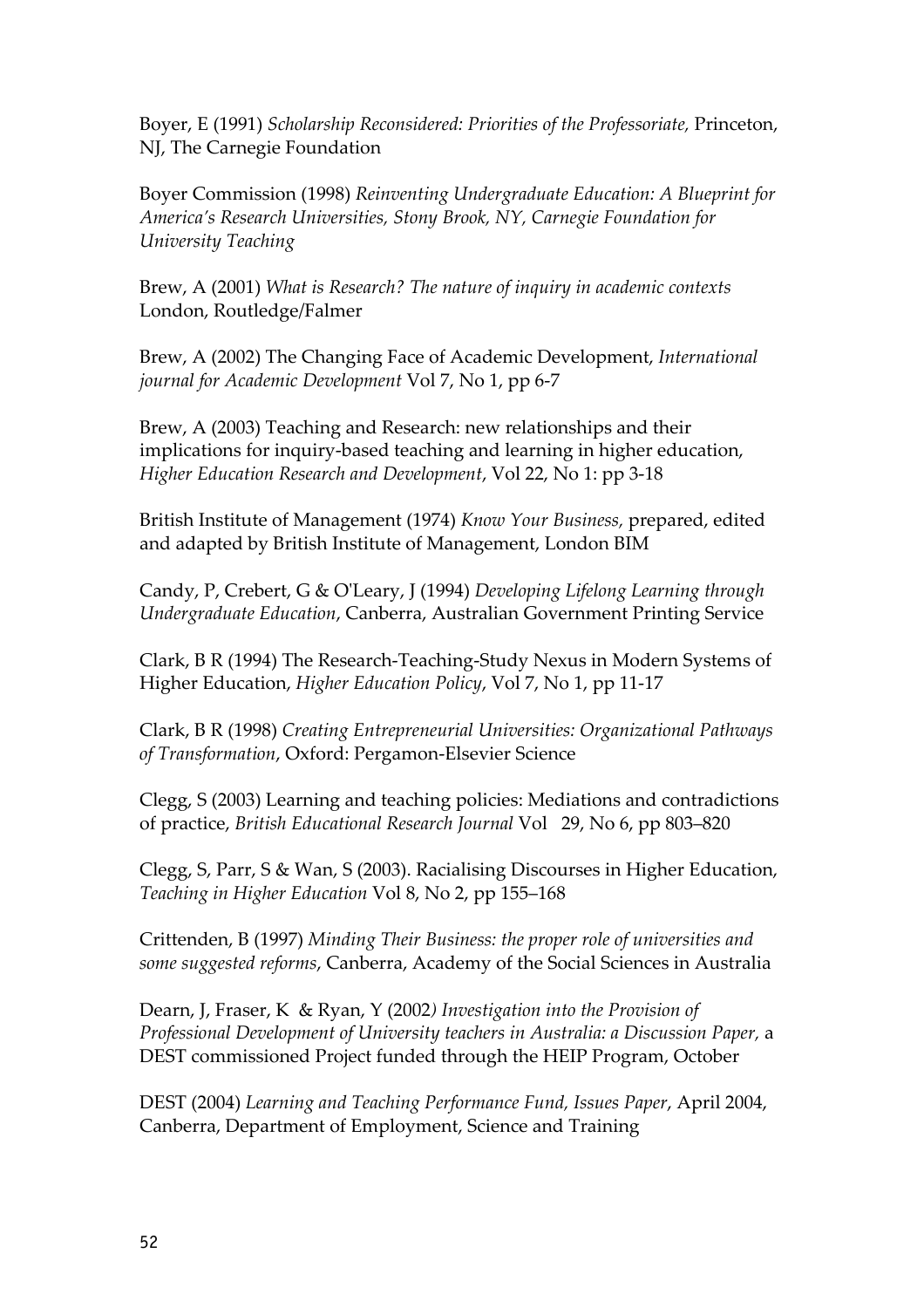Falchikov, N (2004) *Improving Assessment through Student Involvement : Practical solutions for higher and further education teaching and learning*, London: Routledge

Fisher, D, Edwards, G, Dow, M, Shea, R (1999) the Legitimation of Education in Canadian Universities: A social history of the Canadian Society for Research in Education, in M Allard, et al (eds) *A Challenge Met: the definition and recognition of the field of Education*, Ottawa, Canadian Society for the Study of Edcucation, pp 7-118

Gibbons, M, Limoges, C, Nowotny, H, Schwartzman, S, Scott, P and Trow, M (1994) *The New Production of Knowledge: the dynamics of science and research in contemporary societies*, London, Sage

Gibbons, M (1998) *Higher Education Relevance in the 21st Century*, the World Bank contribution to the UNESCO World Conference on Higher Education, Paris, October 5-9, 1998

Gibbs, G (ed, 1996*) Improving Student Learning: Using research to improve student learning, Proceedings of the Third International Improving Student Learning Symposium, Exeter University, Oxford,* Centre for Staff Development

Giddens, A (1991) *Modernity and Self-Identity: Self and society in the late modern age,* Cambridge, Polity Press

Green, B and Fitzclarence, L (1999) *Curriculum Work and Curriculum Inquiry: A Critical-Reconceptualist Account*, Faculty of Education, Health and Professional Studies, The University of New England, Armidale, NSW

Housego, S (2003) *Informal practices: a self-study of professional development for information & communications technologies*, unpublished Med (Hons) thesis, University of Technology, Sydney

Jenkins, A, Breen, R & Lindsay, R with Brew, A (2003) *Linking Teaching and Research: a guide for academics and policy makers.* London, Kogan Page

Kember, D (2000*) Action Learning and Action Research: Improving the Quality of Teaching and Learning*, London, Taylor & Francis

Kemmis, S. with Marginson, S, Porter, P & Rizvi, F (1999) *Enhancing Diversity in Australian Higher Education: A Discussion Paper.* (A paper commissioned by The University of Western Australia and conducted by Stephen Kemmis Research & Consulting; available at http://www.acs.uwa.edu.au/open\_discuss/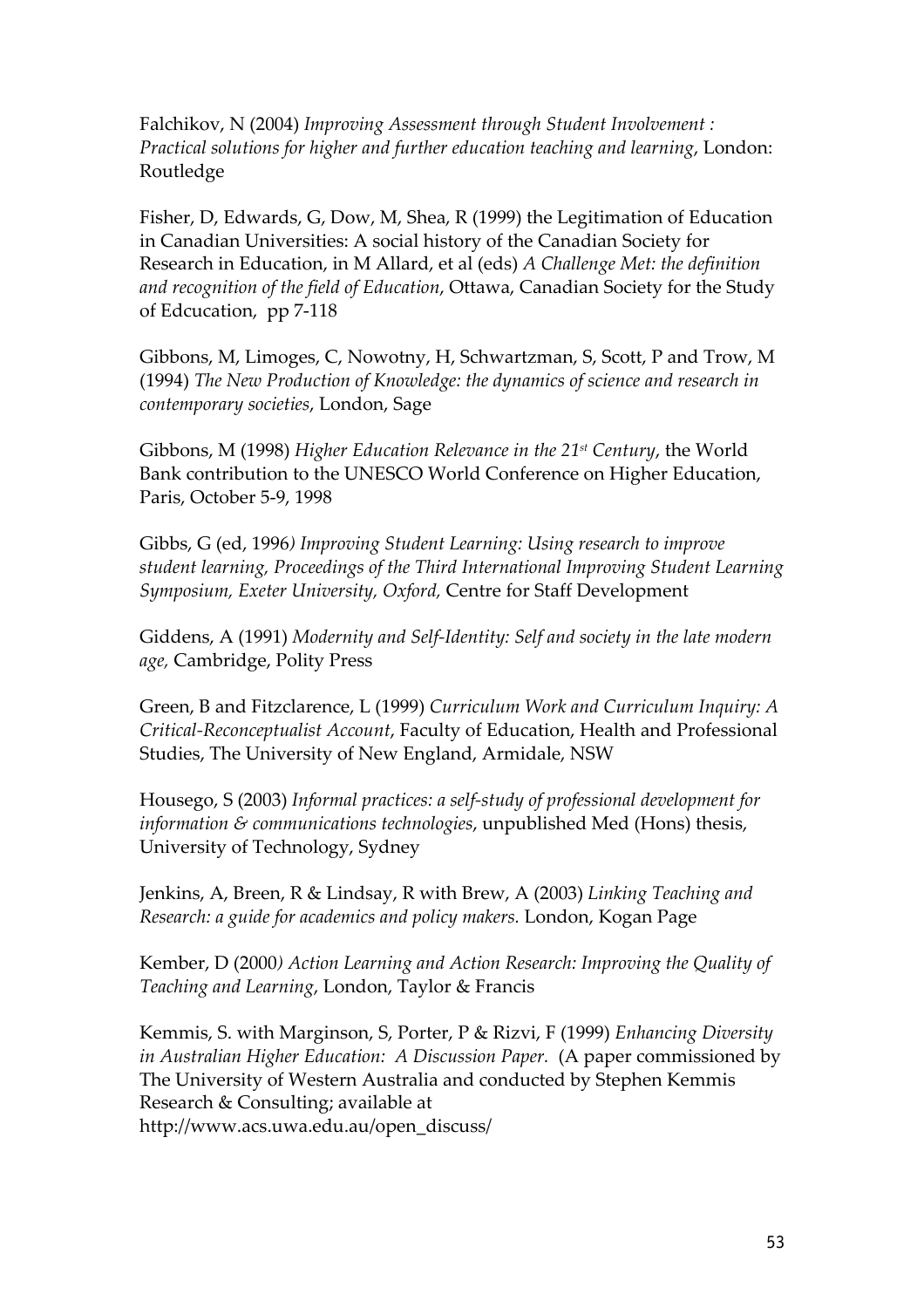Knapper, C (2003) Editorial: Three Decades of Educational Development, *International Journal for Academic Development*, Vol 8, Nos 1/2 pp 5-9

Land R (2003) Orientations to Academic Development, in MacDonald R and Eggins H *The Scholarship of Academic Development*, Buckingham, SRHE/Open University Press

Lee, A (1997) Working together? Academic literacies, co-production and professional partnerships. *Literacy and Numeracy Studies*, Vol 7, No 2, pp 65-82

Lee, A & Green, B (1997). Pedagogy and Disciplinarity in the 'New University' *UTS Review* 3:1 pp. 1-25.

Lusted, D (1986) Why Pedagogy?, *Screen*, Vol 27, No 5 pp 2-14

Manathunga, C & MacKinnon, D (2005) *'Worldmarks': web guidelines for socially and culturally responsive assessment in university classrooms*, CGPublisher (http://www.cgpublisher.com)

Marginson, S (1997) *Markets in Education*, Sydney, Allen & Unwin

Marton, F (1994) Phenemonography, in *The International Encyclopedia of Education,* second edition , Volume 8, eds. T Husén and T N Postlethwaite, Pergamon, pp. 4424 - 4429

Marton, F and ABM Tsui with PPM Chik (2003) *Classroom Discourse and the Space of Learning,* Mahwah, NJ, Laurence Erlbaum Associates, 2003

Marton, F and Booth, S (1997) *Learning Awareness,* Mahwah, NJ, Laurence Erlbaum Associates

Mauffette, Y, P Kandlbinder & A Soucisse (2004) The problem in problembased learning is the problems: But do they motivate students? In M. Savin-Baden and K. Wilkie (eds.) *Challenging Research into Problem-based learning* Buckingham: SRHE and Open University Press, pp 11-25

McKenzie J (2004) *Variation & Change in University Teachers' Ways of Experiencing Teaching*, unpublished PhD thesis, University of Technology, Sydney

Messer-Davidow, E, Shumway, D, and Sylvan, D L (eds, 1993*) Knowledges: Historical and Critical Studies in Disciplinarity,* Charlottesville and London, University Press of Virginia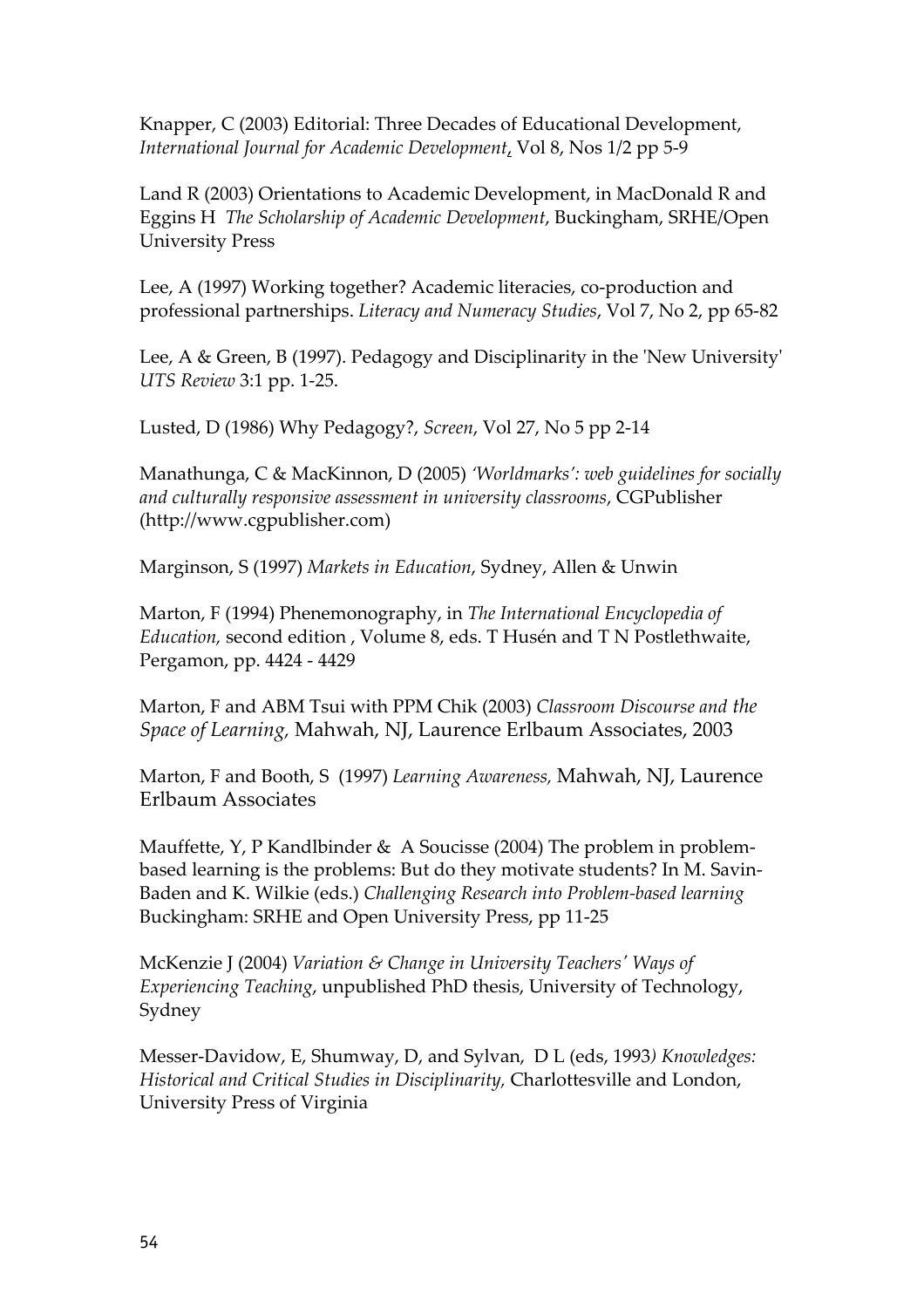Meyer JHF & Land R (2005) Threshold Concepts and Troublesome Knowledge (2): Epistemological considerations and a conceptual framework for teaching and learning, *Higher Education*, Vol 49, No 3, pp 373-389

Middleton, S (2001*) Educating Researchers: New Zealand Education PhDs 1948- 1998.* NZARE (New Zealand Association for Research in Education) Monograph No 7

Morgan, J (2001) From Operatives to Strategic Partners: Changing Identities of LAS Advisers, paper presented at Changing Identities: Language and Academic Skills Conference, University of Wollongong learning.uow.edu.au/LAS2001

Moses, I (2004) Unified or Diversified? Australian Universities over the Past 15 Years. *Campus Review* August 4-11, p 8

Nelson, B (2002) *Higher Education at the Crossroads*, Ministerial Discussion Paper

Nelson, B (2003a) *Our Universities: Backing Australia's Future*, Canberra, Commonwealth of Australia

Nelson, B (2003b) *Backing Australia's Ability* , Canberra, Commonwealth of Australia

Nelson, B (2004) New Carrick Institute for Learning and Teaching in Higher Education, Media Release, August 11

Nowotny, H, Scott, P and Gibbons, M ( 2001*) Re-thinking Science : knowledge and the public in an age of uncertainty,* Cambridge, Polity Press

Peseta, T, Hicks, M, Holmes, T, Manathunga, C, Sutherland, K & Wilcox, S (2005) The Challenging Academic Development (CAD) Collective. *International Journal for Academic Development*, Vol 10 No 1, p59-62

Prosser, M and Trigwell, K (1999) *Understanding Learning And Teaching : The Experience In Higher Education*, Buckingham and Philadelphia, Society for Research into Higher Education & Open University Press

Ramsden, P (2003) *Learning and Teaching in Higher Education,* London and New York, Routledge/Falmer

Renshaw, P (2003) Community and Learning: contradictions, dilemmas and prospects, *Discourse: Studies in the cultural politics of education,* Vol 24, No 3, pp 355-371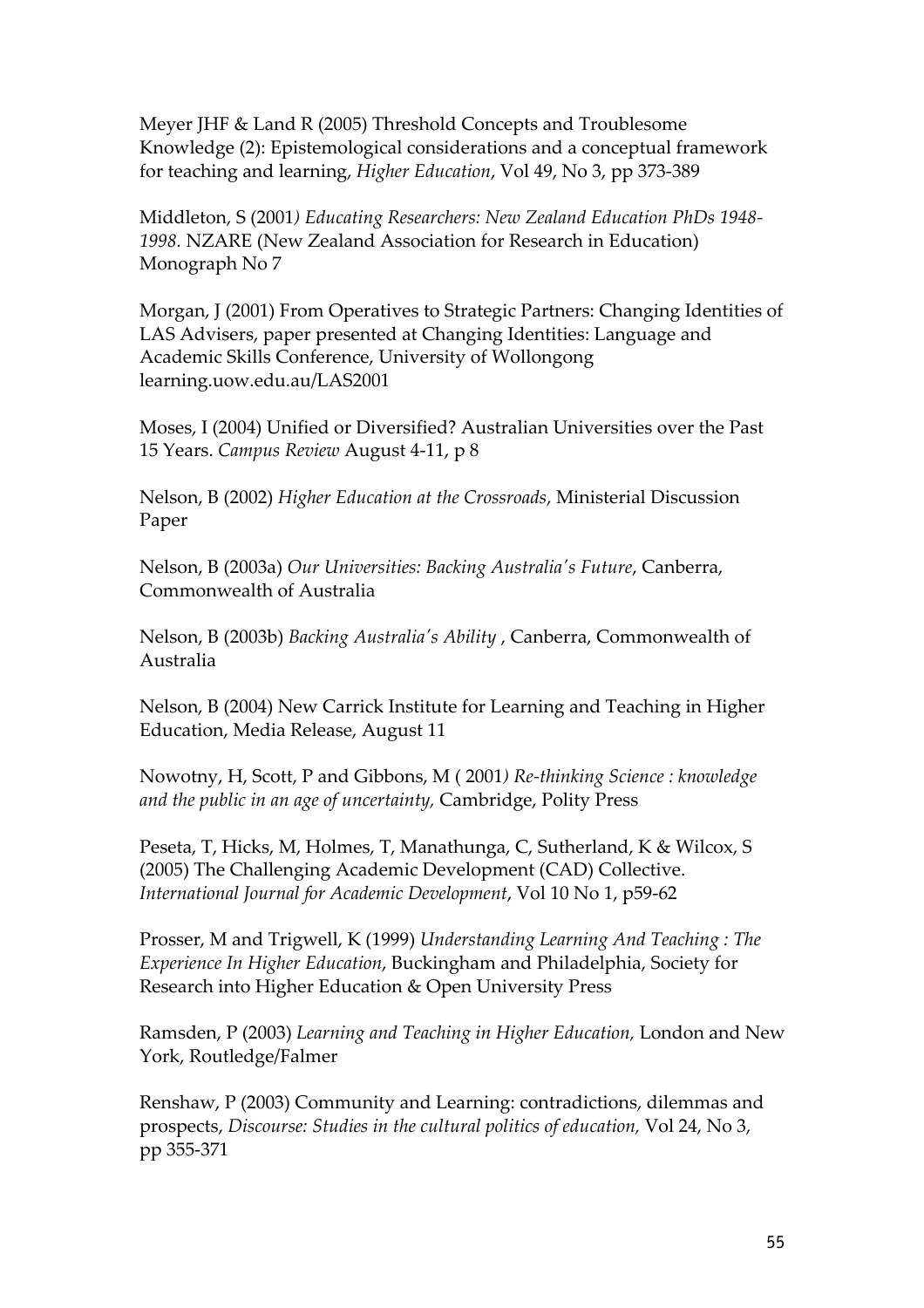Ridd, P (2005) It's not rocket science, *The Australian*, Wednesday April 20

Scott, P (1995). *The Meanings of Mass Higher Education.* Buckingham, Society for Research in Higher Education and Open University Press.

Scott, P (1997) The Postmodern University? In A Smith and F Webster (eds) *The Postmodern University? Contested Visions of Higher Education in Society*. Society for Research in Higher Education and Open University Press, pp.36-47

Scott, P (2000) The Crisis of Knowledge and the Massification of Higher Education, in R Barnett and A Griffin (eds) *The End of Knowledge in Higher Education* 

Smart, J (ed, 2004) *Higher Education: Handbook of Theory and Research*, Kluwer Academic Publishers

Stephenson, J and Yorke, M (eds, 1998) *Capability and Quality in Higher Education*, London Kogan Page

Toohey, S (1999) *Designing Courses for Higher Education,* Philadelphia, Open University Press

Webb, G (1997) Deconstructing Deep and Surface: Towards a critique of phenomenography, *Higher Education,* Vol 33, No 2, pp 185-213

Woods, D R (1996) *Problem-Based Learning: Helping your students gain the most from PBL,* 3rd edition, McMaster University, Ontario, Canada

Yates, L (2004) *What Does Good Educational Research Look Like?* Buckingham, UK, Open University Press

Yorke, M (2003) *Assessment, Learning and Employability*, Maidenhead, SRHE and Open University Press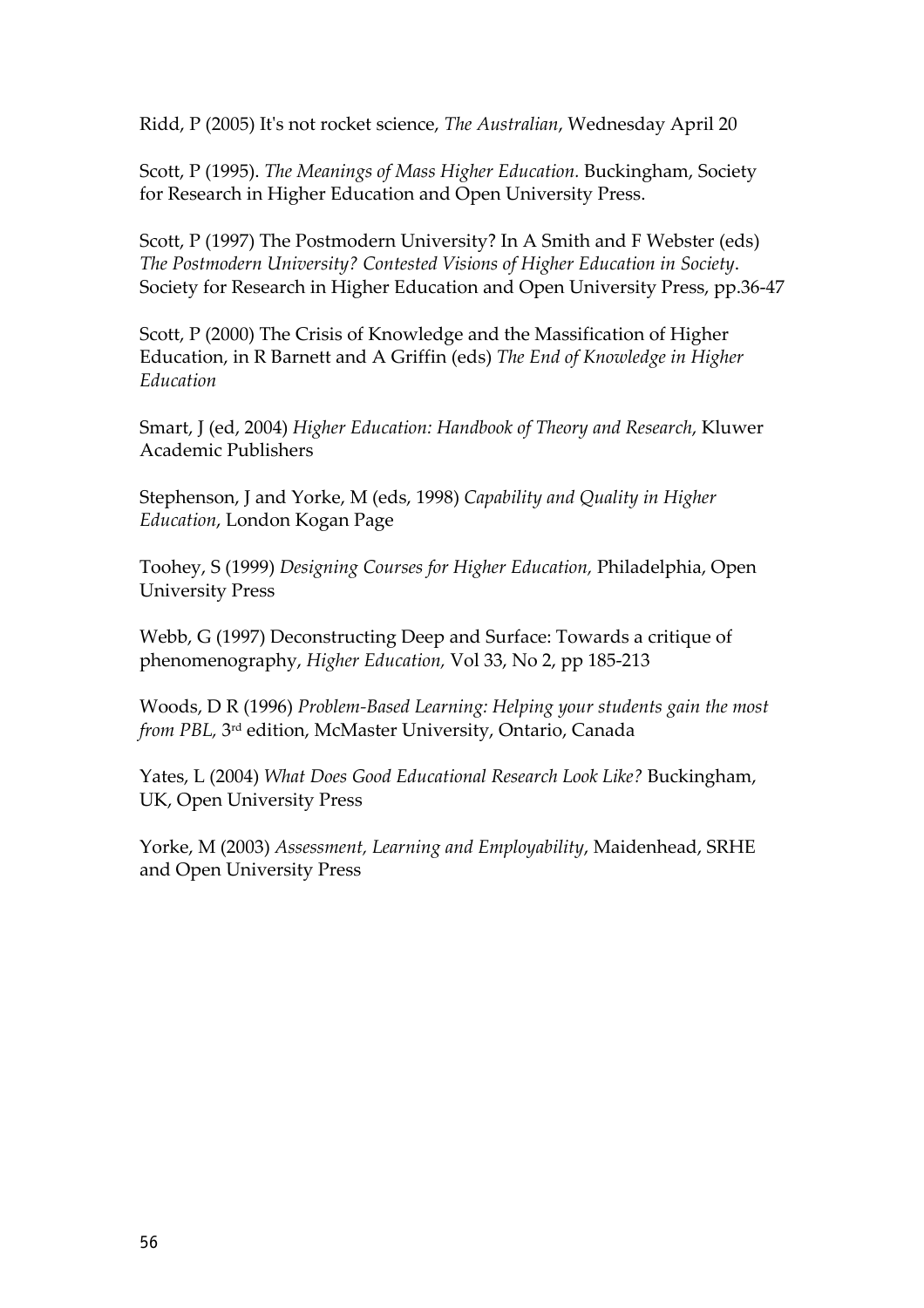# *Key Higher Education journals consulted*

European Journal of Teaching in Higher Education Higher Education Higher Education Research and Development European Journal of Teaching in Higher Education International Journal for Academic Development Journal of Higher Education Learning and Instruction Studies in Higher Education Teaching in Higher Education Ultibase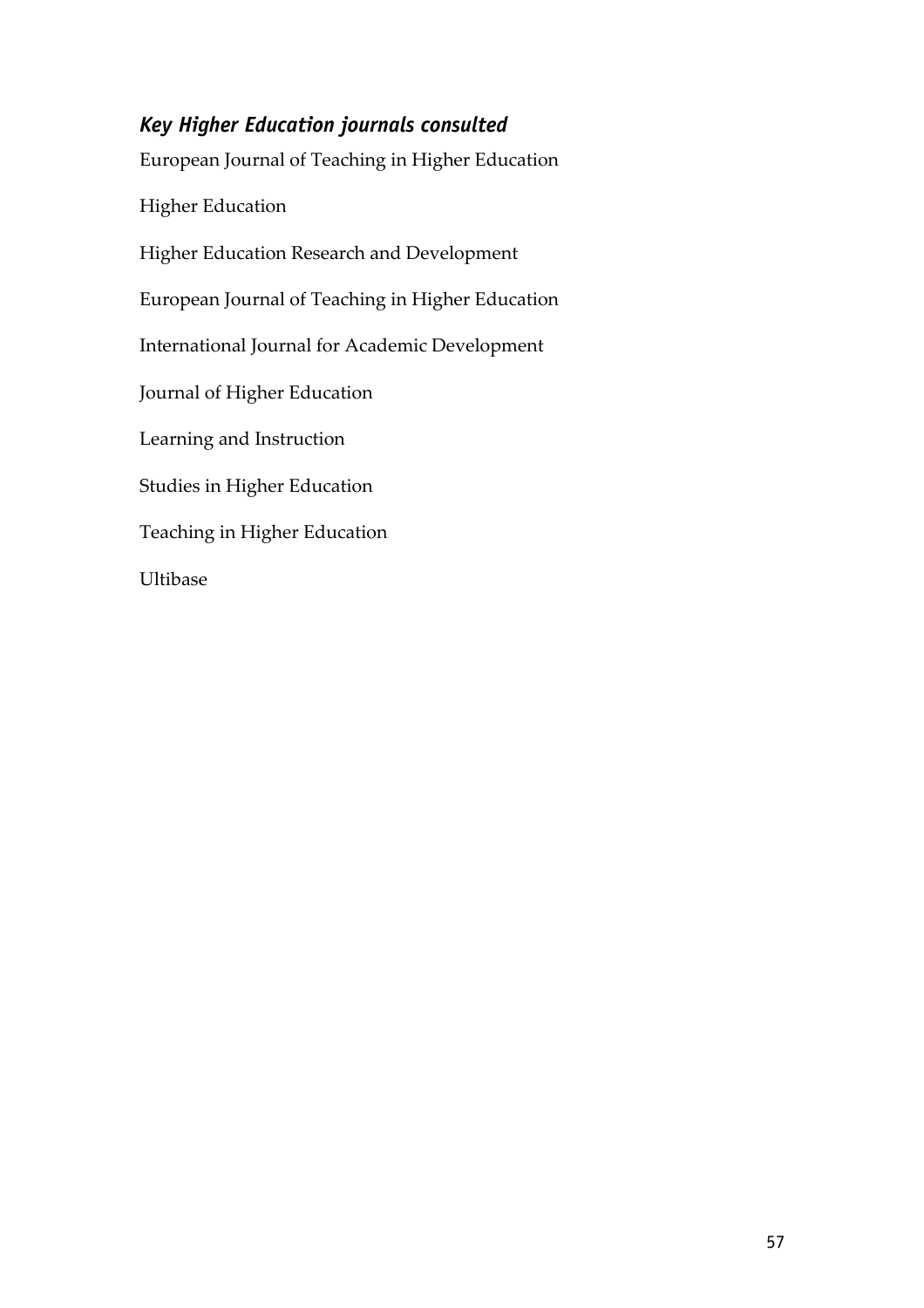#### **Appendix : a brief academic biography, Alison Lee**

My initial work in higher education (after ten years as an English teacher in the secondary school system) began as a 'literacy and learning skills tutor' in a first year foundation program co-ordinated through the Educational Services and Teaching Resources Unit at Murdoch University in 1986. ESTR was one of only a few ADUs in the country at that time. Its specificity was to house both the Higher Education research and Academic Development arm of the University and the Learning Skills Unit, together with technical resources. The fields of learning development (for students) and academic development (for staff) thus inevitably merged in practice. At a later stage in its history, a merger with the External Studies Unit produced an amalgamated Academic Services unit at Murdoch.

My work at UTS began in 1993 with my taking up that University's inaugural post-doctoral research fellowship. I was located within the Faculty of Education. My brief was to conduct research into undergraduate education: specifically, an investigation of the academic literacy demands in the undergraduate curriculum. This Faculty of Education had come into being in the new UTS as an amalgamation between a school-based CAE and an Institute of Technical and Adult Teacher Education (ITATE). This dual emphasis made the Faculty unique in the field and produced a dynamic tension between the imperatives and priorities of post-school education and those of a newly 'post-dawkinised' CAE sector. In that environment, what could count as knowledge about education could not be assumed, readily shared and had to be contested and negotiated. The point here is that the 'dualistic ontology' (Akerlind, 2004) between school and adult, or 'higher' learning could not easily be maintained in that environment over the course of the 90s as the Faculty developed and matured.

Subsequent developments cemented my research field more firmly in higher education, with the development of a research program in postgraduate and specifically doctoral research degree education. One notable part of this story is my direct experience of the narrow frames of research that prevailed at that time within both Higher Education and Education granting committees. In fact, I regularly needed to go outside of any 'Educational' funding body to receive the resources to do the critical educational work on the PhD that followed the post-doctoral fellowship. My colleagues Bill Green (then at Deakin University) and Lesley Johnson (then PVC Research at UTS) sought and received major funding through the Cultural Studies Committee of the ARC for our large project on PhD pedagogy.

My current position as a researcher and scholar is to be committed to ongoing research, educational and professional development and academic leadership